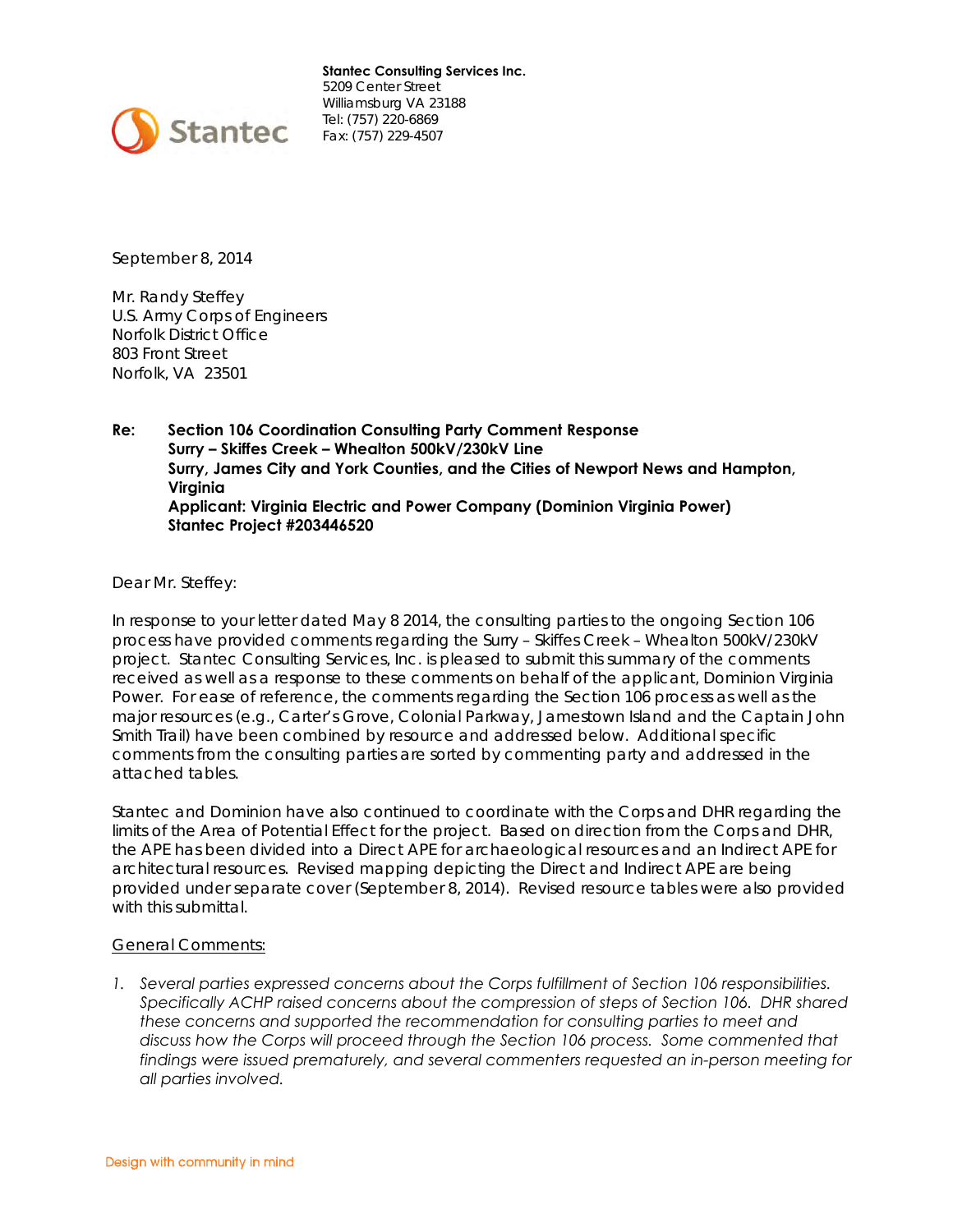

While the Corps has made initial recommendations on resources based on the studies provided by Dominion, no official determinations have been made. As such, Section 106 is ongoing and Dominion is agreeable to a meeting with consulting parties to discuss the progress to date and next steps under Section 106. In their letter, VDHR indicated that they would not offer final determinations until the appropriate time, but have offered technical comments on various resources presented in the reports submitted to the Corps and VDHR by Dominion and Stantec. Dominion and Stantec continue to coordinate with VDHR and the Corps to provide clarification where needed and look forward to fully participating with the consulting parties in these matters.

*2. Consulting parties expressed concerns over applicants request to initiate data recovery at site 44JC066 prior to conclusion of Section 106 review.* 

Site 44JC066 was identified during a Phase 1 archaeological study conducted in accordance with the requirements of the State Corporation Commission (SCC) filing for the project. The site was identified and recommended as eligible by Stantec. DHR concurred with these findings, and in accordance with DHR's Guidelines for SCC transmission lines, a Phase 2 investigation was conducted. DHR concurred with Stantec's Phase 2 findings as part of the SCC review, and indicated that further action at the site (Phase 3 Data Recovery) should be delayed until such time that the project could be reviewed under Section 106. The Corps indicated to Dominion that no work at this site will be authorized until Section 106 is complete. As such, no additional work has been initiated at this location.

*3. Comments were received regarding the adequacy of the studies conducted within the area of potential effect for the project. The assertion was made that the Corps relied solely on Stantec's identification of historic properties, and that Stantec relied on lists from VDHR, minimal literature review, and data that was years old in most cases.* 

Stantec and Dominion followed the guidelines and process promulgated by DHR for the determination of potential effects to cultural and historic resources for transmission line projects. The studies provided were determined by VDHR and the Corps to meet the requirements of Section 106. The studies conducted to date will be discussed further at the consulting parties meeting later this month.

*4. Many comments were received regarding the overall irreparable harm and adverse economic impact the proposed line would have on the historic community within the project area.* 

Dominion Virginia Power filed for approval of the Transmission Project from the Virginia State Corporation Commission ("SCC") on June 11, 2012 to address current and future transmission reliability standards. Following extensive public hearings, participation by numerous parties including BASF, and collaboratively working with agencies and other stakeholders to minimize impacts, the SCC approved the Transmission Project in its Orders in Case No. PUE-2012-00029, dated November 26, 2013 ("Order") and February 28, 2014 ("Order Amending Certificates").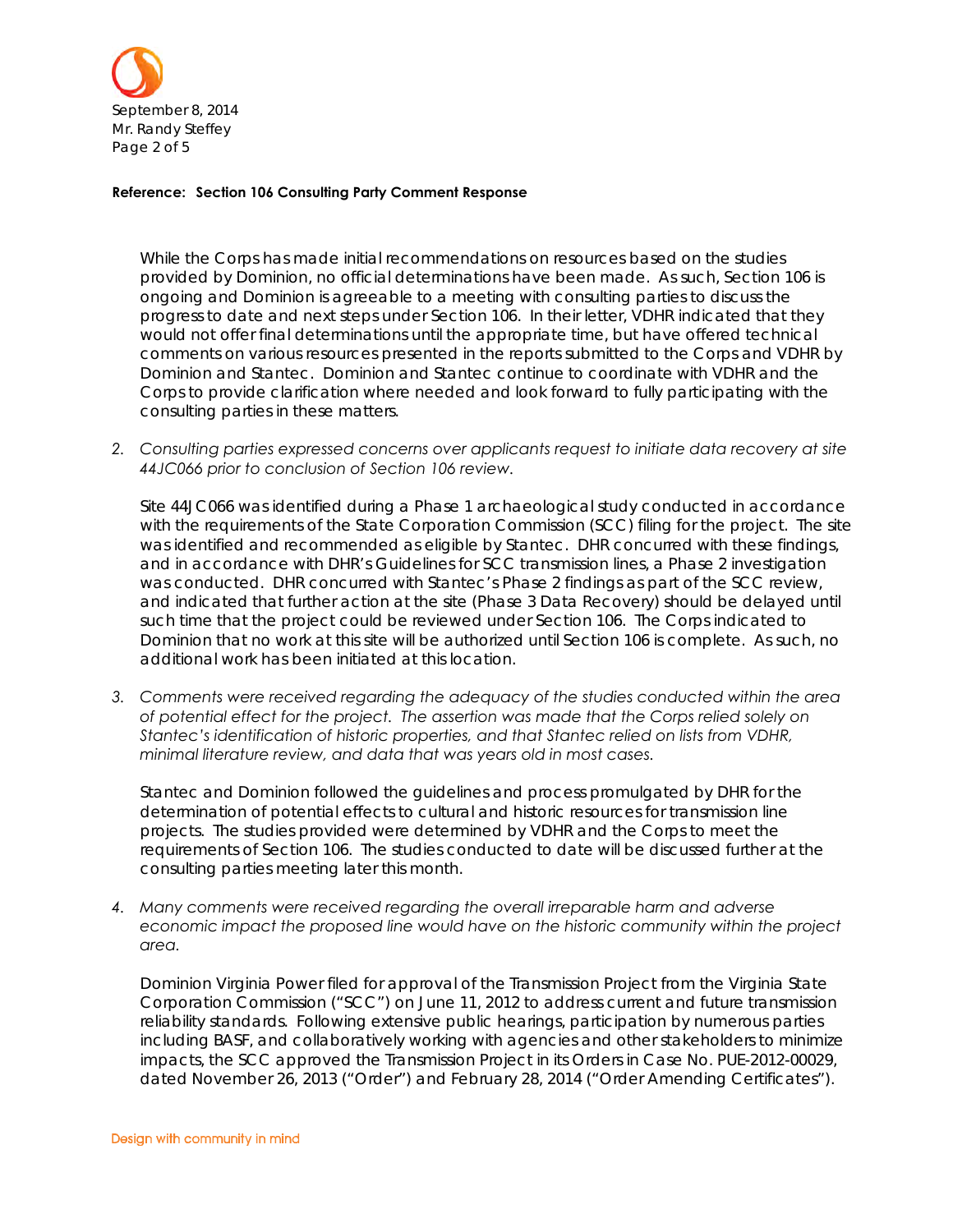

The project addresses North American Electric Reliability Corporation ("NERC") violations related to the retirements of the Yorktown Power Station that are driven by mandatory U. S. Environmental Protection Agency ("EPA") regulations that will take effect in April 2015. The project is necessary to maintain a reliable and operational transmission grid in this region of the state. Alternative routes, both overhead and underground, have been thoroughly explored and are outlined within the Joint Permit Application as well as within the State Corporation Commission documents. The delivery of reliable power to the region is of significant importance to the regional economy given the extent of military and defense end users within the region. Tourism destinations such as Busch Gardens, Water Country USA, Colonial Williamsburg, Kingsmill Resort and local hotels and retail shops are also highly dependent on reliable power to operate and provide guest amenities for visitors. While the economic impact of this project is not under the Section 106 purview, the purpose and need for the project will be further detailed at the upcoming consulting parties meeting.

*5. Comments regarding potential effects due to construction access.* 

All construction access routes have been identified and submitted to the Corps for confirmation. The routes utilize existing roads and paths where feasible. Where access is required and existing paths are not present (typically within the right-of-way itself), timber mats will be used or upland areas will be top dressed with stone. As a Phase 1 of the entire right-ofway was conducted in accordance with DHR Guidelines, archaeological resources within the right-of-way access areas have been identified. No ground disturbance is required for access. Furthermore, the routes and any required erosion and sediment control measures have been adjusted to avoid identified resources within the right-of-way. As such, no disturbance to these areas will occur. Stantec and Dominion will provide further information on access routes and construction practices at the upcoming consulting parties meeting.

6. *Comments regarding extent of lighting required for towers.*

Several parties raised questions and concerns over the extent of lighting required for the towers within the river. Towers will be subject to lighting requirements under the Federal Aviation Administration (FAA) as well as for navigational purposes in accordance with U.S. Coast Guard (USCG) guidelines. The FAA requires towers and obstructions to be lit in accordance with advisory circular AC70/7460-1K. Specifically, towers exceeding 200 feet in overall height above ground level are normally required to be marked and/or lighted. The four (4) towers adjacent to the channels will require lighting under these guidelines.

Recommended lighting options are as follows:

- Lighting standard L-864 A flashing red obstruction light (20-40 flashes per minute (FPM)), or
- Lighting standard L-865 A medium intensity flashing white obstruction light (40 FPM), or
- A combination of L-864 and L-865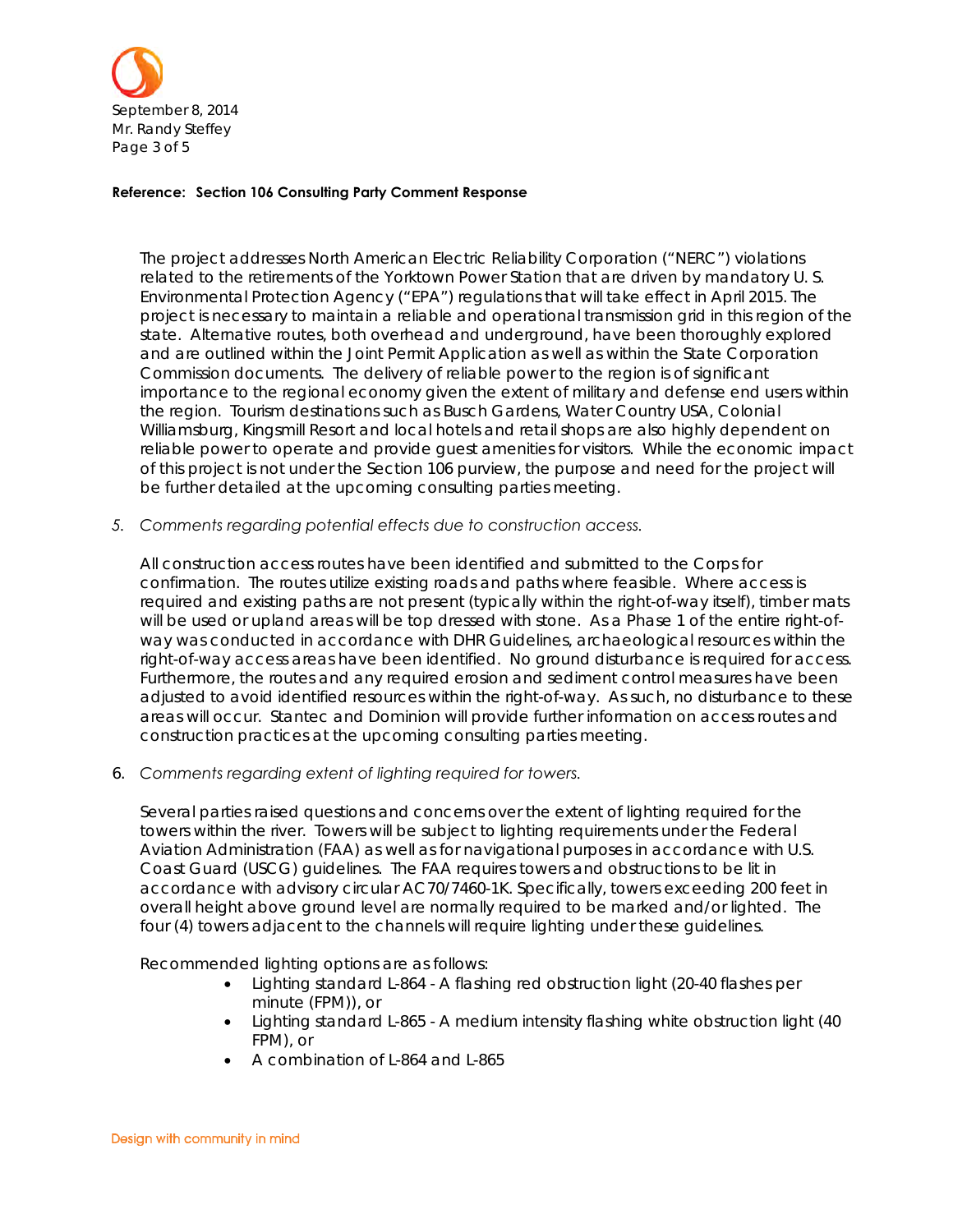

Lights will be placed at the top of the towers and will be visible from all directions. The FAA will recommend the minimum standard necessary taking into account safety, economy and related concerns.

Lights are also expected to be required under USCG guidelines to aid in navigation. Typical lighting may include fixed amber lights affixed to the fender system adjacent to the navigational channels as is the case at the James River Bridge. Individual towers are not expected to require lighting, although the final requirements will be coordinated with the USCG. The portion of the James River in the vicinity of the proposed crossing currently consists or numerous lights that are operational from twilight to dawn. These include flashing red and green channel markers for both the federal channel and the tug and barge channel, as well as visible lights from water and cellular phone towers in the surrounding area.

#### Carter's Grove Plantation

Several comments were raised regarding the Corps' and Stantec's treatment of Carter's Grove. Both the Corps and VDHR have agreed with Stantec's determination that the project will adversely affect this resource. As Carter's Grove is a listed NRHP, NHL and VLR resource, the project will be reviewed under Section 110(f) as well as Section 106 of the NHPA.

As part of the studies conducted by Dominion and Stantec, photographs were taken from numerous locations on the property to identify the significant viewsheds warranting further evaluation. These viewsheds lead to the determination by Stantec that the project would result in an adverse effect to Carter's Grove. Since no consulting parties appear to disagree with this determination, Dominion submits it is appropriate to move to identify mitigation to compensate for this effect.

#### Colonial Parkway

Comments provided suggested that the entire Colonial National Historic Park (NHP) be evaluated as a whole. The studies conducted by Stantec on behalf of Dominion evaluated the two portions of the Park that are within the project APE, the Colonial Parkway and Jamestown. As these areas are in the closest proximity to the project, they would experience the most significant effect. While some comments requested that additional overlooks be evaluated, the viewpoint selected for evaluation of potential effects to the Colonial Parkway was chosen as it represented the most direct line of sight and view to the project. We do not feel that inclusion of the entire Park is required or would add any additional value to the studies provided as the significant features of the NHP within the APE have already been addressed.

#### **Jamestown**

Comments provided requested that additional viewshed analyses be provided from Jamestown Island. The publicly accessible areas of Jamestown Island were investigated first-hand by Stantec as well as through visual simulations provided by Truescape. Areas of Jamestown Island not accessible to the public were not included in the viewshed analysis. The simulation provided in the materials submitted to the Corps was taken from Black Point. Based on this viewpoint, Stantec recommended no adverse effect due to the general lack of visibility of the line.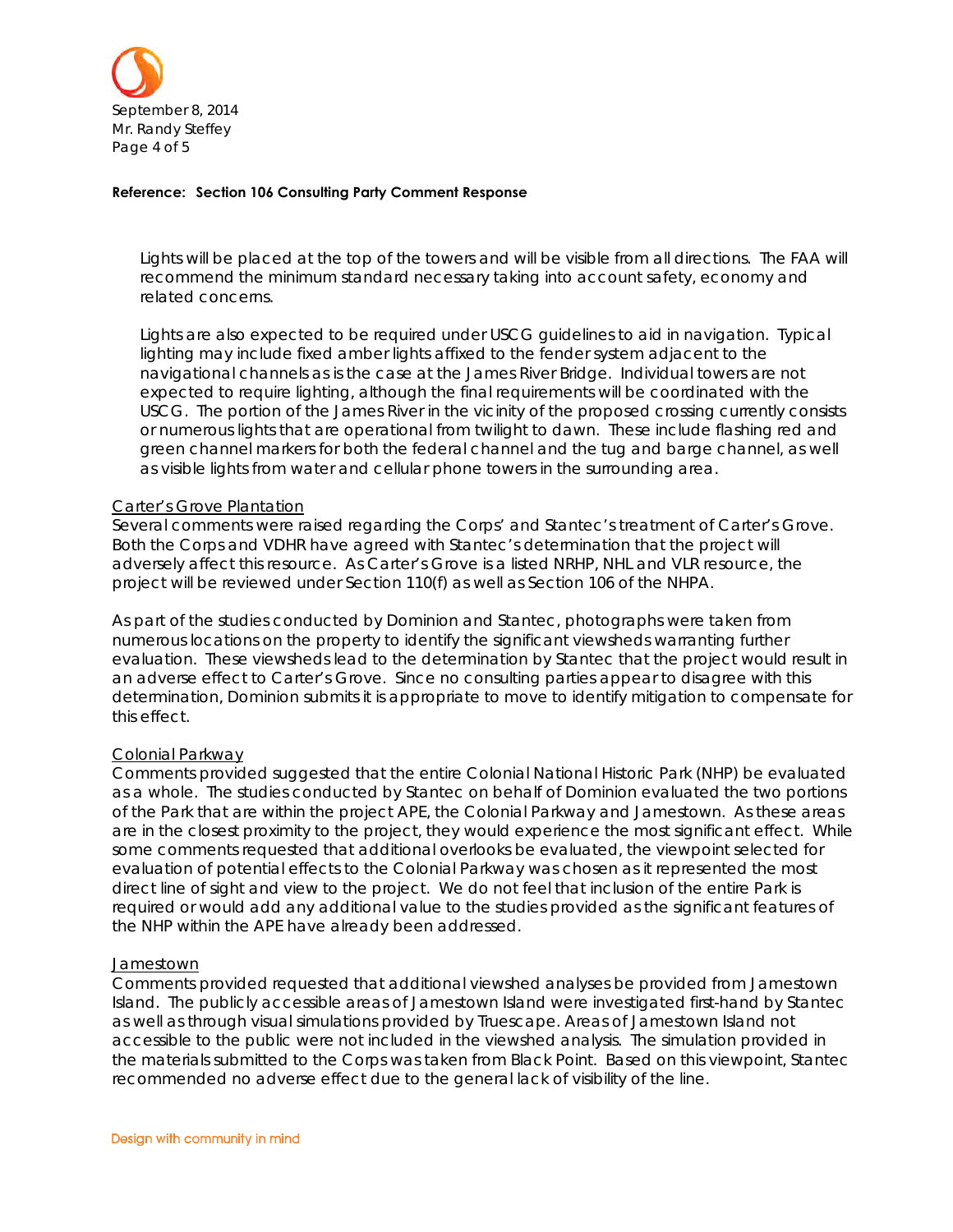

#### Captain John Smith Trail

Multiple consulting parties recommended that the Captain John Smith Trial be further addressed and that the Trail be treated as an eligible resource. The Trail itself was created through a legislative act in recognition of the 400<sup>th</sup> anniversary of the Jamestown Settlement in 2007. The Trail spans approximately 3,000 miles from the James River and follows the coastline of the Chesapeake Bay extending into northern Virginia and parts of Maryland. Treatment of the trail as an eligible resource without further evaluation and definition from the agencies appears to be unwarranted at this time. At current, there is no framework in which the resource can be adequately evaluated and potential impacts identified and addressed. Specifically, we request that the Corps and DHR provide further guidance as to the boundaries of the resource itself as well as the characteristics that add to its eligibility status. Dominion requests that additional information be provided by the agencies prior to the consulting parties meeting so that the trail and potential effects to the trail can be evaluated and discussed in a meaningful manner.

Thank you for your prompt review of this material. Please feel free to contact me at 757-220-6869 or Christine.conrad@stantec.com if I can provide any further information.

Sincerely,

# Christine F. Conrad

Christine F. Conrad, Ph.D. Senior Associate, Environmental Sciences

**Enclosures** 

cc: Mr. Roger Kirchen, Virginia Department of Historic Resources Ms. Audrey Cotnoir, US Army Corps of Engineers Ms. Andrea Kampinen, Virginia Department of Historic Resources Ms. Courtney Fisher, Dominion Virginia Power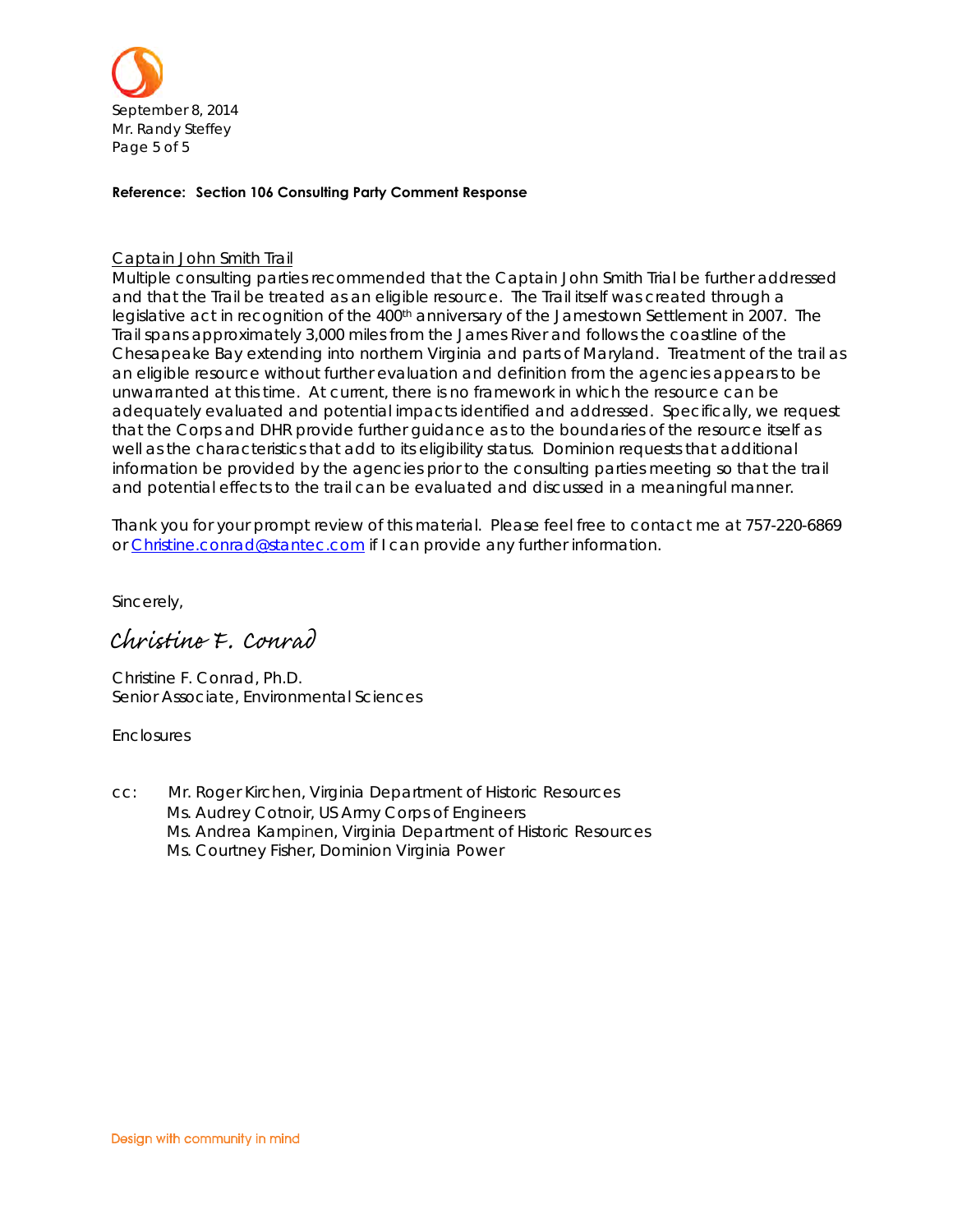

Advisory Council on Historic Preservation Letter Dated June 3, 2014

| <b>Commenting Party</b> | Topic/Issue                        | <b>Consulting Party Comment</b>                                                                                                                                                                                                                                                                                                                       | <b>Dominion Response</b>                                                                                       |
|-------------------------|------------------------------------|-------------------------------------------------------------------------------------------------------------------------------------------------------------------------------------------------------------------------------------------------------------------------------------------------------------------------------------------------------|----------------------------------------------------------------------------------------------------------------|
| <b>ACHP</b>             | Schedule and Public<br>Involvement | ACHP concerned about the compression of<br>the first three steps of the Section 106 review,<br>and resulting limitations on the ability of<br>consulting parties to provide the Corps with<br>informed comments. ACHP fully intends to<br>enter the 106 consultation for this<br>undertaking.                                                         | Comments are addressed in the cover<br>letter provided.                                                        |
| <b>ACHP</b>             | Site 44JC0662 Data<br>Recovery     | Letter for National Trust cites a request from a<br>consultant for the project proponent for<br>permission to carry out data recovery on site<br>44JC0662 prior to completion of 106 review.<br>If data recovery allowed to proceed prior to<br>completion of 106, such action would curtail<br>the consideration of alternatives.                    | Comments are addressed in the cover<br>letter provided. No further action at<br>this site has been authorized. |
| <b>ACHP</b>             | <b>SCC Review</b>                  | Aware of state-level review as part of SCC<br>process SHPO participated in that process as<br>appropriate to state law. However, the<br>Corps and Consulting Parties in the Section<br>106 review were not part of that review<br>process. Section 106 has its own<br>requirements as set forth in Section 800.3<br>through 800.6 of 36 CFR Part 800. | Comments are addressed in the cover<br>letter provided.                                                        |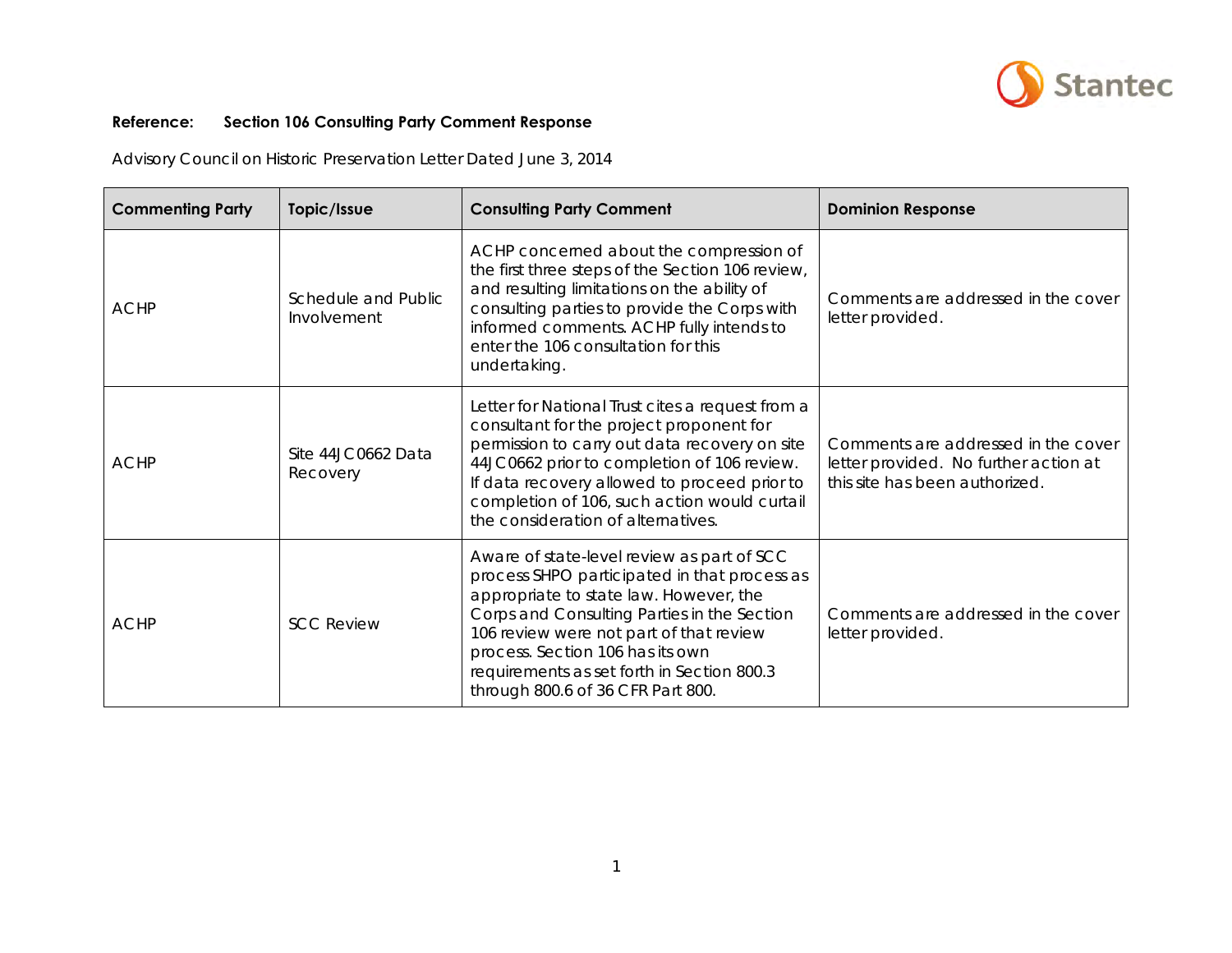

Virginia Department of Historic Resources (VDHR) Letter Dated June 12, 2014

| <b>Commenting Party</b> | Topic/Issue                                           | <b>Consulting Party Comment</b>                                                                                                                                                                                                                                                                                                                                                                           | <b>Dominion Response</b>                                                                                                                                                                    |
|-------------------------|-------------------------------------------------------|-----------------------------------------------------------------------------------------------------------------------------------------------------------------------------------------------------------------------------------------------------------------------------------------------------------------------------------------------------------------------------------------------------------|---------------------------------------------------------------------------------------------------------------------------------------------------------------------------------------------|
| <b>VDHR</b>             | Process and<br><b>Consulting Party</b><br>Involvement | DHR shares concerns and supports the<br>recommendation for Consulting Parties<br>meeting to discuss how the Corps will<br>proceed through Section 106 process.<br>Accordingly, DHR is unable to comment of<br>the effects of this project on historic<br>properties at this time. Offer following<br>technical comments on the identification of<br>historic properties, presented by project<br>segment. | Comments are addressed in the cover<br>letter provided.                                                                                                                                     |
| <b>VDHR</b>             | <b>Skiffes Creek</b><br>Switching Station             | DHR previously commented on Phase I and<br>Phase II report. Recommend site 44JC06602<br>as eligible for listing. Previous<br>recommendations remain valid.                                                                                                                                                                                                                                                | Stantec has prepared a draft<br>MOA/MOU and is awaiting final<br>outcome of Section 106 to proceed                                                                                          |
| <b>VDHR</b>             | 230kV Segment -<br>Previous<br>Determination (SCC)    | Many of the archaeological resources<br>identified by Corps in this segment of the<br>project were not specifically addressed in<br>the Sept 4, 2012 VDHR letter.                                                                                                                                                                                                                                         | New archaeological resources were<br>required to be included within the<br>expanded 0.5 mile APE. As such,<br>these were not addressed in the<br>studies provided under the SCC<br>process. |
| <b>VDHR</b>             | 230kV Segment -<br>Archaeological<br>Resources        | DHR concurs with Corps NRHP eligibility<br>recommendations for 18 archaeological<br>sites with exception of sites 44YO0183 and<br>44YO1131. Recommend these site be<br>managed as unevaluated, but warrant no<br>further work within APE;                                                                                                                                                                 | Concur with determinations.                                                                                                                                                                 |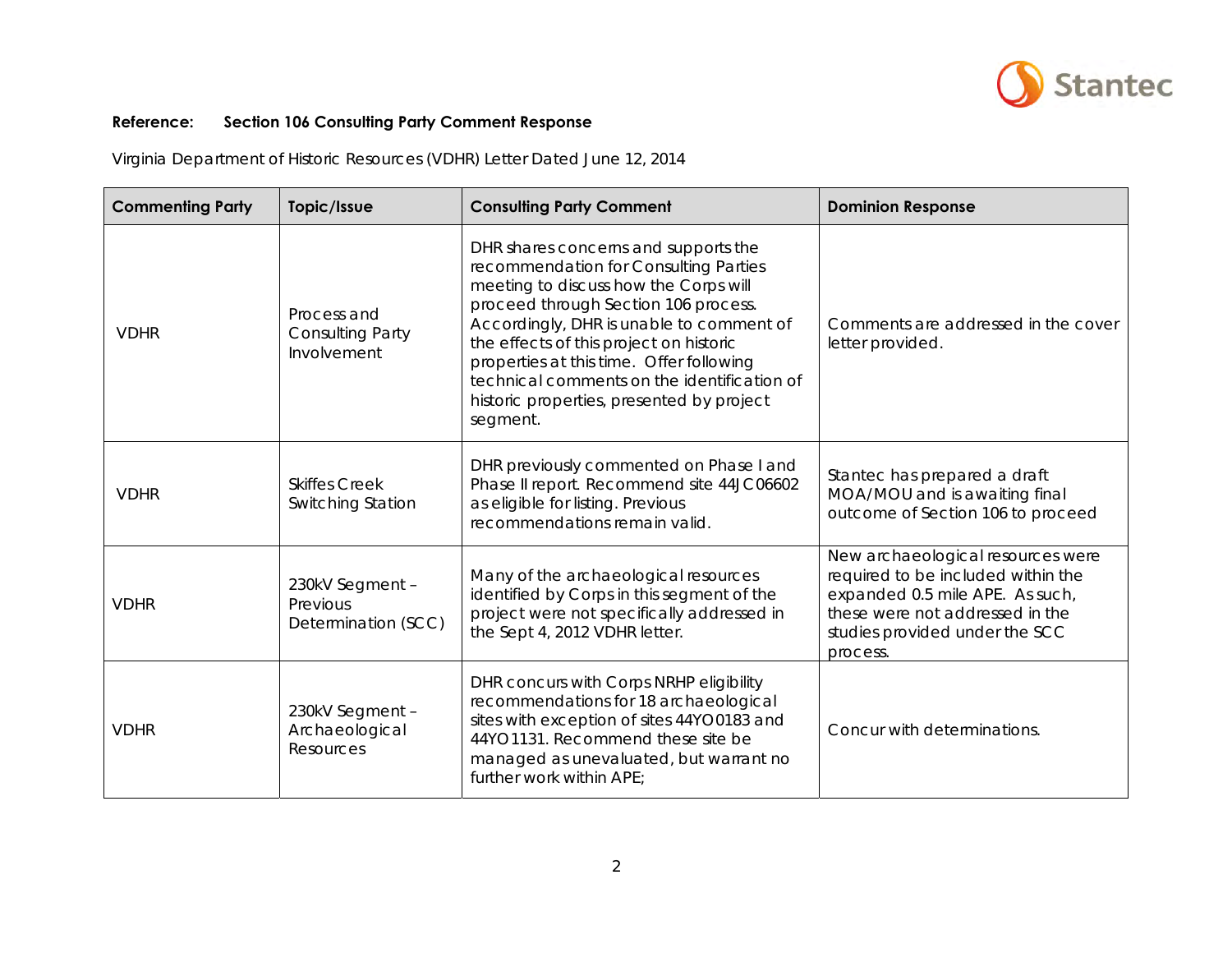

Virginia Department of Historic Resources (VDHR) Letter Dated June 12, 2014 (cont.)

| <b>Commenting Party</b> | Topic/Issue                                    | <b>Consulting Party Comment</b>                                                                                                                                                                                                                                                                                                                                                                                                                                                                                                                                                                                                                            | <b>Dominion Response</b>                                                                                                                                                                                                                                                                                                                                                                                                                                                                                                                                                              |
|-------------------------|------------------------------------------------|------------------------------------------------------------------------------------------------------------------------------------------------------------------------------------------------------------------------------------------------------------------------------------------------------------------------------------------------------------------------------------------------------------------------------------------------------------------------------------------------------------------------------------------------------------------------------------------------------------------------------------------------------------|---------------------------------------------------------------------------------------------------------------------------------------------------------------------------------------------------------------------------------------------------------------------------------------------------------------------------------------------------------------------------------------------------------------------------------------------------------------------------------------------------------------------------------------------------------------------------------------|
| <b>VDHR</b>             | 230kV Segment -<br>Architectural<br>Resources  | Sept 4, 2012 comments addressed NRHP<br>eligibility of seven previously surveyed<br>properties and 88 newly identified properties.<br>The Corps' consultation letter to DHR<br>identifies 132 historic architectural resources<br>within APE for this segment, 32 of which are<br>listed in resource table as not surveyed.<br>Discrepancies in count of resources and the<br>scope of the Corps' architectural<br>identification efforts for this segment should<br>be discussed.                                                                                                                                                                         | Please see attached tables.<br>Discrepancies in the architectural<br>resource survey and counts for<br>inventoried properties are the result of<br>the the implementation of a 0.5-mile<br>APE during the Corps' Section 106<br>review. The survey for this section was<br>completed with reference to the SCC<br>guidance and included a<br>combination of adjacent parcels<br>(large portions of the 230 kV section<br>will be restrung with no new tower<br>construction) and full survey within the<br>0.5-mile APE for sections where new<br>tower construction will take place. |
| <b>VDHR</b>             | 500kV Segment -<br>Archaeological<br>Resources | Number of resources in report does not<br>match Corps letter. Sites 44JC0649 and<br>44JC0650 are mapped within or directly<br>adjacent to the study area but based on<br>archaeological testing, are not present<br>within the ROW. Recommend sites should be<br>managed as unevaluated, but no further<br>work within APE; DHR concurs that 23<br>underwater buffers represent potentially<br>NRHP eligible resources and should be<br>avoided or subject to additional evaluation;<br>effects to underwater buffers must consider<br>all primary and secondary effects from<br>staging, construction, and post-construction<br>changes in river current. | See above comment for resource<br>number discrepancies. Underwater<br>anomalies were identified and buffer<br>areas placed around them as shown<br>on the APE mapping. Dominion is<br>avoiding all buffer areas. The<br>construction methods and secondary<br>impacts to underwater anomalies will<br>be discussed further at the consulting<br>parties meeting.                                                                                                                                                                                                                      |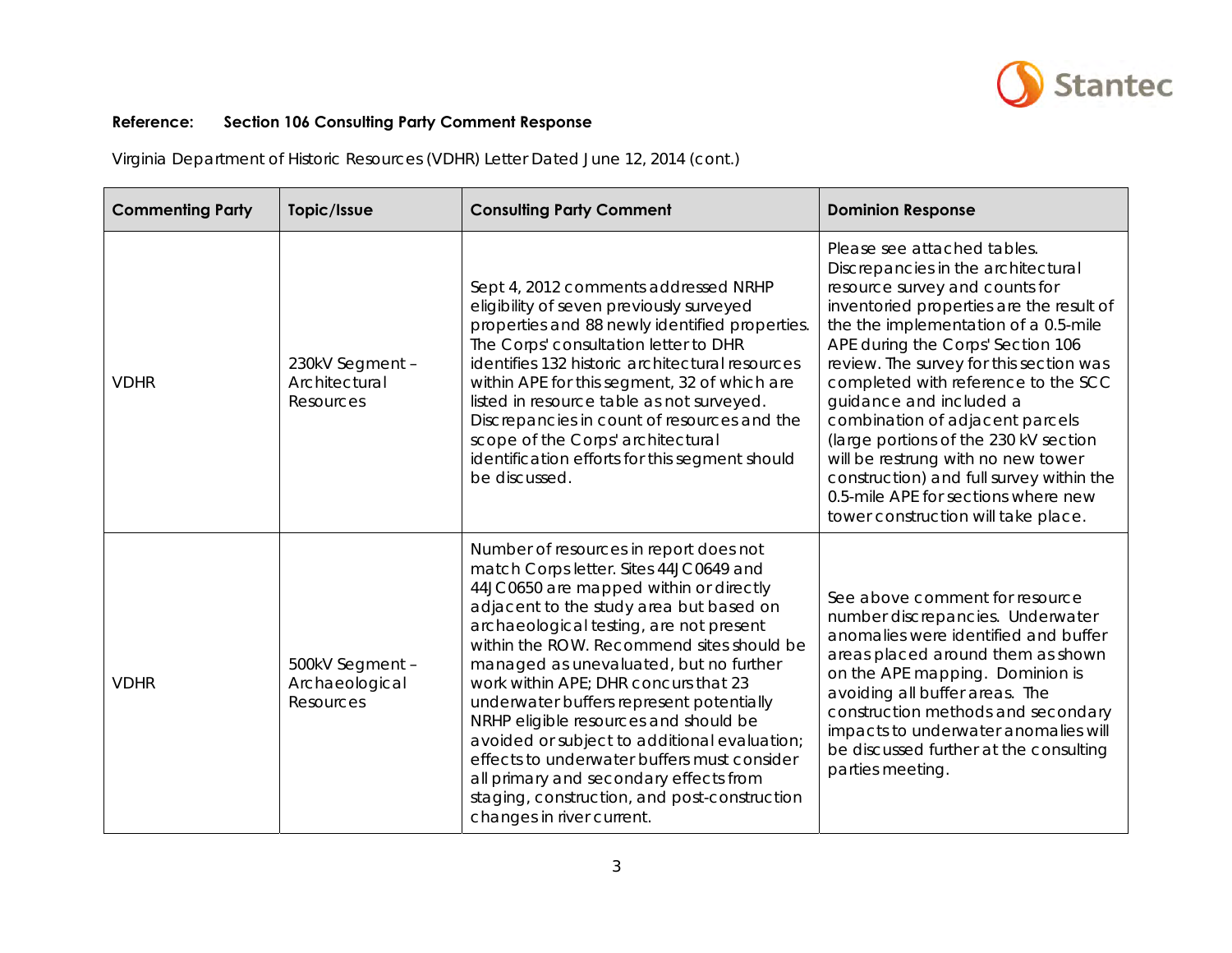

Virginia Department of Historic Resources (VDHR) Letter Dated June 12, 2014 (cont.)

| <b>Commenting Party</b> | Topic/Issue                        | <b>Consulting Party Comment</b>                                                                                                                                                                                                                                                                                                                                                                                                                                                                                                                                                                                                                                                                     | <b>Dominion Response</b>                                                                                                                                                                                            |
|-------------------------|------------------------------------|-----------------------------------------------------------------------------------------------------------------------------------------------------------------------------------------------------------------------------------------------------------------------------------------------------------------------------------------------------------------------------------------------------------------------------------------------------------------------------------------------------------------------------------------------------------------------------------------------------------------------------------------------------------------------------------------------------|---------------------------------------------------------------------------------------------------------------------------------------------------------------------------------------------------------------------|
| <b>VDHR</b>             | 500kV - Architectural<br>Resources | Number of resources in report does not<br>match Corps letter. DHR provided tables<br>regarding their eligibility recommendations<br>for 132 architectural resources within the<br>APE. Contrary to Stantec recommendations,<br>Bourne-Turner House, Bay Cliff Manor,<br>Barlow-Nelson House, Bay View School,<br>FFA/FHA Camp Association Site and 4H<br>Camp are potentially eligible. Artillery Site at<br>Trebell's Landing, Hog Island WMA, The<br>Rocks, 7426 Boydkin Lane, Farmhouse, 7328<br>Clifton Lane, and Scotland Heights Historic<br>District have outdated evaluations or are<br>unevaluated and should be treated either as<br>NRHP eligible for purpose of review or<br>evaluated. | Stantec has coordinated with VDHR<br>and the Corps to identify additional<br>surveys necessary. These studies are in<br>progress. Additional survey work will<br>be discussed at the consulting parties<br>meeting. |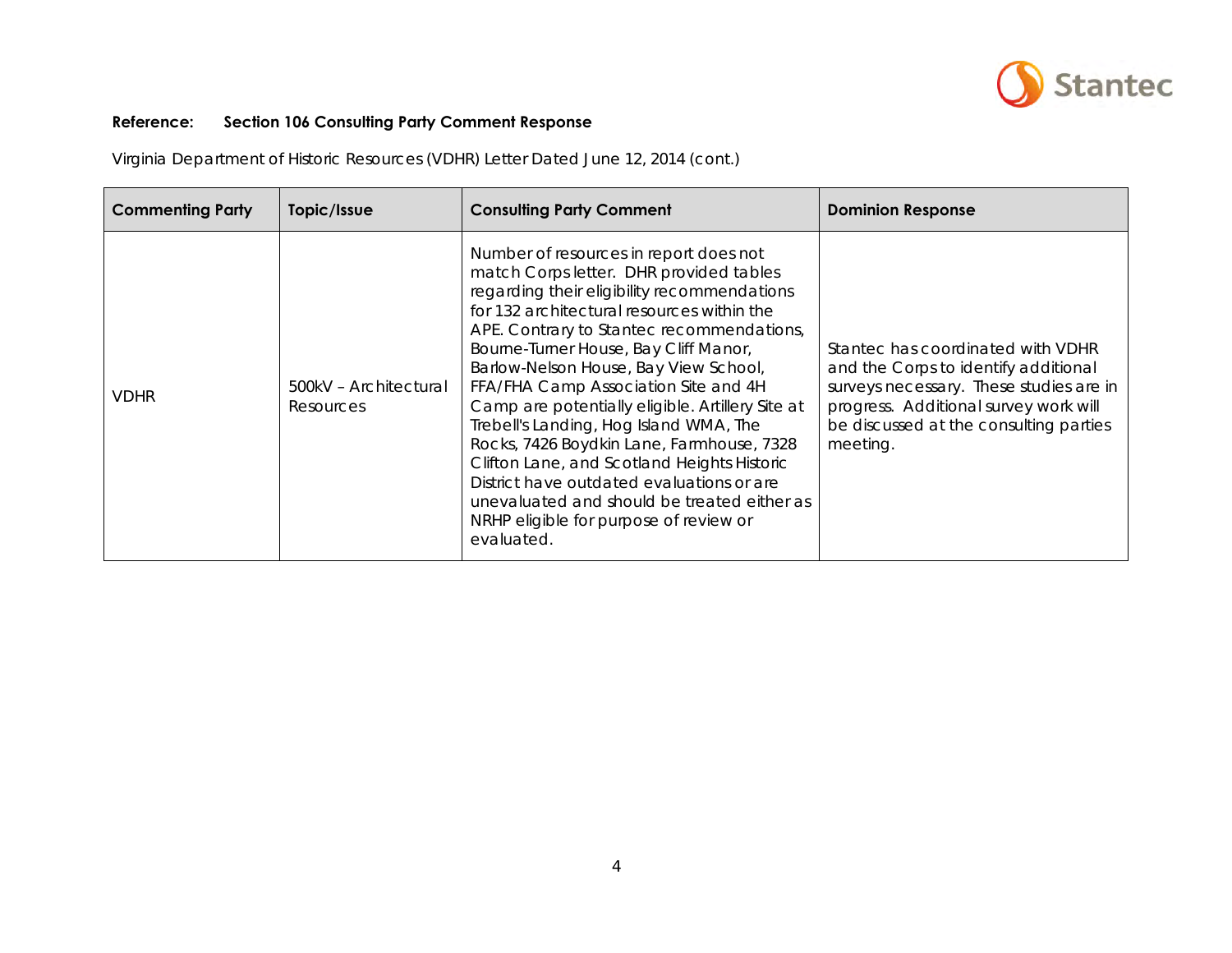

National Park Service (NPS) Letter Dated June 12, 2014

| <b>Commenting Party</b> | Topic/Issue               | <b>Consulting Party Comment</b>                                                                                                                                                                                                                                                                                         | <b>Dominion Response</b>                                                                                                                                                                                                                                                            |
|-------------------------|---------------------------|-------------------------------------------------------------------------------------------------------------------------------------------------------------------------------------------------------------------------------------------------------------------------------------------------------------------------|-------------------------------------------------------------------------------------------------------------------------------------------------------------------------------------------------------------------------------------------------------------------------------------|
| <b>NPS</b>              | Process                   | Compression of first three steps of Section<br>106 review. Additionally many materials<br>presented in current 106 review package<br>were completed without NPS input for the<br>already completed SCC review process. NPS<br>would like to be provided with a schedule for<br>the 106 review and consultation process. | Comments are addressed in the cover<br>letter provided.                                                                                                                                                                                                                             |
| <b>NPS</b>              | Cumulative Impacts        | Analyze cumulative effects of modern<br>development and potential effects of<br>additional development in the future should<br>project move forward in accordance with 36<br>CFR $800.5(a)(1)$ ;                                                                                                                        | The project is required to meet federal<br>regulations and transmission reliability<br>requirements. Requirements pertain to<br>current and projected load growth.<br>The purpose and need of the project<br>will be further discussed at the<br>consulting parties meeting.        |
| <b>NPS</b>              | Carter's Grove            | Would like to note the applicability of<br>Section 110(f) of the NHPA to this review<br>process, since NHL is affected by the<br>proposed project                                                                                                                                                                       | Comments are addressed in the cover<br>letter provided.                                                                                                                                                                                                                             |
| <b>NPS</b>              | <b>Visual Simulations</b> | Need further visual simulations to determine<br>extent of visual effect; clarify type of lighting<br>required for proposed infrastructure; provide<br>nighttime simulation                                                                                                                                              | Affected historic properties are not<br>open to the public at night. Therefore,<br>night-time simulations were not<br>provided. Towers exceeding 200 feet<br>in height must be lit in accordance<br>with FAA and USCG requirements.<br>Please see cover letter for more<br>details. |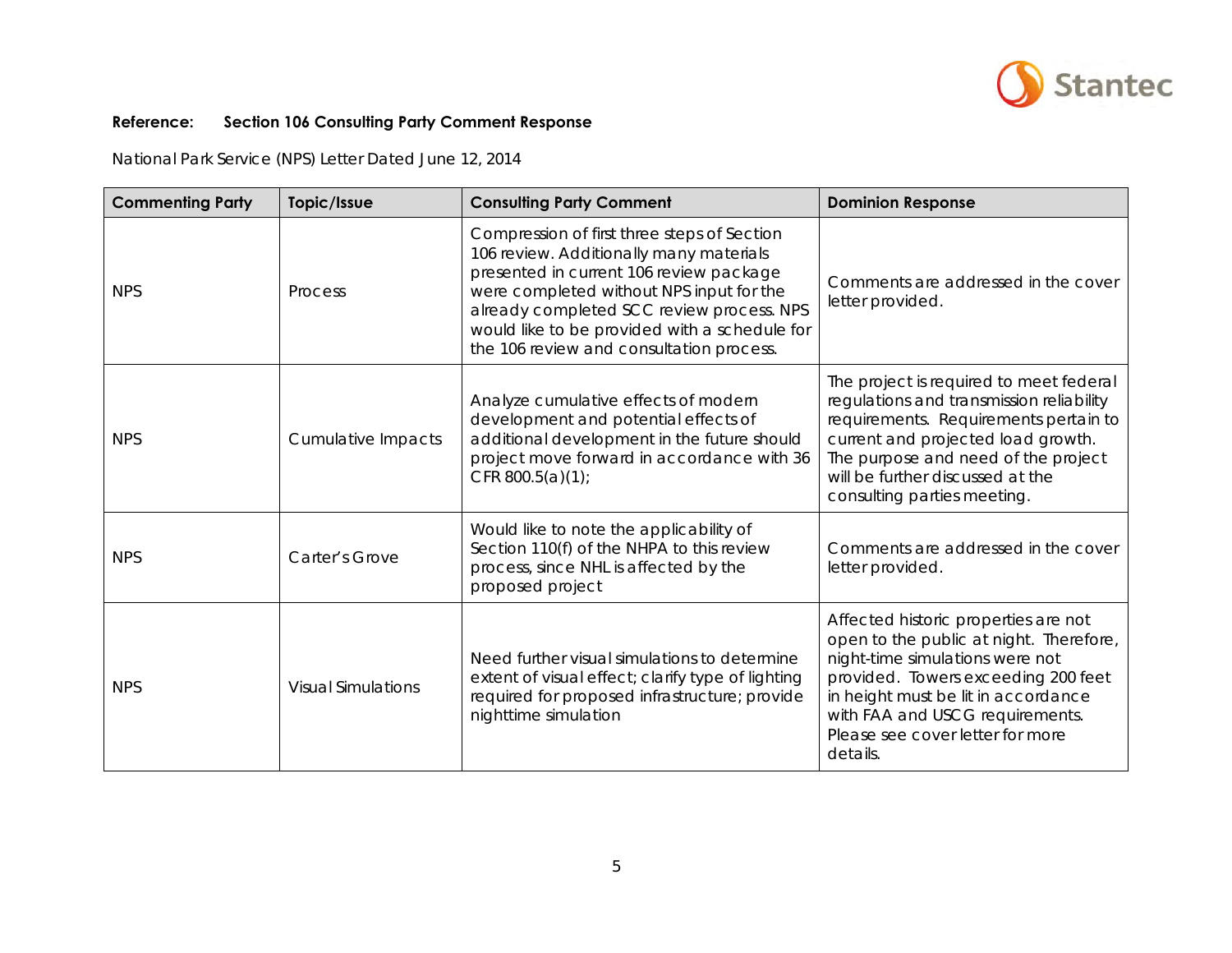

National Park Service (NPS) Letter Dated June 12, 2014 (cont.)

| <b>Commenting Party</b> | Topic/Issue                                        | <b>Consulting Party Comment</b>                                                                                                                                                                                                                                                                                                                                                                                                                    | <b>Dominion Response</b>                                                                                                                                                                                                                                   |
|-------------------------|----------------------------------------------------|----------------------------------------------------------------------------------------------------------------------------------------------------------------------------------------------------------------------------------------------------------------------------------------------------------------------------------------------------------------------------------------------------------------------------------------------------|------------------------------------------------------------------------------------------------------------------------------------------------------------------------------------------------------------------------------------------------------------|
| <b>NPS</b>              | Captain John Smith<br>Trail                        | Should be treated as eligible though not<br>formally listed. NPS Comprehensive<br>Management Plan (CMP) identifies tidal<br>portions of the James River as a High<br>Potential Route Segment. Crossing<br>constitutes adverse effect to Captain John<br>Smith Trail.                                                                                                                                                                               | Comments are addressed in the cover<br>letter provided.                                                                                                                                                                                                    |
| <b>NPS</b>              | Hog Island/<br>Chippokes State Park                | Proposed route would cut directly through<br>Chippokes SP and Hog Island WMA focus<br>area; request additional visual simulations;<br>including simulation and description if<br>traveling on water;                                                                                                                                                                                                                                               | The proposed route does not cross<br>Chippokes SP. Stantec is conducting<br>additional studies at Hog Island at the<br>direction of VDHR.                                                                                                                  |
| <b>NPS</b>              | Carter's Grove                                     | Carter's Grove designated as a National<br>Historic Landmark. Concur with<br>determination of adverse effect to Carter's<br>Grove.                                                                                                                                                                                                                                                                                                                 | Comments are addressed in the cover<br>letter provided. Section 110(f) will<br>apply.                                                                                                                                                                      |
| <b>NPS</b>              | <b>Colonial National</b><br><b>Historical Park</b> | Colonial NHP cannot concur with effect<br>determination; APE map shows Park as being<br>unevaluated, but the entire park is listed on<br>NRHP. Section 106 review material does not<br>include an assessment of effects on the Park<br>as a whole, only Jamestown Historic District<br>(#047-0009) and Colonial Parkway (#047-<br>0002). The Park in its entirety is listed on the<br>NRHP. As such, the adverse effect to it must<br>be assessed. | A large portion of Colonial National<br>Park is not within view or within the APE<br>of the proposed undertaking. The two<br>components that are within the APE<br>include Jamestown and the Colonial<br>Parkway. See cover letter for further<br>details. |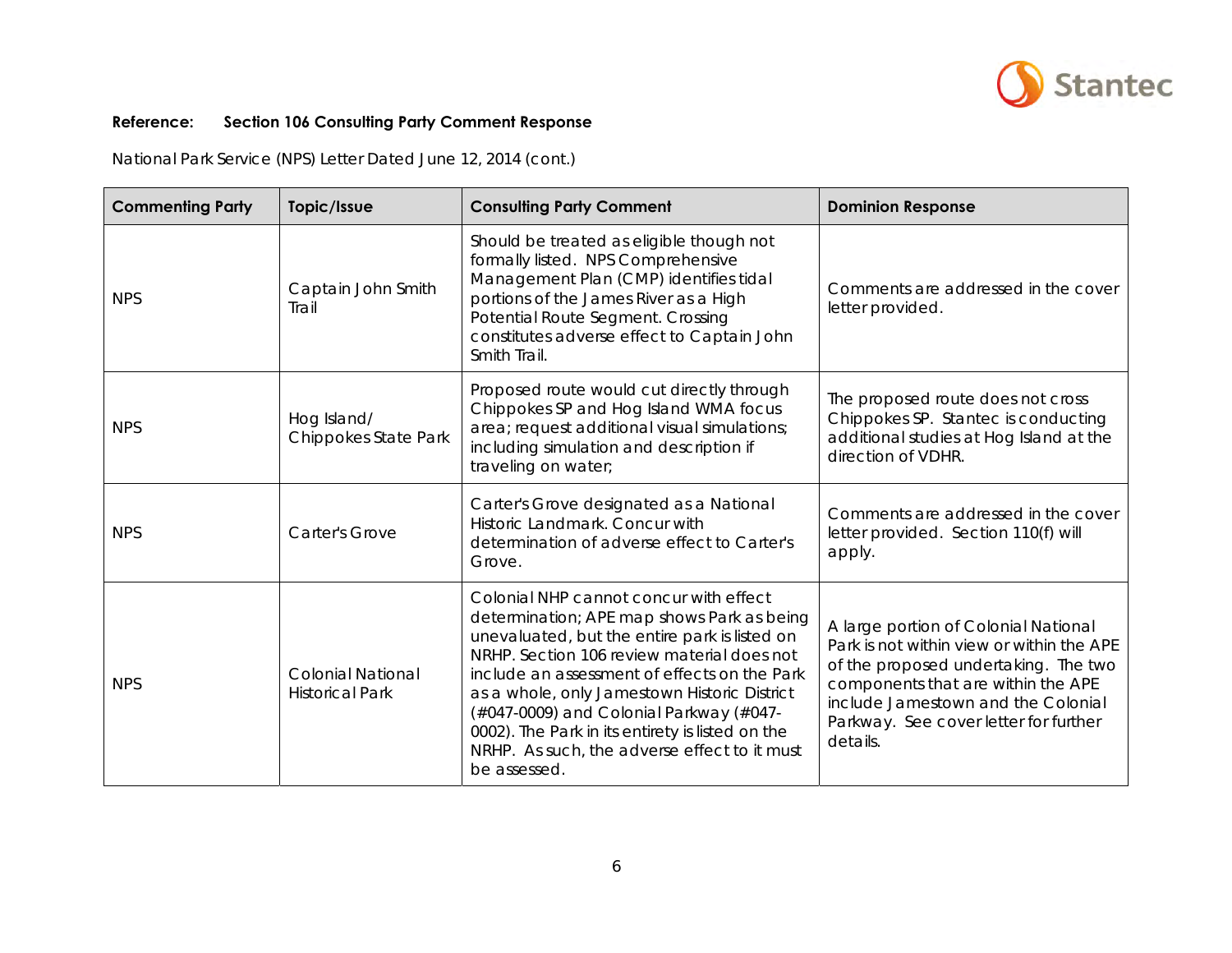

National Park Service (NPS) Letter Dated June 12, 2014 (cont.)

| <b>Commenting Party</b> | Topic/Issue      | <b>Consulting Party Comment</b>                                                                                                                                                                                                                                                                                                                                                                                                                                                                                                                                                                                                           | <b>Dominion Response</b>                                                                                                                                                                                                                                                                                                  |
|-------------------------|------------------|-------------------------------------------------------------------------------------------------------------------------------------------------------------------------------------------------------------------------------------------------------------------------------------------------------------------------------------------------------------------------------------------------------------------------------------------------------------------------------------------------------------------------------------------------------------------------------------------------------------------------------------------|---------------------------------------------------------------------------------------------------------------------------------------------------------------------------------------------------------------------------------------------------------------------------------------------------------------------------|
| <b>NPS</b>              | Jamestown        | APE Map indicates transmission line will be<br>visible from several points along the road;<br>however, visuals effects were not assessed<br>from portions of Black Point as well as<br>Jamestown Loop Road. Complete visual<br>simulations including Black Point and<br>Jamestown Loop.                                                                                                                                                                                                                                                                                                                                                   | The visual assessment was conducted<br>from Black Point and included the<br>simulation prepared at this location by<br>Truescape. See cover letter for further<br>details.                                                                                                                                                |
| <b>NPS</b>              | Colonial Parkway | Structures will be visible from several parking<br>areas/overlooks along Parkway, including<br>College Creek Overlook, College Creek<br>Parking Area, James River Overlook, and<br>Archers Hope Overlook. All overlooks and<br>associated viewsheds are contributing<br>elements of the NRHP listing and historic<br>significance of the Parkway and should be<br>evaluated; Modern improvements and<br>infrastructure existed when these resources<br>were evaluated for significance and listing<br>on the NRHP. Line poses an intrusion on the<br>historic landscape and associated<br>viewsheds and constitutes an adverse<br>effect. | The view point utilized for the<br>assessment of the Colonial Parkway<br>was chosen because it presented the<br>most direct view and line of sight. The<br>simulation prepared by Truescape was<br>presented as representation for the<br>view from the most prominent point.<br>See cover letter for additional details. |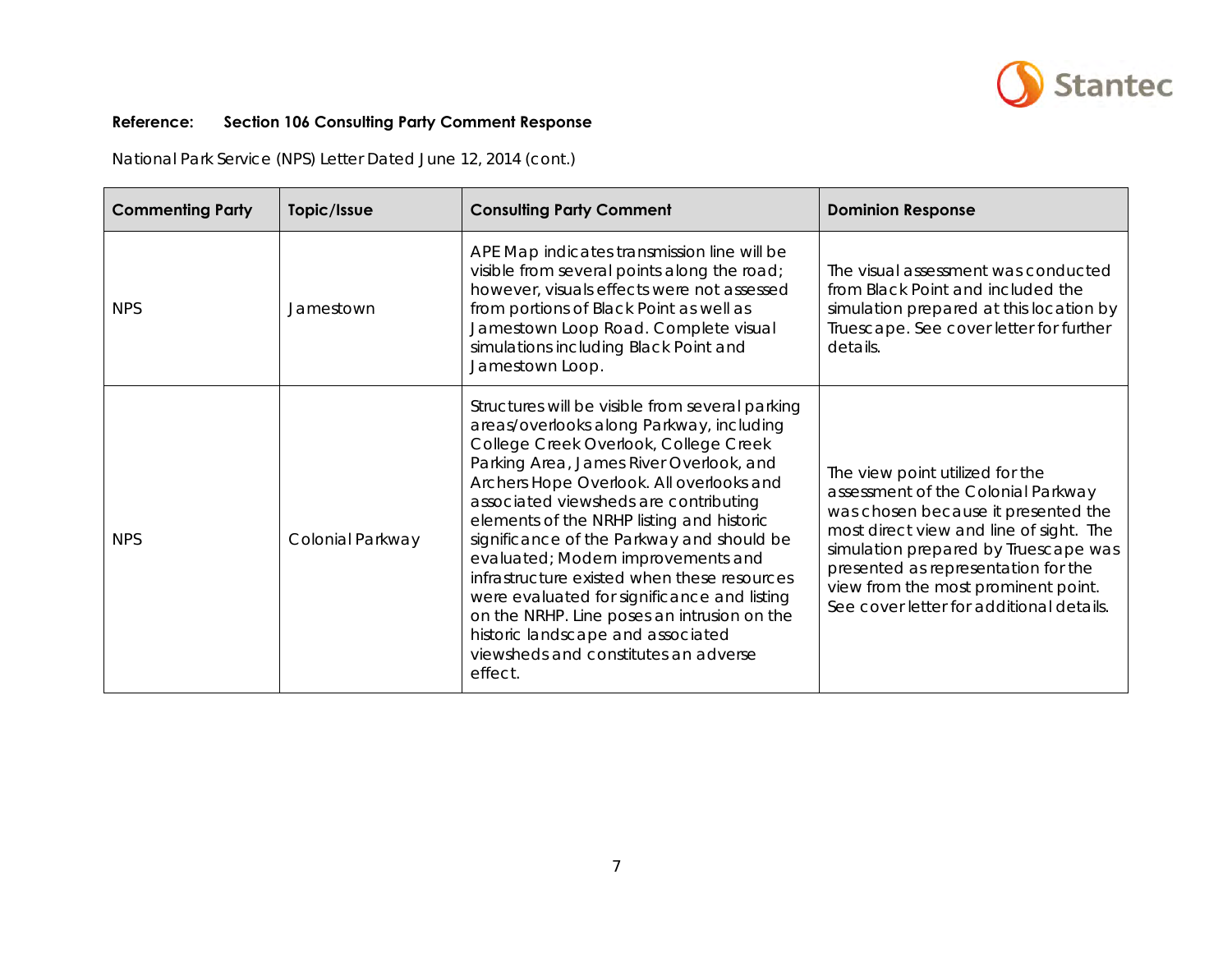

National Park Service (NPS) Letter Dated June 12, 2014 (cont.)

| <b>Commenting Party</b> | Topic/Issue                                           | <b>Consulting Party Comment</b>                                                                                                                                                                                                                                                                                                                                                                                                                                                                                                                           | <b>Dominion Response</b>                                                                                                                                                                                                                                                                                                                                                              |
|-------------------------|-------------------------------------------------------|-----------------------------------------------------------------------------------------------------------------------------------------------------------------------------------------------------------------------------------------------------------------------------------------------------------------------------------------------------------------------------------------------------------------------------------------------------------------------------------------------------------------------------------------------------------|---------------------------------------------------------------------------------------------------------------------------------------------------------------------------------------------------------------------------------------------------------------------------------------------------------------------------------------------------------------------------------------|
| <b>NPS</b>              | Washington-<br>Rochambeau Rev<br>Route National Trail | The Washington-Rochambeau Revolutionary<br>Route was designated a National Historic<br>Trail (WR NHT) by Congress in March 2009.<br>Line will be visible from the water route of the<br>WR NHT and from several parking<br>areas/overlooks along Colonial Parkway.<br>Visual simulations should be taken from<br>College Creek Overlook, College Creek<br>Parking Area, James River Overlook, and<br>Archers Hope Overlook, including<br>perspective of a traveler on the water route.<br>Proposed project will constitute an adverse<br>effect to trail. | A review of available information on<br>the Washington Rochambeau Trail<br>website did not show the trail in the<br>vicinity of the current project. Please<br>provide additional information as the<br>boundaries are unclear and level of<br>evaluation required needs to be<br>defined as with the Captain John<br>Smith Trail. See above regarding<br>Colonial Parkway viewsheds. |
| <b>NPS</b>              | Conclusion                                            | Other than Carter's Grove, NPS cannot<br>concur with Corps effect determinations to<br>NPS resources. Alternative that avoid a new<br>crossing and use either underground, existing<br>crossing or other means would be preferred<br>by NPS.                                                                                                                                                                                                                                                                                                              | Dominion conducted a thorough<br>alternatives analysis as detailed in the<br>SCC application and Joint Permit<br>Application. The proposed route is the<br>least environmentally damaging<br>practicable alternative.                                                                                                                                                                 |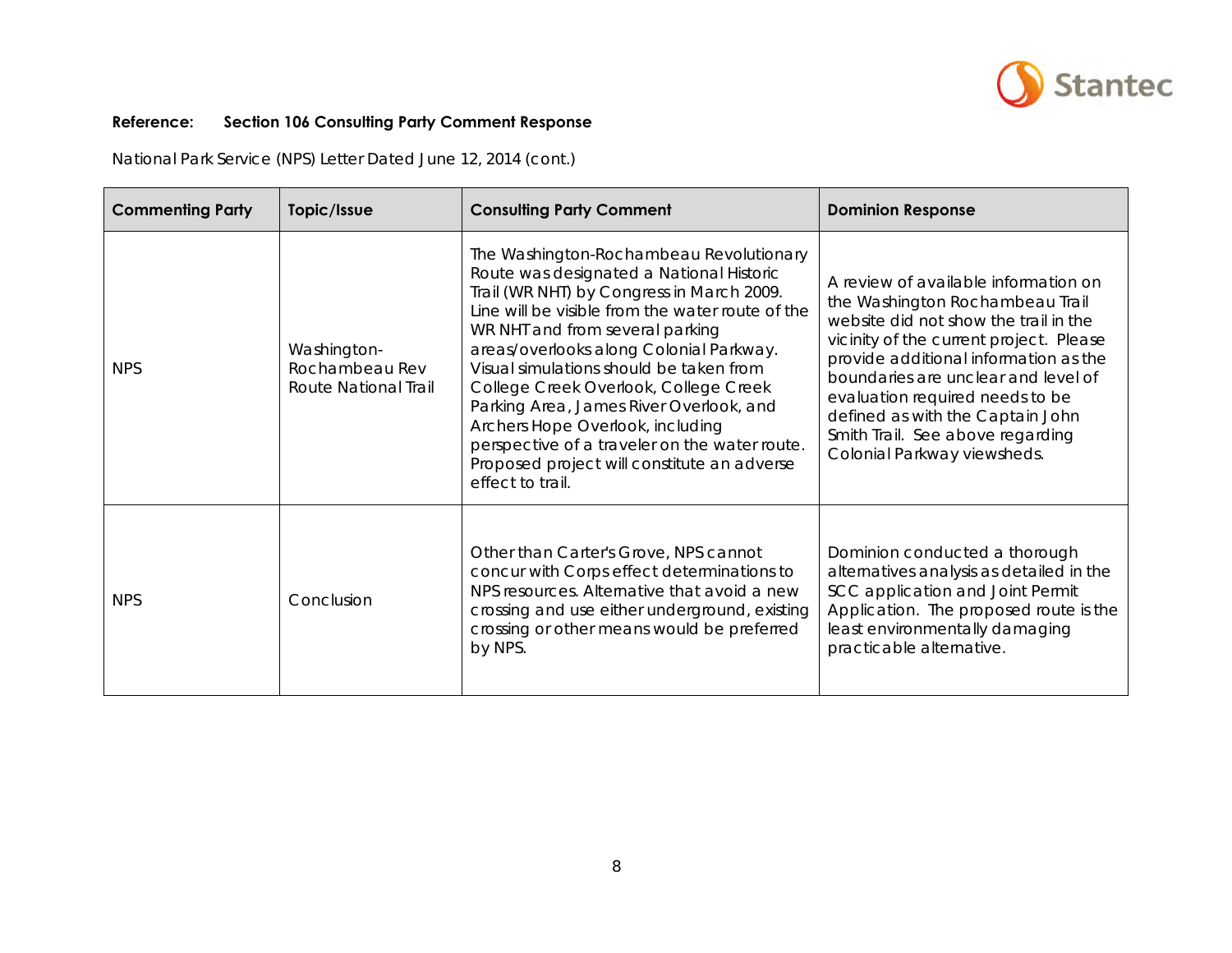

| <b>Commenting Party</b>                                                                | Topic/Issue                               | <b>Consulting Party Comment</b>                                                                                                                                                                                                                                                                                                                                                                                                                                                                                                                                                             | <b>Dominion Response</b>                                                                                                                                                                                                                                                                                                     |
|----------------------------------------------------------------------------------------|-------------------------------------------|---------------------------------------------------------------------------------------------------------------------------------------------------------------------------------------------------------------------------------------------------------------------------------------------------------------------------------------------------------------------------------------------------------------------------------------------------------------------------------------------------------------------------------------------------------------------------------------------|------------------------------------------------------------------------------------------------------------------------------------------------------------------------------------------------------------------------------------------------------------------------------------------------------------------------------|
| <b>National Park Service</b><br>- American<br><b>Battlefield Protection</b><br>Program | <b>Battlefield</b><br>boundary<br>mapping | Battlefield boundaries shown on APE Map do not<br>necessarily reflect full research needed for a<br>formal National Register nomination as ABPP<br>boundaries are based on above ground historic<br>features associated with cultural and natural<br>landscape and did not include professional<br>viewshed analysis or archaeological inventory or<br>assessment of subsurface features or indications.<br>Visual and archaeological integrity of many<br>battlefields was unknown at time the maps/GIS<br>data prepared. Only a good starting point, but<br>assessments already outdated. | Studies were conducted based on<br>available mapping at the time of the<br>surveys. The surveys are less than five<br>years old and are still valid. The<br>Corps/VDHR indicated that the work<br>done is in accordance with the<br>standards required for Section 106.                                                      |
| National Park Service<br>- American<br><b>Battlefield Protection</b><br>Program        | <b>Green Springs (Rev</b><br>War)         | Not included in visual effects; request that<br>battlefield be fully consider as resource within<br>APE. The ABPP awarded a Battlefield Planning<br>Grant to James City County for mapping and<br>archaeological investigation at Green Springs in<br>2009.                                                                                                                                                                                                                                                                                                                                 | This site was not addressed in the<br>original viewshed analysis. Given the<br>distance to the resource (located<br>next to Governor's Land >7 miles<br>away) and lack of visibility, no<br>adverse effects are expected.                                                                                                    |
| <b>National Park Service</b><br>- American<br><b>Battlefield Protection</b><br>Program | Yorktown (Rev<br>War)                     | ABPP's Study Area boundary does overlap the<br>project' area's ROW and APE near proposed<br>Skiffes Creek Switching Station; Rev War and Civil<br>War considered separate; discussion of potential<br>archaeological resources associated with this<br>battle in APE and ROW should occur.                                                                                                                                                                                                                                                                                                  | Surveyed entire ROW in accordance<br>with standards to identify any<br>potential resources. No disturbance<br>outside of ROW for access so there<br>will be no adverse effect to any<br>potential resources outside of ROW.<br>Any identified resources within the<br>ROW are being avoided. No<br>additional work required. |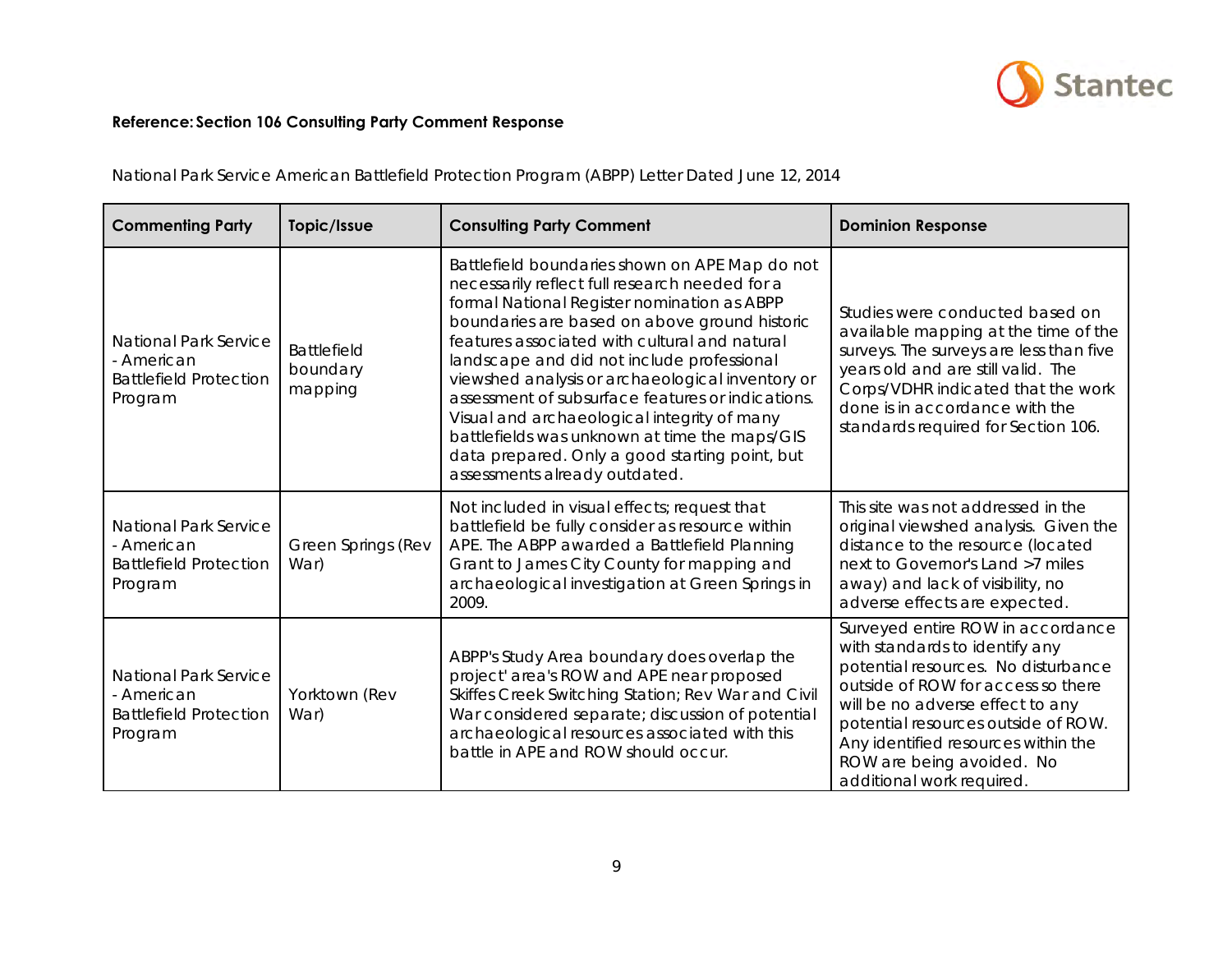

| <b>Commenting Party</b>                                                                | Topic/Issue               | <b>Consulting Party Comment</b>                                                                                                                                                                                                                                                                                                                                                        | <b>Dominion Response</b>                                                                                                                                                                                                                                                                                                                                                                                                                                                                                                                                                                                                                   |
|----------------------------------------------------------------------------------------|---------------------------|----------------------------------------------------------------------------------------------------------------------------------------------------------------------------------------------------------------------------------------------------------------------------------------------------------------------------------------------------------------------------------------|--------------------------------------------------------------------------------------------------------------------------------------------------------------------------------------------------------------------------------------------------------------------------------------------------------------------------------------------------------------------------------------------------------------------------------------------------------------------------------------------------------------------------------------------------------------------------------------------------------------------------------------------|
| National Park Service<br>- American<br><b>Battlefield Protection</b><br>Program        | <b>Big Bethel (Civil)</b> | Concur with No Adverse Effect<br>determination.                                                                                                                                                                                                                                                                                                                                        | No further work required.                                                                                                                                                                                                                                                                                                                                                                                                                                                                                                                                                                                                                  |
| <b>National Park Service</b><br>- American<br><b>Battlefield Protection</b><br>Program | Williamsburg (Civil)      | Battlefield located within ROW and APE<br>for Skiffes - Whealton. Some increased<br>tower heights; should consider viewshed.<br>The Study Area for Williamsburg overlaps<br>Kingsmill Plantation too and viewsheds not<br>just from that historic/interpreted<br>plantation house should be considered.<br>What about viewshed within battlefield<br>from the bank of the James River? | Portion of this battlefield within APE is<br>located largely within the Kingsmill golf<br>course and has been developed.<br>Additionally, the battlefield is already<br>surrounded by a marina and the Kingsmill<br>neighborhood. Given the developed<br>nature of the site, no adverse effects are<br>expected. No ground disturbance will<br>occur within the boundaries of this site.                                                                                                                                                                                                                                                   |
| <b>National Park Service</b><br>- American<br><b>Battlefield Protection</b><br>Program | Yorktown (Civil)          | Part of battle listed on NRHP: Dam No.<br>One Battlefield, listed 1995; has this site<br>been considered separate; some overlap<br>with APE on Sheet 6&7.                                                                                                                                                                                                                              | This resource was not included in the original<br>APE and was therefore not considered<br>separately. The resource is identified in the<br>VDHR VCRIS system as VDHR # 121-0060.<br>According to the boundaries available for<br>this resource in the VCRIS system, it does not<br>overlap with the project APE. The larger<br>Yorktown Battlefield certainly intersects and<br>was addressed in the Phase I survey. In<br>addition, work within this portion of the<br>project consists only of reconductoring and<br>does not include tower construction.<br>Therefore, no additional survey is required<br>and no effects are expected. |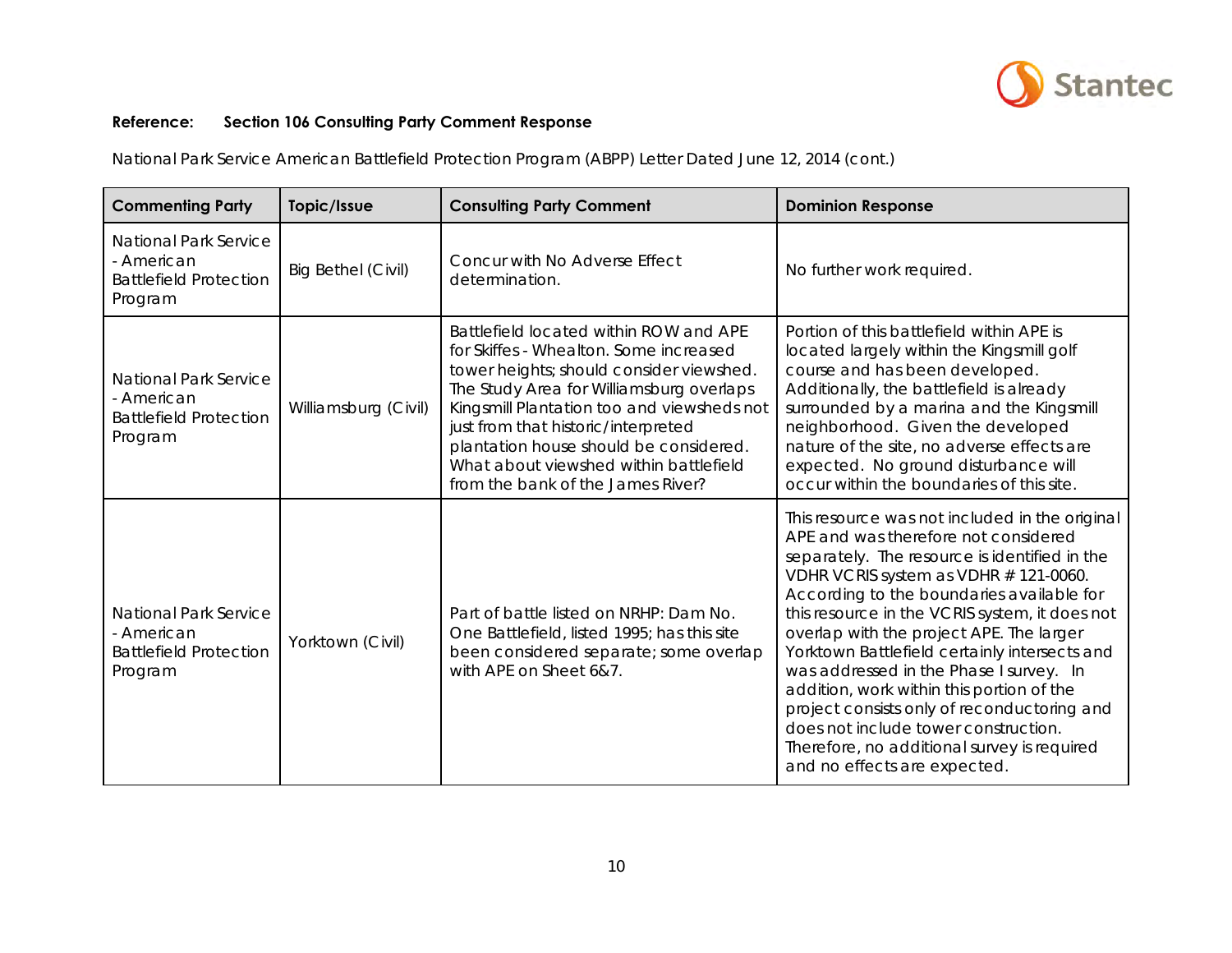

| <b>Commenting Party</b>                                                                | Topic/Issue | <b>Consulting Party Comment</b>                                                                                                                                                                                                          | <b>Dominion Response</b>                                                                                                                                                                                                                                                                                      |
|----------------------------------------------------------------------------------------|-------------|------------------------------------------------------------------------------------------------------------------------------------------------------------------------------------------------------------------------------------------|---------------------------------------------------------------------------------------------------------------------------------------------------------------------------------------------------------------------------------------------------------------------------------------------------------------|
| National Park Service<br>- American<br><b>Battlefield Protection</b><br>Program        | Fort Boykin | Visual impacts minimal; to fully understand<br>should consider effects on fields of<br>observation and fire at time of Fort's use.                                                                                                       | Agree to minimal visual impacts from<br>elements that make the resource eligible.<br>Distance to project is 8 miles. No further<br>work is necessary as current work is<br>sufficient.                                                                                                                        |
| <b>National Park Service</b><br>- American<br><b>Battlefield Protection</b><br>Program | Fort Huger  | Visual impacts minimal; should consider<br>effects on fields of observation and fire at<br>time of Fort's use.                                                                                                                           | Agree to minimal visual impacts from<br>elements that make the resource eligible.<br>Distance to project is 3.2 miles. No further<br>work is necessary as current work is<br>sufficient.                                                                                                                      |
| National Park Service<br>- American<br><b>Battlefield Protection</b><br>Program        | James River | Consideration for river lacking; main<br>resource for Cap John Smith Trail;<br>Associated Property of the Rev War; War<br>of 1812; river itself is a battlefield; consider<br>damage to underwater resources-wish to<br>discuss further. | Potential effects to the CJS Trail are<br>discussed in the cover letter. Underwater<br>resources were identified and are being<br>avoided. Buffers have been created<br>around identified anomalies to ensure no<br>disturbance during construction. No further<br>work is required for underwater resources. |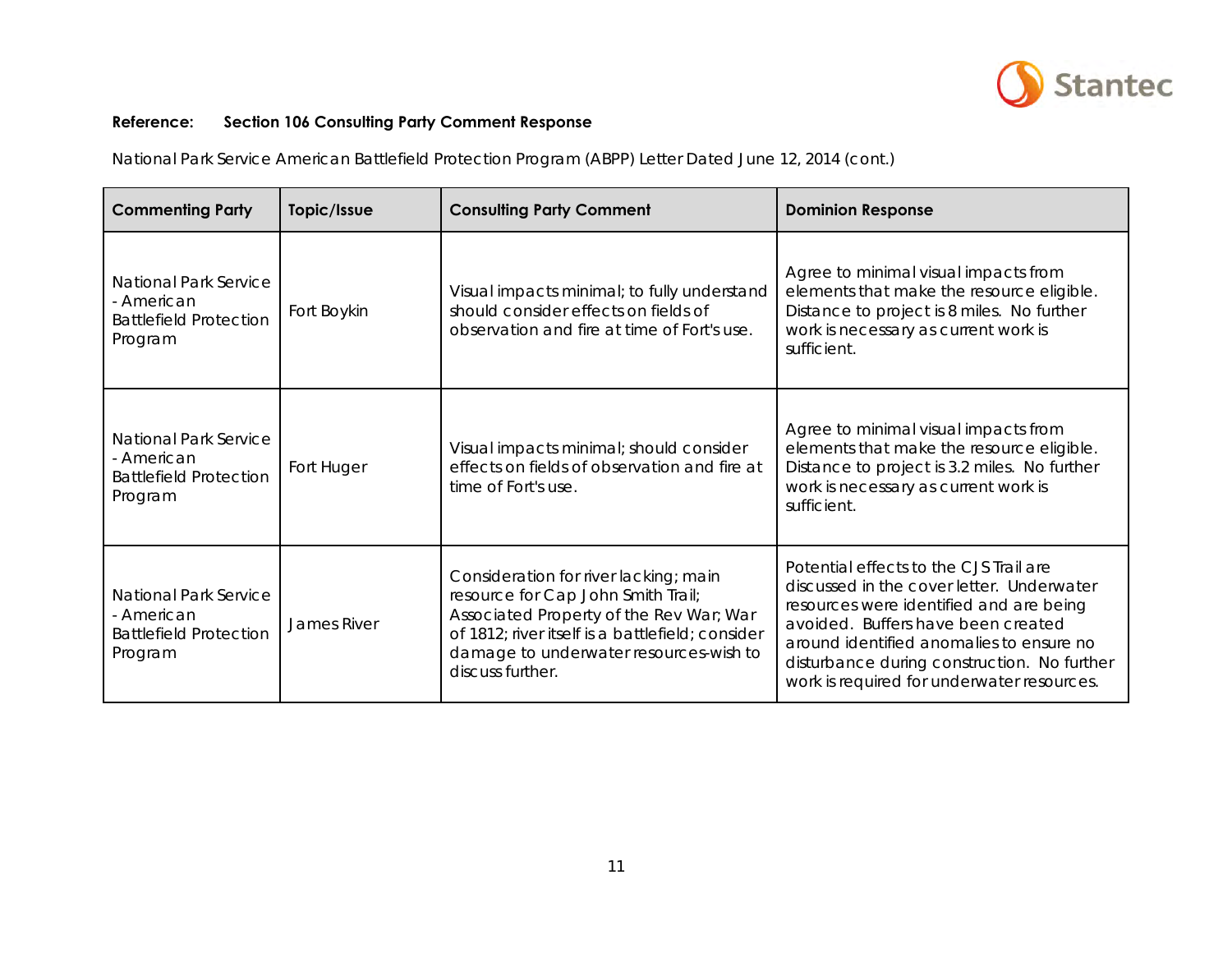

| <b>Commenting Party</b>                                                                | Topic/Issue                                           | <b>Consulting Party Comment</b>                                                                                                                                                                                                                                                                                                                                 | <b>Dominion Response</b>                                                                                                                                                                                                                                                                                                                                                                                                                                                                                                               |
|----------------------------------------------------------------------------------------|-------------------------------------------------------|-----------------------------------------------------------------------------------------------------------------------------------------------------------------------------------------------------------------------------------------------------------------------------------------------------------------------------------------------------------------|----------------------------------------------------------------------------------------------------------------------------------------------------------------------------------------------------------------------------------------------------------------------------------------------------------------------------------------------------------------------------------------------------------------------------------------------------------------------------------------------------------------------------------------|
| <b>National Park Service</b><br>- American<br><b>Battlefield Protection</b><br>Program | <b>Mulberry Point</b><br><b>Battery/Fort Crafford</b> | Should gain access to Mulberry Island to<br>assess potential visual effects on Mulberry<br>Point Battery and Fort Crafford;<br>determination on Fort Crafford based solely<br>on aerial photography.                                                                                                                                                            | Ungranted access to Ft Eustis is<br>infeasible. The work provided is based<br>on best available data and methods<br>utilizing aerials and GIS models.<br>Viewshed and line of sight modeling is<br>completed utilizing ArcGIS and takes<br>into account topography, canopy,<br>and other factors when developing<br>the model. Typically the model is<br>based on a six foot tall person and<br>what that person could potentially see<br>in the line of sight or a 45 degree<br>angle to either side. No further work is<br>required. |
| <b>National Park Service</b><br>- American<br><b>Battlefield Protection</b><br>Program | Overland<br><b>Construction Access</b>                | Will there be matting, gravel, grading,<br>frequency of use; recommend<br>archaeological monitoring, at the minimum,<br>when accessing and conducting work to<br>replace conductors or heighten the lines<br>and any earthworks associated with the<br>Confederate Army's Warwick Line and<br>Yorktown, be identified and avoided before<br>and during project. | Earthworks and archaeological<br>resources within the ROW have been<br>identified through Phase 1 surveys and<br>will be largely avoided. See page 36<br>of the Permit Support Document.<br>Monitoring does not appear to be<br>consistent with the lack of impact to<br>archaeological resources. Identified<br>resources will be noted on all E&S<br>plans, and safety fence will be used to<br>ensure no disturbance where these<br>resources are within the ROW.                                                                   |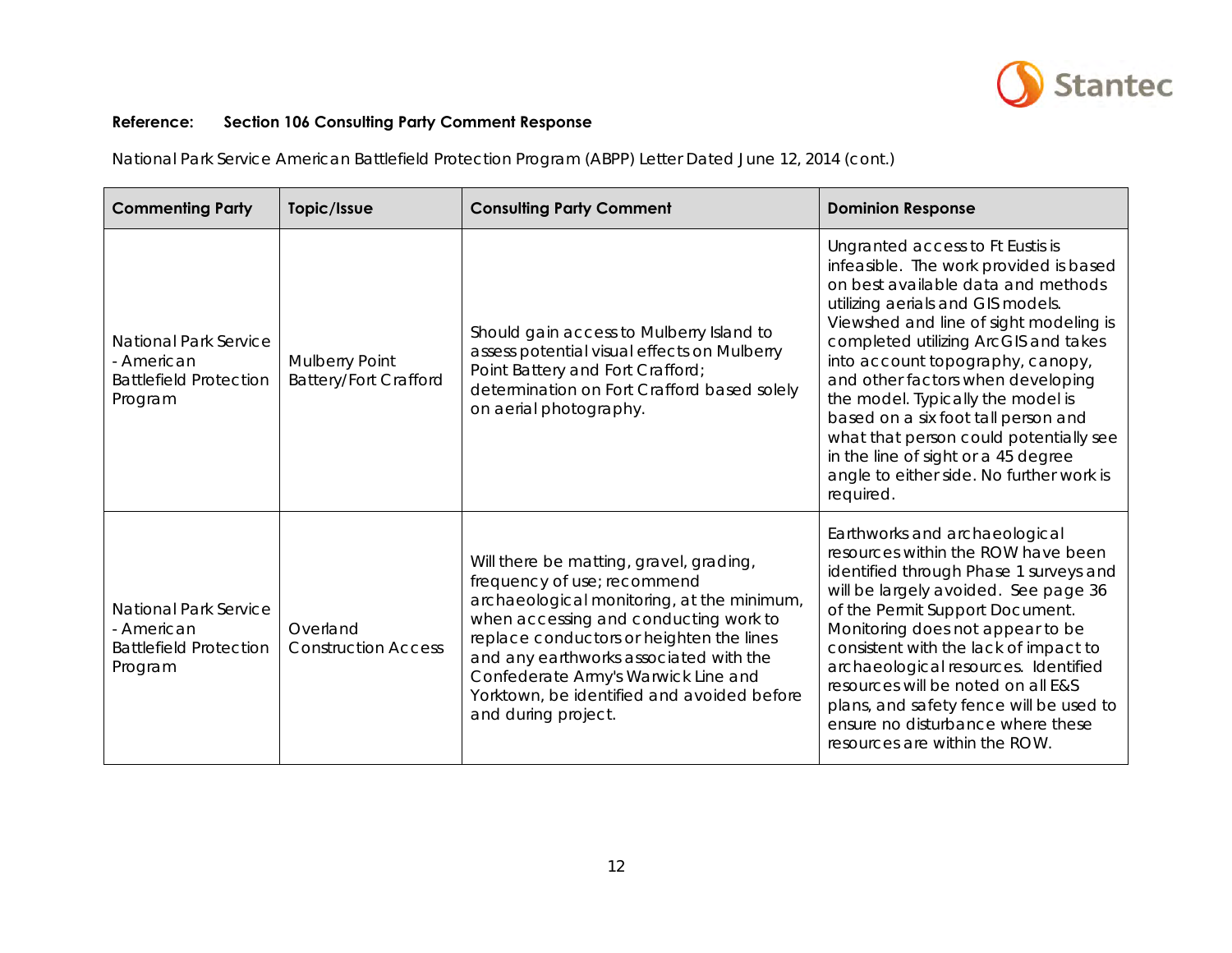

| <b>Commenting Party</b>                                                         | Topic/Issue             | <b>Consulting Party Comment</b>                                                                              | <b>Dominion Response</b>                                                                                                                                                                                                                                                                                                                      |
|---------------------------------------------------------------------------------|-------------------------|--------------------------------------------------------------------------------------------------------------|-----------------------------------------------------------------------------------------------------------------------------------------------------------------------------------------------------------------------------------------------------------------------------------------------------------------------------------------------|
| National Park Service<br>- American<br><b>Battlefield Protection</b><br>Program | Lee's Mill/Wynne's Mill | Recommend further research and cultural<br>resource survey be conducted in area of<br>ROW (285/448-285/449). | Portion of architectural resource is<br>within the ROW and would have been<br>included in Phase 1 archaeological<br>survey. No ground disturbance in this<br>area as access will be on mats and<br>work to be done in this portion of the<br>project consists only of restringing line.<br>No adverse effect and no further work<br>required. |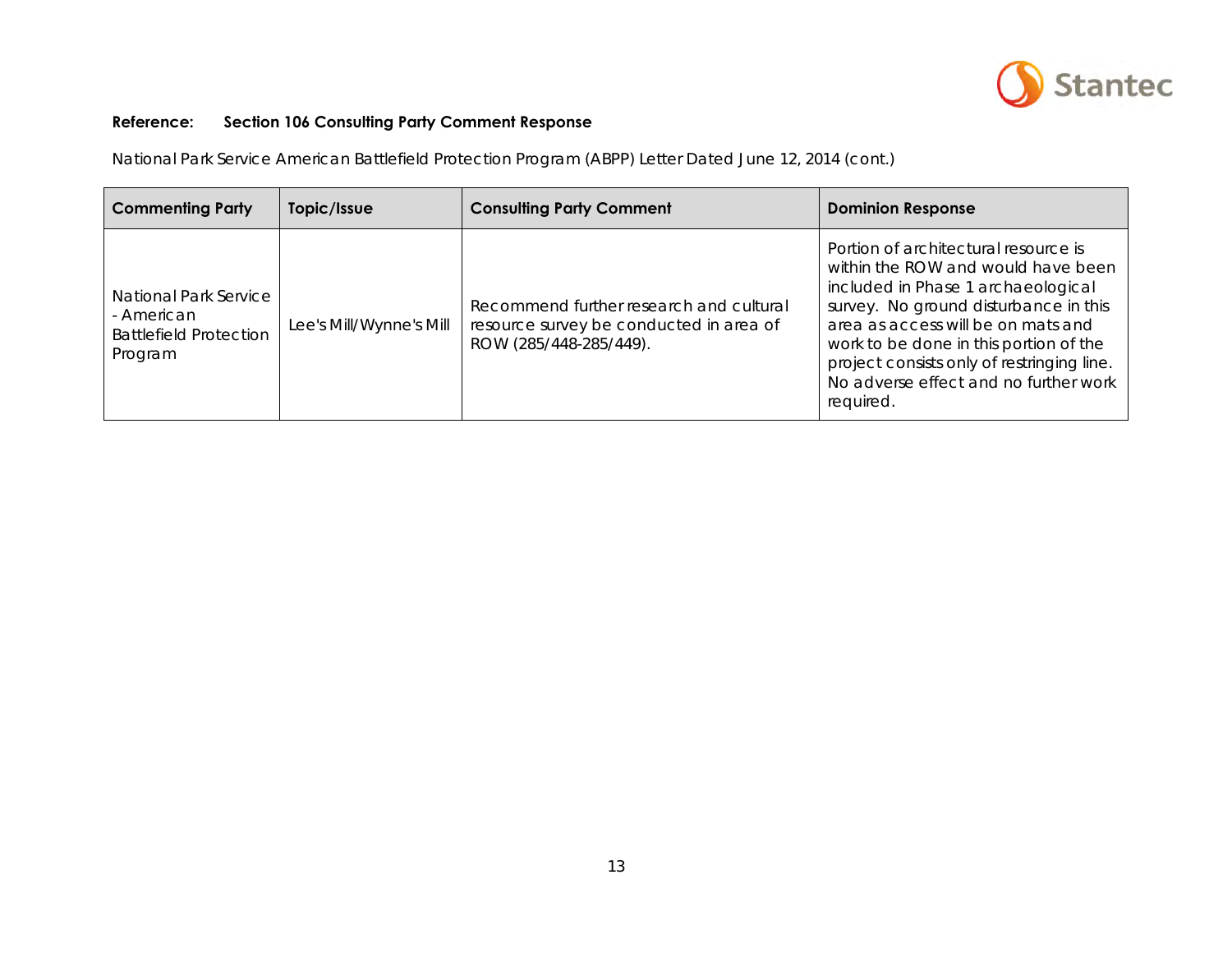

| <b>Commenting Party</b>                | Topic/Issue                             | <b>Consulting Party Comment</b>                                                                                                                                                                                                                                                                                                                                                                                                                                                                                                                                                                                                                | <b>Dominion Response</b>                                                                                                                                   |
|----------------------------------------|-----------------------------------------|------------------------------------------------------------------------------------------------------------------------------------------------------------------------------------------------------------------------------------------------------------------------------------------------------------------------------------------------------------------------------------------------------------------------------------------------------------------------------------------------------------------------------------------------------------------------------------------------------------------------------------------------|------------------------------------------------------------------------------------------------------------------------------------------------------------|
| Colonial<br>Williamsburg<br>Foundation | Schedule and<br>Process                 | Object to each and every determination of<br>"No Adverse Effect". Convene meeting with<br>consulting parties. Corps has compressed<br>106.                                                                                                                                                                                                                                                                                                                                                                                                                                                                                                     | Comments are addressed in the cover<br>letter provided.                                                                                                    |
| Colonial<br>Williamsburg<br>Foundation | Impacts to Tourism                      | Concerns over cumulative impacts and<br>unspoiled visual character; tourism- over \$1<br>billion in visitor spending annually and \$80<br>million in state and local tax                                                                                                                                                                                                                                                                                                                                                                                                                                                                       | The economic impact of the project is<br>not relevant to Section 106. These<br>types of issues will be evaluated as<br>part of the overall permit process. |
| Colonial<br>Williamsburg<br>Foundation | Captain John Smith<br>Trail/James River | John Smith Trial encompassing James River<br>from below Carter's Grove to above<br>Jamestown is eligible for inclusion on NR<br>Material presented to date has not<br>recognized extent and unity of historic sites<br>that would be negatively affected, or<br>acknowledged the unspoiled character of<br>the James River as viewed from Carter's<br>Grove, the Colonial Parkway and<br>Jamestown. Stating that this section of<br>James already industrialized is not correct.<br>With exception of a portion of the Surry plant<br>domes, virtually no industrial development<br>visible form Carter's Grove, the Parkway and<br>Jamestown. | Comments are addressed in the cover<br>letter provided.                                                                                                    |
| Colonial<br>Williamsburg<br>Foundation | Colonial Parkway                        | Viewshed impacts to Colonial Parkway<br>which is listed on NRHP and clearly eligible to<br>be a National Historic Landmark.                                                                                                                                                                                                                                                                                                                                                                                                                                                                                                                    | Comments are addressed in the cover<br>letter provided.                                                                                                    |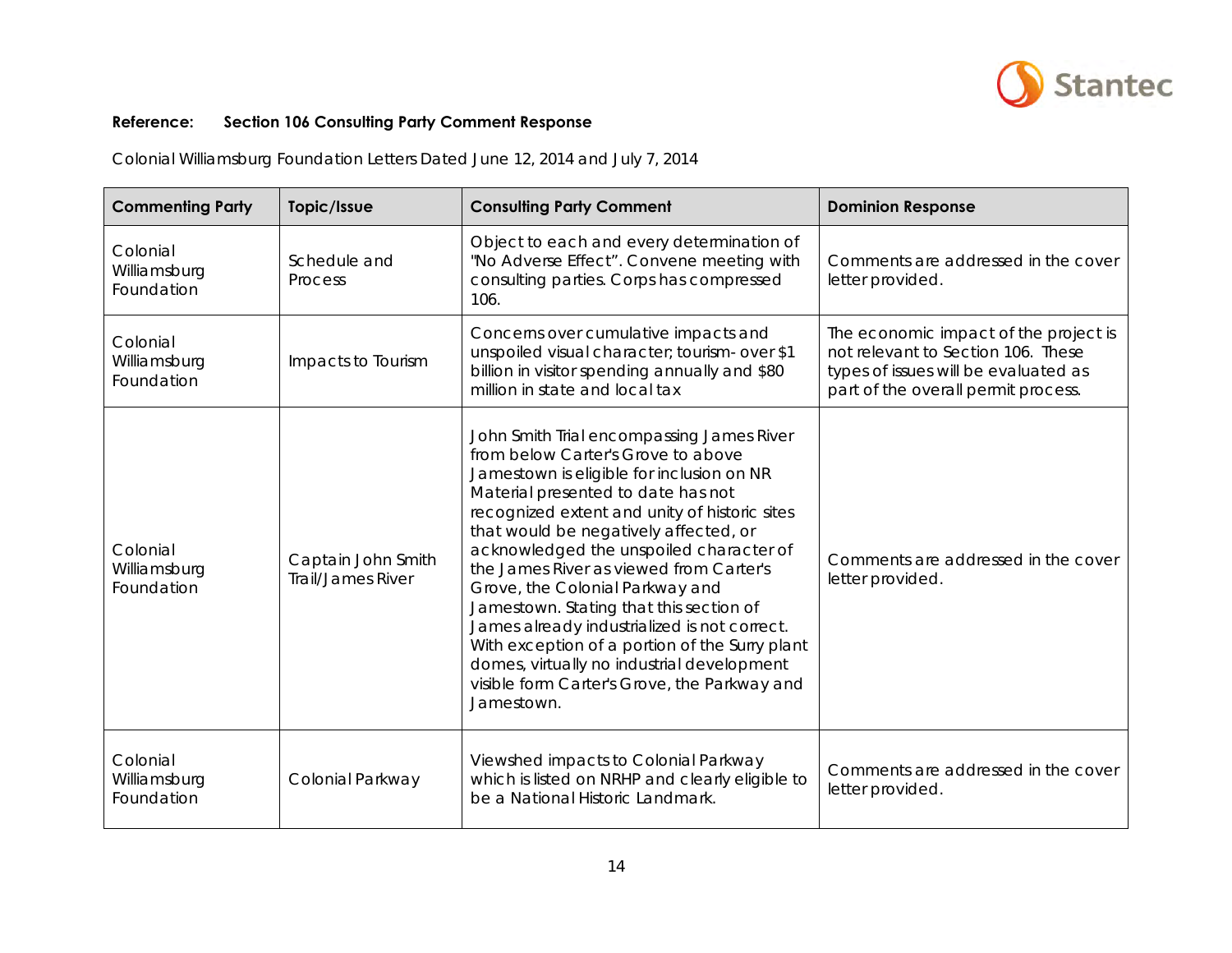

| <b>Commenting Party</b>                | Topic/Issue       | <b>Consulting Party Comment</b>                                                                                                                                                                                                                                                                                                                                                                                | <b>Dominion Response</b>                                                                                                                                                                                                                                                                                                                                                                                                                                                                |
|----------------------------------------|-------------------|----------------------------------------------------------------------------------------------------------------------------------------------------------------------------------------------------------------------------------------------------------------------------------------------------------------------------------------------------------------------------------------------------------------|-----------------------------------------------------------------------------------------------------------------------------------------------------------------------------------------------------------------------------------------------------------------------------------------------------------------------------------------------------------------------------------------------------------------------------------------------------------------------------------------|
| Colonial<br>Williamsburg<br>Foundation | Carter's Grove    | Corps' dismissal of the project's impact on<br>Carter's Grove is inappropriate for a NHL.<br>APE should include all of Carter's Grove.<br>Objects to characterization of views<br>depending heavily on presence of existing<br>trees. Notes trees can be removed or lost<br>(i.e. Isabel). Wants views of the towers in the<br>absence of all trees at Carter's Grove.<br>Specifically for Viewpoints 15 & 16. | Comments are addressed in the cover<br>letter provided. Visual effects<br>evaluations do take into consideration<br>seasonal variations, but it is not likely<br>that all trees would be removed from<br>shoreline of Carter's Grove.<br>Preservation of the shoreline would be<br>part of the preservation of the<br>resource and its setting. Distance<br>does make a difference however in<br>view. It is not minimizing the effect -<br>the Corps has recommended Adverse<br>Effect |
| Colonial<br>Williamsburg<br>Foundation | Wolstenholme Town | Wolstenholme Town is best known "Particular<br>Plantation" in Chesapeake region. Project's<br>direct and indirect impacts on a Woodland-<br>era Native American ossuary and the 18th<br>century Burwell cemetery at Carter's Grove<br>should be investigated and evaluated.                                                                                                                                    | Wolstenholme Town is an<br>archaeological site and typically<br>archaeological sites are not<br>considered for visual impacts. Some<br>comments here refer to<br>archaeological resources and the<br>potential for archaeological<br>resources.                                                                                                                                                                                                                                         |
| Colonial<br>Williamsburg<br>Foundation | Jamestown Island  | Wants Importance of Visual Impact<br>Considered and included in determining<br>Visual Effects- Specifically discuss Jamestown<br>Island. Objects to No Adverse Effect to<br>Jamestown Island Historic District. States 10<br>tower will be visible and there is no<br>justification for the No Adverse Effect<br>determination.                                                                                | Comments are addressed in the cover<br>letter provided.                                                                                                                                                                                                                                                                                                                                                                                                                                 |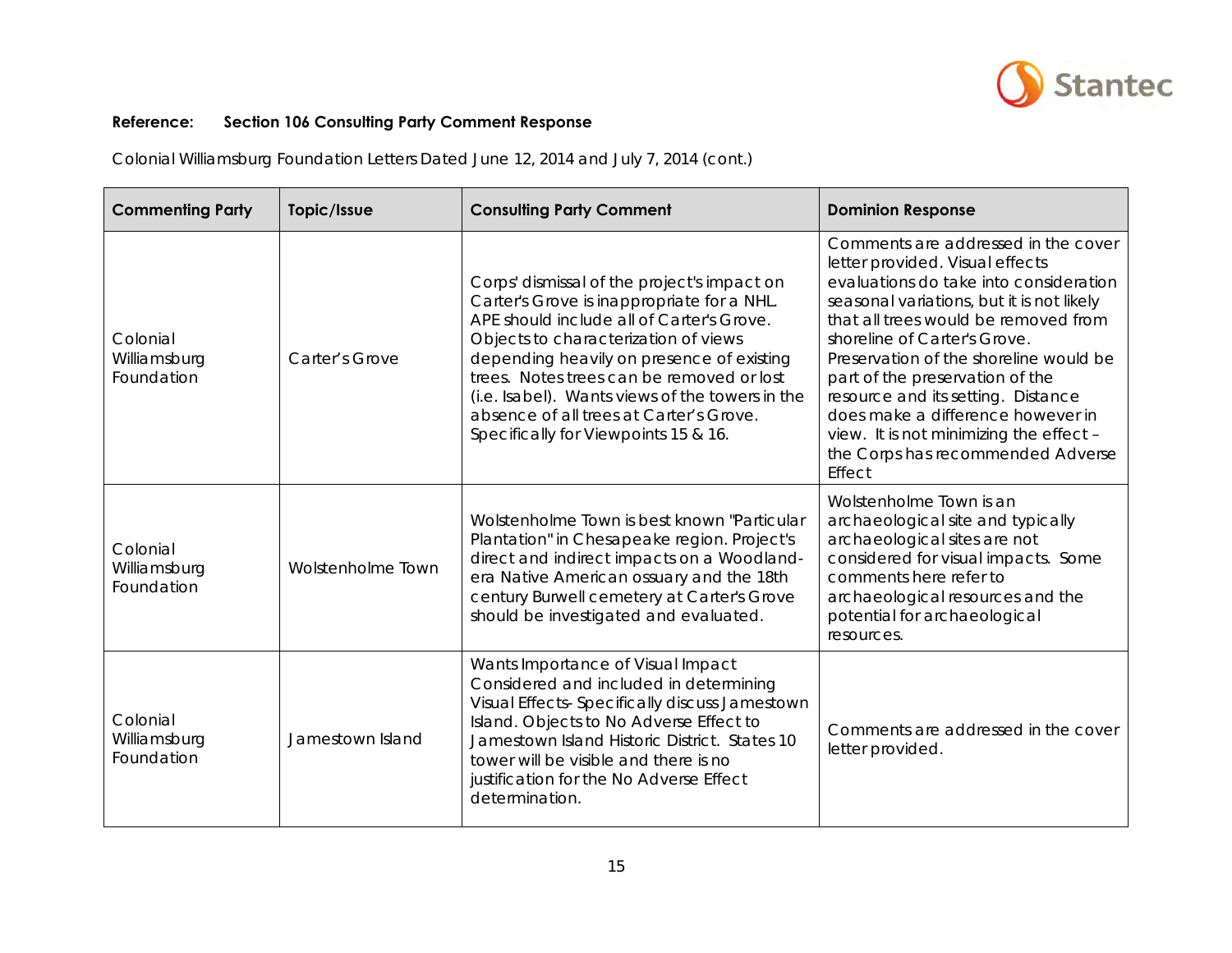

| <b>Commenting Party</b>                | Topic/Issue                 | <b>Consulting Party Comment</b>                                                                                                                                                                                                                                                                                                                                                                                                                                                                                                                                                                      | <b>Dominion Response</b>                                                                                                                                                                                                                                                                      |
|----------------------------------------|-----------------------------|------------------------------------------------------------------------------------------------------------------------------------------------------------------------------------------------------------------------------------------------------------------------------------------------------------------------------------------------------------------------------------------------------------------------------------------------------------------------------------------------------------------------------------------------------------------------------------------------------|-----------------------------------------------------------------------------------------------------------------------------------------------------------------------------------------------------------------------------------------------------------------------------------------------|
| Colonial<br>Williamsburg<br>Foundation | Hog Island                  | Historic site on Hog Island not mentioned on<br>Corps' documents. Cultural resources on Hog<br>Island should be identified, understood, and<br>evaluated in connection with project. Their<br>proximity to lines and towers could result in<br>significant indirect negative effects such as<br>diminished opportunity for future<br>interpretation to the public.                                                                                                                                                                                                                                   | VDHR has indicated desire for<br>additional studies at Hog Island. These<br>resources will be analyzed as<br>appropriate under acceptable<br>professional protocols and guidelines.                                                                                                           |
| Colonial<br>Williamsburg<br>Foundation | Kingsmill Plantation        | Photos from Kingsmill- both interpreted<br>portion and shoreline should be provided.                                                                                                                                                                                                                                                                                                                                                                                                                                                                                                                 | The line of sight studies suggest that<br>the line is not visible from the<br>interpreted site. Current photos will be<br>taken from these areas for<br>Corps/VDHR review.                                                                                                                    |
| Colonial<br>Williamsburg<br>Foundation | <b>Additional Resources</b> | Need visual assessment of potential impacts<br>on Swann's Point, Pleasant Point, sites around<br>Cobham Bay and Burwell Bay, Chippokes<br>Plantation, the Matthew Jones House on<br>Mulberry Island, Fort Boykin, Bennett's<br>Welcome, archaeological sites on the east<br>end of Jamestown Island, the Lawnes Point<br>site, and other historic sites potentially in<br>viewshed. Archaeological sites intimately<br>associated with African and African-<br>American people, such as the slave quarters<br>and burials at Neck O'Land, Utopia, and<br>Archer's Hope could be affected by project. | All known archaeological sites within<br>the Direct APE have been surveyed.<br>Additional architectural resources<br>requiring survey have been identified<br>by the Corps/VDHR. Aside from those<br>resources, no additional surveys of<br>architectural resources appear to be<br>required. |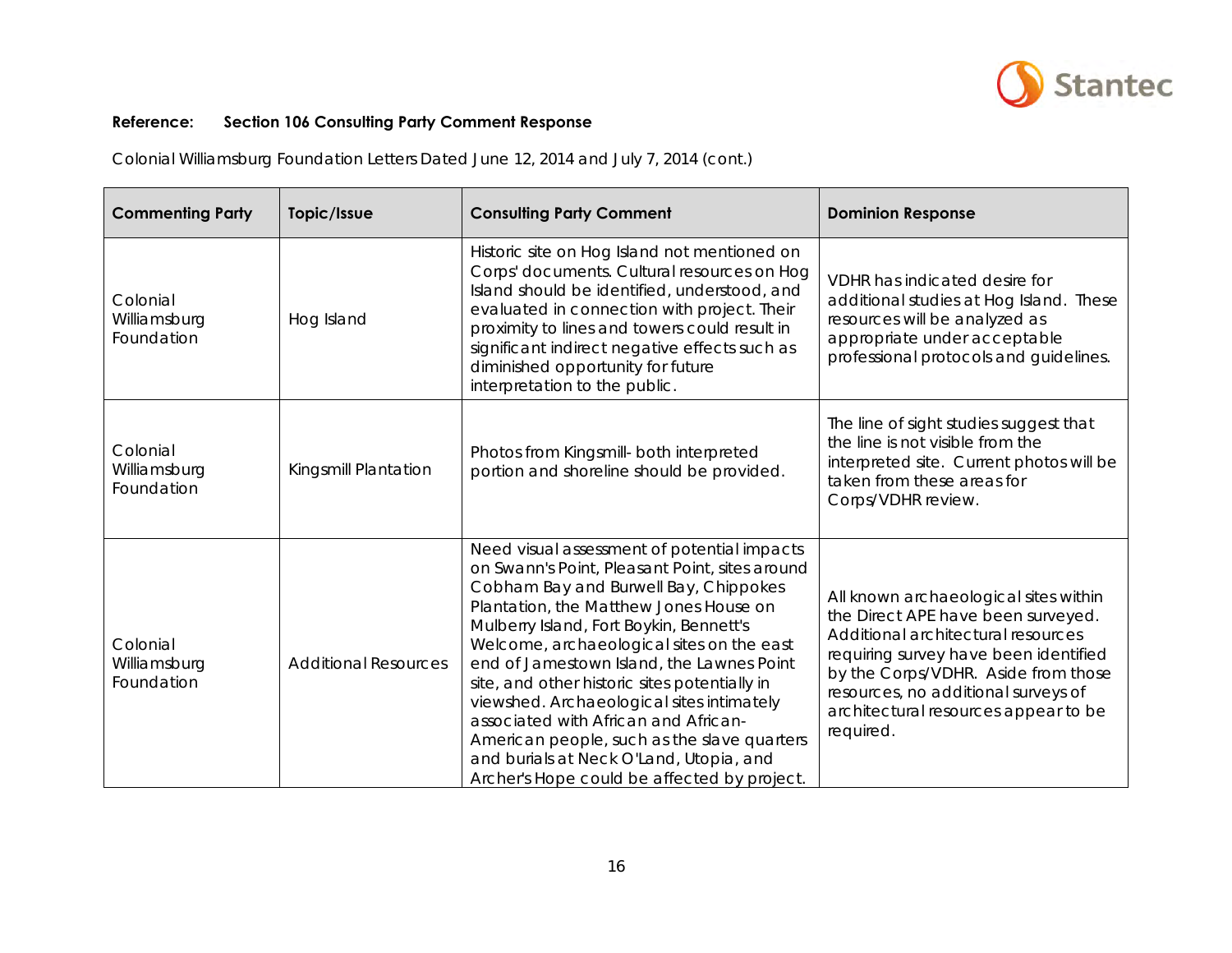

| <b>Commenting Party</b>                | Topic/Issue                             | <b>Consulting Party Comment</b>                                                                                                                                                                                                                                                                                                                                                                                                                                                                     | <b>Dominion Response</b>                                                                                                                                                                                                                                                                                                                                    |
|----------------------------------------|-----------------------------------------|-----------------------------------------------------------------------------------------------------------------------------------------------------------------------------------------------------------------------------------------------------------------------------------------------------------------------------------------------------------------------------------------------------------------------------------------------------------------------------------------------------|-------------------------------------------------------------------------------------------------------------------------------------------------------------------------------------------------------------------------------------------------------------------------------------------------------------------------------------------------------------|
| Colonial<br>Williamsburg<br>Foundation | <b>Additional Resources</b>             | Want all Not Evaluated Resources -<br>Evaluated and photographs provided<br>including those mentioned as outside of the<br>ROW and not accessible.                                                                                                                                                                                                                                                                                                                                                  | This level of effort is not standard for<br>this type of project. The studies<br>provided are in accordance with<br>professional standards and<br>specifications. Resources not<br>evaluated, except those as noted<br>elsewhere, do not require further work.                                                                                              |
| Colonial<br>Williamsburg<br>Foundation | Potential<br>Archaeological<br>Settings | Archaeological excavations at Carter's<br>Grove and Kingsmill have shown that<br>riverside properties in immediate area of<br>Jamestown are predictably rich in historic,<br>archaeological sites. Destroying setting of<br>such sites limits their historical development<br>potential and their value to future<br>generations. Disagree with assertion that only<br>archaeological sites would be directly<br>affected by land disturbance should be<br>considered ad being affected by project. | Archaeological sites, unless they retain<br>above ground elements, are not<br>typically addressed in visual effects<br>evaluations. We understand their<br>importance in interpreting history and<br>the historic nature of the area, but<br>including them in an effects<br>evaluation when they are not directly<br>impacted by construction is atypical. |
| Colonial<br>Williamsburg<br>Foundation | Impacts due to<br>Access                | Concerns about ground disturbing activities<br>associated with construction (i.e. access<br>roads, staging etc.) Statement that there will<br>be no ground disturbance associated with<br>these when no documentation is present is<br>no sufficient. Wants Phase I of all<br>construction areas.                                                                                                                                                                                                   | Archaeological resources within the<br>ROW have been identified through<br>Phase 1 surveys and will be avoided.<br>Monitoring does not appear to be<br>consistent with the lack of impact to<br>archaeological resources.                                                                                                                                   |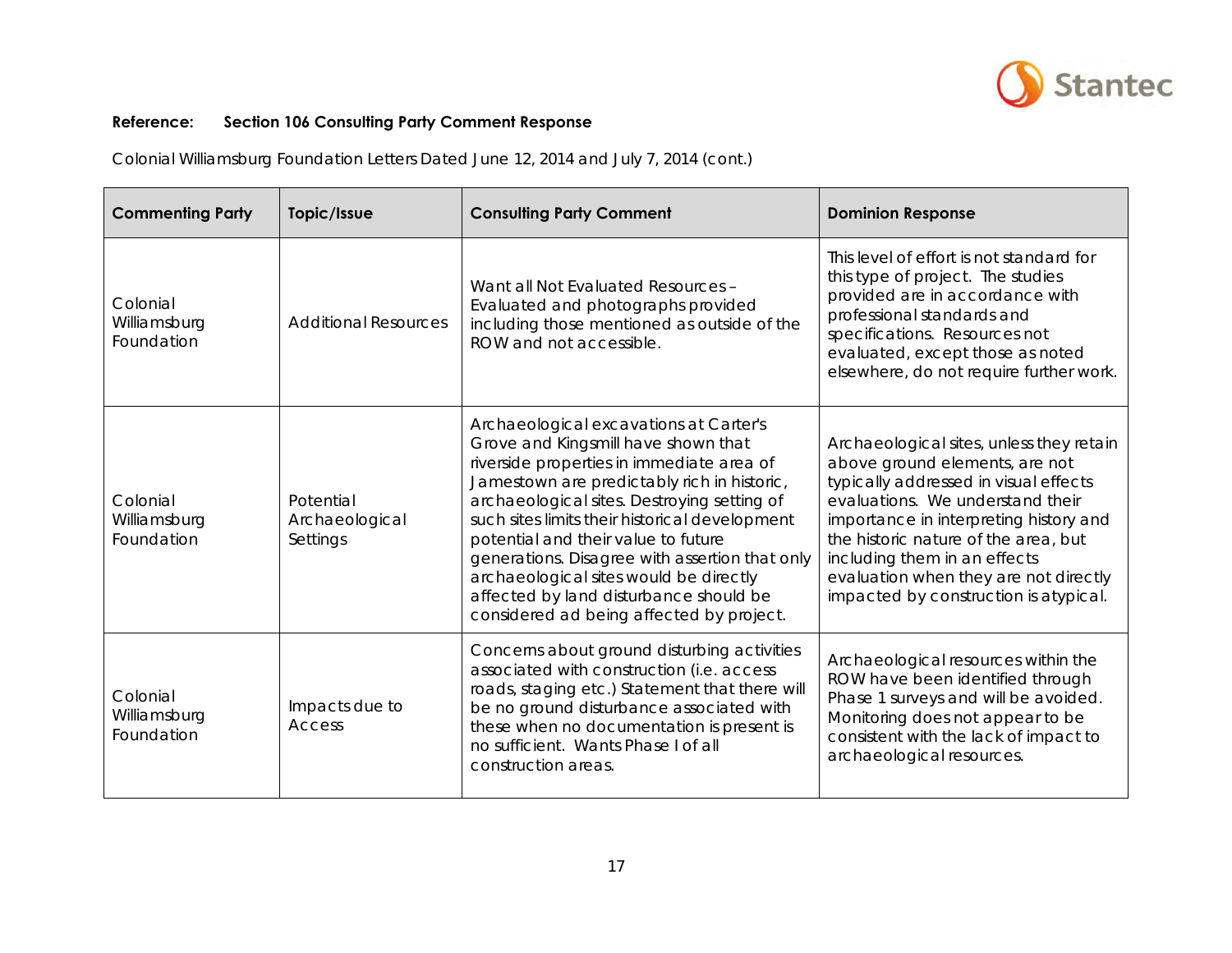

| <b>Commenting Party</b>                | Topic/Issue                    | <b>Consulting Party Comment</b>                                                                                                                                                                       | <b>Dominion Response</b>                                                                                                                                                                                                                                                                                                                        |
|----------------------------------------|--------------------------------|-------------------------------------------------------------------------------------------------------------------------------------------------------------------------------------------------------|-------------------------------------------------------------------------------------------------------------------------------------------------------------------------------------------------------------------------------------------------------------------------------------------------------------------------------------------------|
| Colonial<br>Williamsburg<br>Foundation | Underwater<br><b>Resources</b> | Questions the feasibility of avoiding the<br>underwater archaeological anomalies and<br>thinks avoidance has prematurely been<br>suggested and that DVP will not be able to<br>avoid these resources. | 23 anomalies that contain signatures<br>consistent with submerged cultural<br>resources were identified. The<br>recommendations were to avoid<br>these anomalies as well as a buffer<br>around the anomalies to prevent any<br>potential disturbance. The buffers will<br>be fully avoided and construction will<br>not affect these resources. |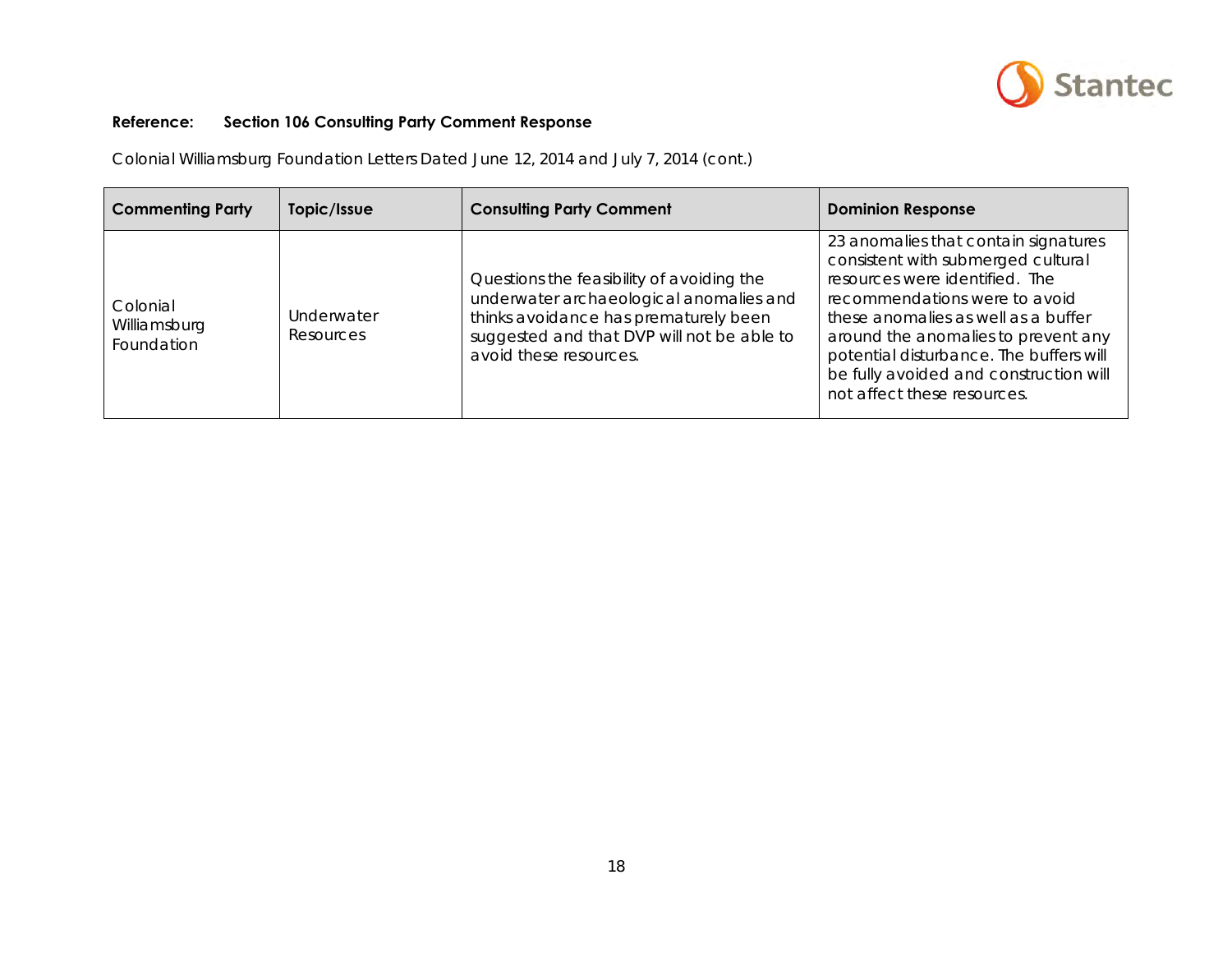

James City County Letter Dated June 12, 2014

| <b>Commenting Party</b> | Topic/Issue             | <b>Consulting Party Comment</b>                                                                                                                                                                                                                                                                                                                                                                                                                                                                                                           | <b>Dominion Response</b>                                                                                                                                                                                                                                                                                                                                                                                                                                                                                                                                               |
|-------------------------|-------------------------|-------------------------------------------------------------------------------------------------------------------------------------------------------------------------------------------------------------------------------------------------------------------------------------------------------------------------------------------------------------------------------------------------------------------------------------------------------------------------------------------------------------------------------------------|------------------------------------------------------------------------------------------------------------------------------------------------------------------------------------------------------------------------------------------------------------------------------------------------------------------------------------------------------------------------------------------------------------------------------------------------------------------------------------------------------------------------------------------------------------------------|
| James City County       | Process and<br>Schedule | County objects to expeditious handling of<br>this matter by Corps. Documents submitted<br>by Dominion essentially compress 3 steps into<br>1 allowing for no recourse or further<br>investigation. Dominion's consultants merely<br>reviewed public record and made sweeping<br>generalizations about potential impacts, and<br>suggested little or no mitigation. County<br>objects to process. The minimal efforts to<br>identify resources resulted in skewed findings<br>of levels of impacts to which the County<br>objects in full. | Comments are addressed in the cover<br>letter provided.                                                                                                                                                                                                                                                                                                                                                                                                                                                                                                                |
| James City County       | Adequacy of Studies     | In Surry-Whealton Archaeological Resource<br>Inventory, of 591 sites identified, 480 were not<br>evaluated and 568 were not surveyed.<br>Similarly, in the Surry-Whealton Architectural<br>Resource Inventory, of the 100 resources<br>identified, 151 were not evaluated and 37<br>were not surveyed. Stantec relied on lists<br>from DHR and minimal literature review, and<br>relied on information and data that was<br>years old in most cases. Stantec did not do<br>full evaluation of all sites.                                  | See attached tables for explanation of<br>surveyed/unsurveyed resources.<br>Standard process for corridor and<br>transmission line studies is to address<br>the direct effects to historic resources<br>within the footprint of the proposed<br>construction which would include<br>both archaeological and architectural<br>resources. Indirect effects are<br>generally assessed for those properties<br>determined to be historic as defined<br>by Section 106 of the NHPA - which<br>includes those that are determined<br>eligible for or are listed on the NRHP. |
| James City County       | Cumulative Impacts      | Failure to consider cumulative impact, such<br>as lost tourism revenue; half-hearted attempt<br>to evaluate direct and indirect impacts.                                                                                                                                                                                                                                                                                                                                                                                                  | The economic impact of the project is<br>not relevant to Section 106. These<br>types of issues will be evaluated as<br>part of the overall permit process.                                                                                                                                                                                                                                                                                                                                                                                                             |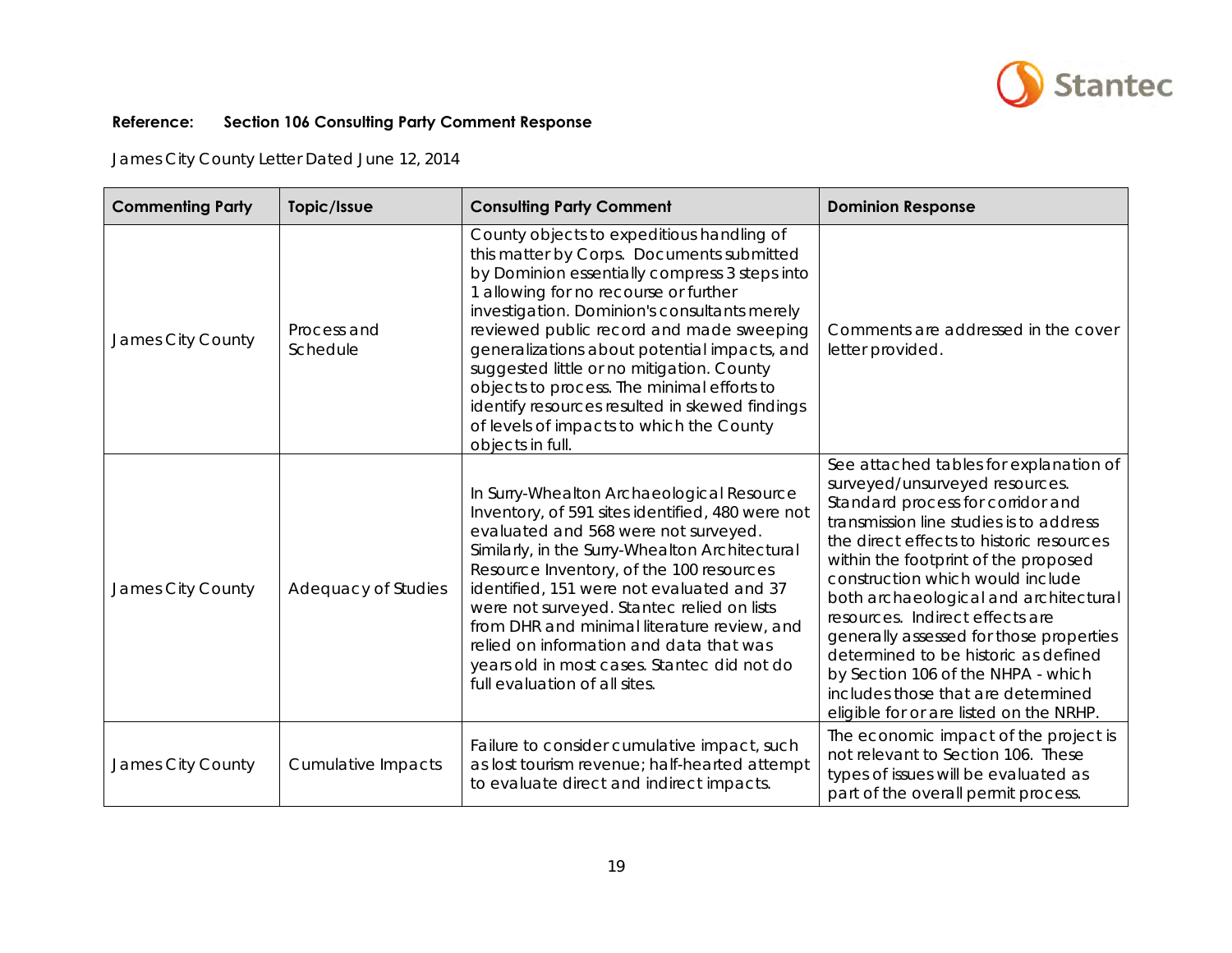

James City County Letter Dated June 12, 2014 (cont.)

| <b>Commenting Party</b> | Topic/Issue                         | <b>Consulting Party Comment</b>                                                                                                                                                                                                                                                                                                             | <b>Dominion Response</b>                                                                                                                                                       |
|-------------------------|-------------------------------------|---------------------------------------------------------------------------------------------------------------------------------------------------------------------------------------------------------------------------------------------------------------------------------------------------------------------------------------------|--------------------------------------------------------------------------------------------------------------------------------------------------------------------------------|
| James City County       | Objections to<br>Findings of Effect | Stantec prematurely issued findings.                                                                                                                                                                                                                                                                                                        | Recommendations based on study<br>results were provided. The Corps is<br>responsible for final determinations<br>which have not yet been issued.                               |
| James City County       | <b>Carter's Grove</b>               | Finding of adverse effect for Carter's Grove is<br>accurate. Visual simulations inaccurate and<br>produced skewed, fisheye views. Done in<br>summer when full tree cover present. Failed<br>to gain appropriate access to investigate.<br>Failed to provide LOS from viewpoints 16 and<br>17 which were some of the most impacted<br>views. | The Corps has initially indicated an<br>Adverse Effect to this resource. At this<br>time, no additional work appears<br>necessary as an Adverse Effect has<br>been determined. |
| James City County       | Colonial Parkway                    | Found no adverse effect despite<br>acknowledging the project will have a visual<br>impact on a site that was established as a<br>scenic roadway. Project will have impact on<br>Parkway; Dominion diminishes the impacts of<br>the project/LOS form viewpoint 9 shows<br>impact.                                                            | Comments are addressed in the cover<br>letter provided.                                                                                                                        |
| James City County       | <b>Historic Jamestowne</b>          | Stantec issued determination of no adverse<br>effect though they did not conduct<br>thorough firsthand analysis; did not gain<br>appropriate access to survey site and relied<br>on Truescape's simulations and aerial<br>photography.                                                                                                      | Surveys conducted are in<br>accordance with regulatory<br>guidelines and professional standards.<br>Please see the cover letter for further<br>discussion of Jamestown.        |
| James City County       | Kingsmill Plantation                | Stantec issued finding of no adverse effect<br>without fully investigating site; used aerial<br>photography and did not gain appropriate<br>access.                                                                                                                                                                                         | The line of sight studies suggest that<br>the line is not visible from the<br>interpreted site. Current photos will be<br>taken from these areas for<br>Corps/VDHR review.     |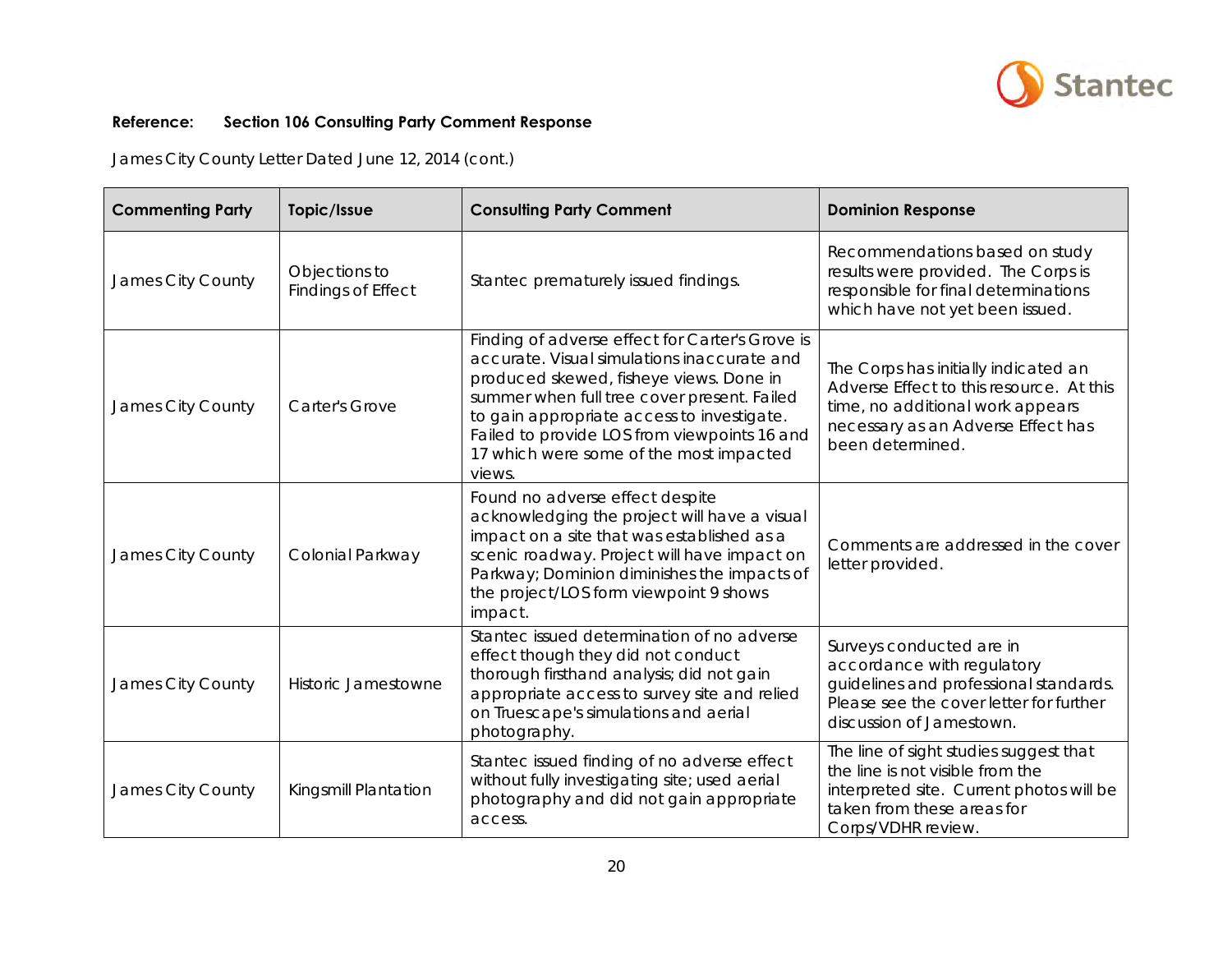

James City County Letter Dated June 12, 2014 (cont.)

| <b>Commenting Party</b> | Topic/Issue                                                                                     | <b>Consulting Party Comment</b>                                                                                                                                                                                                                                                                                                                                                                                   | <b>Dominion Response</b>                                                                                                                                                                                                                                                                                                                                                                              |
|-------------------------|-------------------------------------------------------------------------------------------------|-------------------------------------------------------------------------------------------------------------------------------------------------------------------------------------------------------------------------------------------------------------------------------------------------------------------------------------------------------------------------------------------------------------------|-------------------------------------------------------------------------------------------------------------------------------------------------------------------------------------------------------------------------------------------------------------------------------------------------------------------------------------------------------------------------------------------------------|
| James City County       | Yorktown Battlefield                                                                            | Stantec did not thoroughly analyze site by<br>failing to gain appropriate access to portion<br>of site within APE.                                                                                                                                                                                                                                                                                                | The portion of the battlefield in James<br>City County and adjacent to the river<br>is located largely within undeveloped<br>wetlands and on private property.<br>Appropriate level of effort was met.                                                                                                                                                                                                |
| James City County       | The Ghost Fleet                                                                                 | Stantec dismissed Ghost Fleet due to nature<br>of the resource. Maritime nature of the<br>resource is significant contrasted from the<br>nature of the electrical components of the<br>project. Lower James Riverkeeper of the<br>James River Association attested to the fact<br>that the Ghost Fleet was a valuable historic<br>resource and an intriguing feature for eco-<br>tourist who explore James River. | The Ghost Fleet was recommended as<br>potentially eligible for listing on the<br>NRHP by Stantec. The resource (and<br>several individual resources) is eligible<br>for listing on the NRHP for their<br>relationship to maritime history and<br>significant contributions to the naval<br>industry. The setting is not considered<br>a criteria by which these resources<br>would be found eligible. |
| James City County       | Captain John Smith<br>Trail                                                                     | Despite acknowledgement that the Captain<br>John Smith Trail is an eligible historic resource.<br>No research, assessment, or analysis was<br>performed. Truescape clearly shows the<br>visual impact form the shore.                                                                                                                                                                                             | Comments are addressed in the cover<br>letter provided.                                                                                                                                                                                                                                                                                                                                               |
| James City County       | <b>Amblers and Coke</b><br>Watts House,<br>Governor's Land<br>Archaeological<br><b>District</b> | Stantec failed to adequately identify<br>impacts on the Amblers and Coke Watts<br>House and the Governor's Land<br>Archaeological District                                                                                                                                                                                                                                                                        | Amblers and Coke Watts House and<br>Governor's Land will not have visibility<br>of the proposed transmission line and<br>were therefore not addressed during<br>visual effects assessment. These<br>resources were identified and<br>addressed in the Phase I survey<br>documentation.                                                                                                                |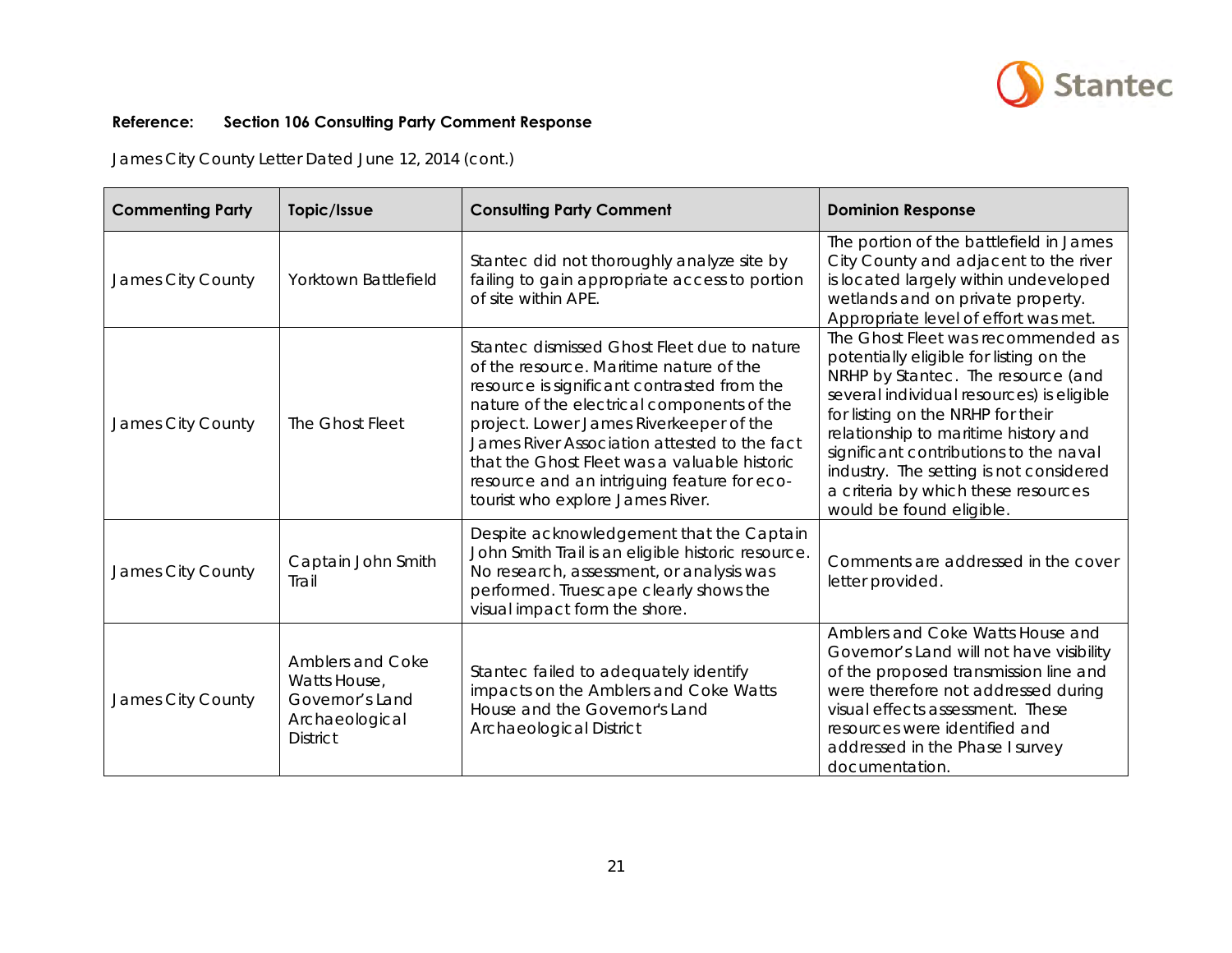

James City County Letter Dated June 12, 2014 (cont.)

| <b>Commenting Party</b> | Topic/Issue                                                    | <b>Consulting Party Comment</b>                                                                                                                                                                            | <b>Dominion Response</b>                                                                                                                                                                                                                                                                                                 |
|-------------------------|----------------------------------------------------------------|------------------------------------------------------------------------------------------------------------------------------------------------------------------------------------------------------------|--------------------------------------------------------------------------------------------------------------------------------------------------------------------------------------------------------------------------------------------------------------------------------------------------------------------------|
| James City County       | Basse's Choice/Days<br>Point Archaeological<br><b>District</b> | Stantec failed to adequately identify<br>impacts on the Basses Choice/Days Point<br>Archaeological District                                                                                                | Basse's Choice was identified as a<br>resource, however it is an<br>archaeological site and is also located<br>on private property and was not<br>included in a visual effects assessment.<br>The site will have no direct<br>disturbance, and visual impacts are<br>generally not assessed for<br>archaeological sites. |
| James City County       | Fort Boykin and Fort<br>Huger                                  | Stantec failed to adequately identify<br>impacts on Fort Huger and Fort Boykin                                                                                                                             | Fort Boykin and Fort Huger were<br>identified and assessed for potential<br>viewshed. Visual impact was<br>recommended for both resources as<br>not adverse. ABPP concurred that<br>visual impacts were minimal on these<br>resources.                                                                                   |
| James City County       | <b>Crouches Creek</b><br>Plantation/Pleasant<br>Point          | Stantec failed to adequately identify<br>impacts on Crouches Creek<br><b>Plantation/Pleasant Point</b>                                                                                                     | <b>Crouches Creek Plantation/Pleasant</b><br>Point is a historic farmstead located to<br>the east of Chippokes and the existing<br>Surry Nuclear Power Plant. It was<br>determined that there would be no<br>visibility from this resource to the<br>proposed river crossing.                                            |
| James City County       | Impacts to County                                              | County stands to suffer most greatly from<br>cumulative impacts; impacts immediate<br>views but ultimately the decision of tourist to<br>visit and support local economy; economic<br>impact far-reaching. | This issue is not relevant to Section 106.<br>These types of issues will be evaluated<br>as part of the overall permit process.                                                                                                                                                                                          |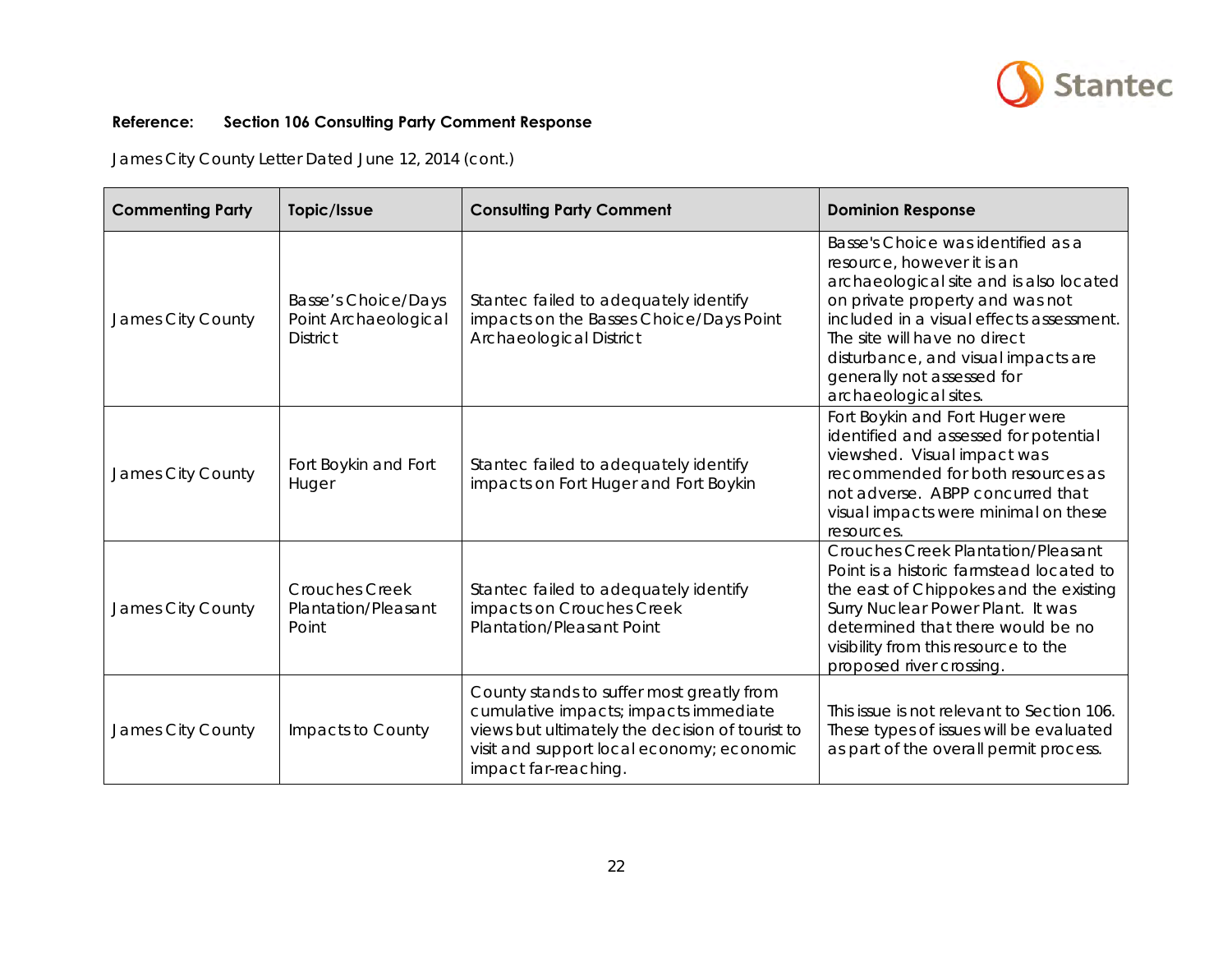

Christian & Barton, LLC on behalf of BASF Letter Dated June 12, 2014

| <b>Commenting Party</b> | Topic/Issue                           | <b>Consulting Party Comment</b>                                                                                                                                                                                                                                                                                                                                                                                                                                                                                                                                                                           | <b>Dominion Response</b>                                                                                                                                                                                                                                                                 |
|-------------------------|---------------------------------------|-----------------------------------------------------------------------------------------------------------------------------------------------------------------------------------------------------------------------------------------------------------------------------------------------------------------------------------------------------------------------------------------------------------------------------------------------------------------------------------------------------------------------------------------------------------------------------------------------------------|------------------------------------------------------------------------------------------------------------------------------------------------------------------------------------------------------------------------------------------------------------------------------------------|
| <b>BASF</b>             | Impacts to<br><b>Remediation Site</b> | The proposed route crosses BASF poses<br>substantial and extremely costly<br>environmental impacts, upsets planned<br>redevelopment and BASF request public<br>hearing. NEPA should be initiated. BASF<br>prefers Variation 3 crossing. BASF urges Corps<br>to deny any permit for project based on<br>Variation 1.                                                                                                                                                                                                                                                                                       | Dominion has coordinated with BASF<br>to revise the proposed route across<br>their property. The revised route is<br>reflected on the provided APE maps<br>(submitted under separate cover).<br>Many concerns outlined in the letter<br>are not specifically relevant to Section<br>106. |
| <b>BASF</b>             | <b>Historic Resource</b><br>Settings  | Project will dramatically and adversely affect<br>the scenically significant and historic<br>waterfront of the BASF property and<br>surrounding area. Many historic resources<br>are visible from BASF property. This<br>perspective had been anticipated to be<br>widely enjoyed by the public should<br>redevelopment plans proceed as expected.<br>Those plans now threatened by proposed<br>route. Section 106 should consider<br>perspective from historic and cultural<br>resource location, and the ability of the<br>public to view historic and cultural resources<br>form other vantage points. | There are no known historic resources<br>on BASF property, nor were any<br>resources identified as part of the<br>surveys conducted.                                                                                                                                                     |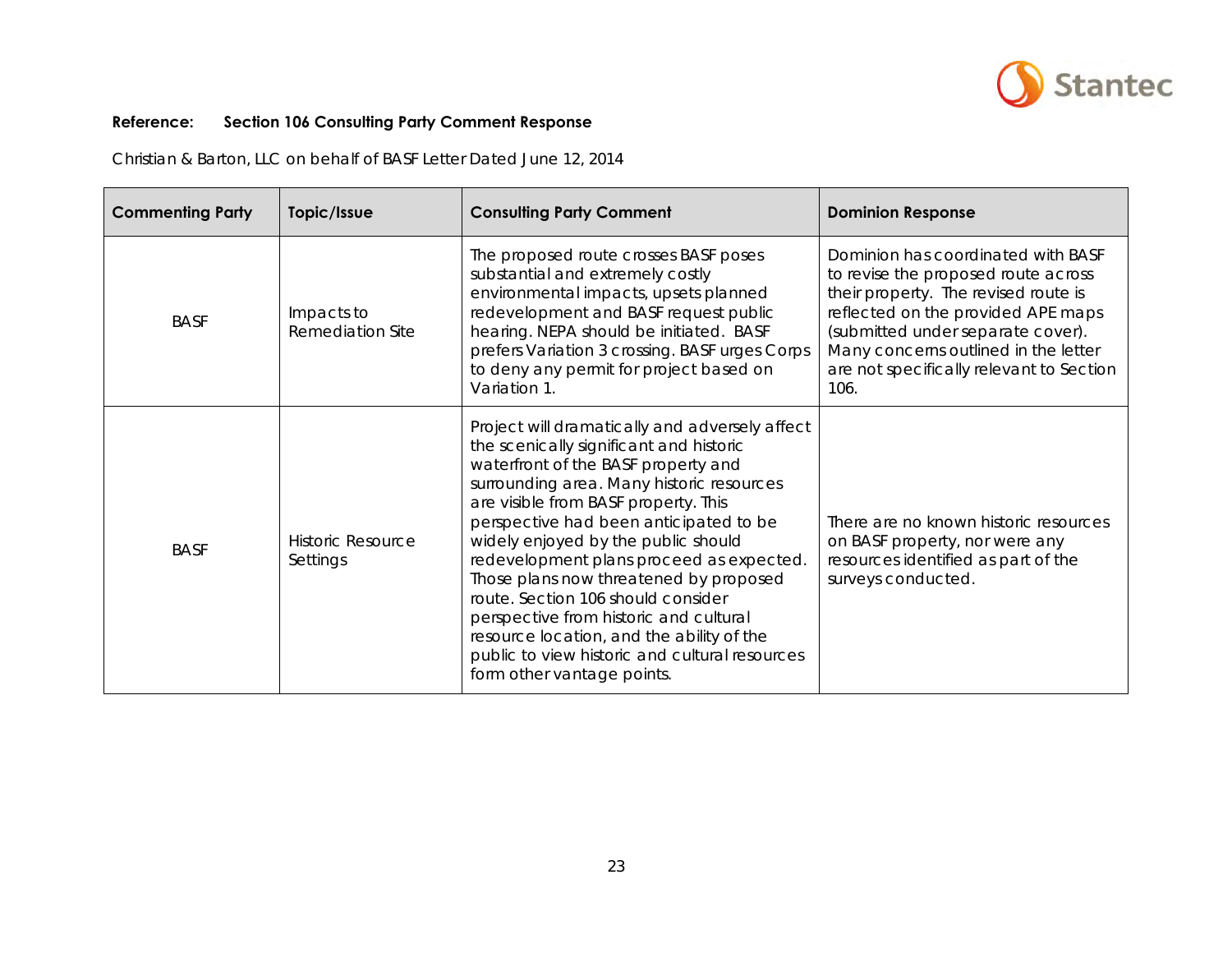

Chesapeake Land Conservancy Letter Dated June 12, 2014

| <b>Commenting Party</b>   | Topic/Issue                                      | <b>Consulting Party Comment</b>                                                                                                                                                                                                                                                                                                                        | <b>Dominion Response</b>                                |
|---------------------------|--------------------------------------------------|--------------------------------------------------------------------------------------------------------------------------------------------------------------------------------------------------------------------------------------------------------------------------------------------------------------------------------------------------------|---------------------------------------------------------|
| Chesapeake<br>Conservancy | Captain John<br><b>Smith Trail</b>               | Disagree that current development is<br>impacting nature of trail; trail retains<br>viewsheds of the 17th century; NPS Plan<br>declares James River a historic river with<br>noteworthy scenic and ecological qualities;<br>thru easements, parks and preserves over<br>50% of the 67 miles from Burwell Bay and<br>Jamestown Island; economy tourism; | Comments are addressed in the cover letter<br>provided. |
| Chesapeake<br>Conservancy | No Effect<br><b>Determination</b><br>and Process | Object to No Effect determination; request<br>ACHP and DHR to convene meeting and<br>allow public involvement.                                                                                                                                                                                                                                         | Comments are addressed in the cover letter<br>provided. |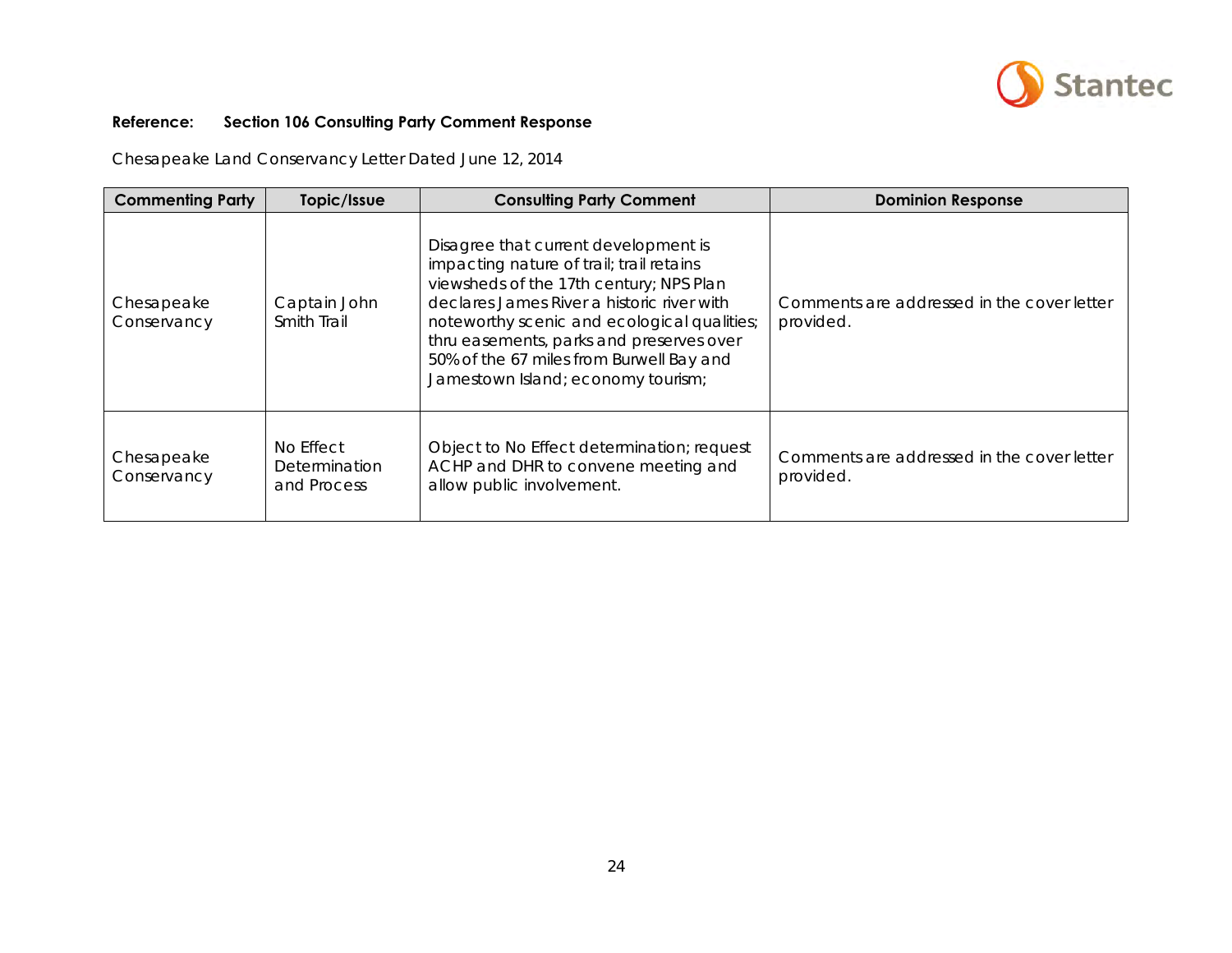

James River Association Letter Dated June 12, 2014

| <b>Commenting Party</b>           | Topic/Issue                      | <b>Consulting Party Comment</b>                                                                                                                                                                                                                                                                                                                                                                                                                                                                                                               | <b>Dominion Response</b>                                                                                                                                                                                                     |
|-----------------------------------|----------------------------------|-----------------------------------------------------------------------------------------------------------------------------------------------------------------------------------------------------------------------------------------------------------------------------------------------------------------------------------------------------------------------------------------------------------------------------------------------------------------------------------------------------------------------------------------------|------------------------------------------------------------------------------------------------------------------------------------------------------------------------------------------------------------------------------|
| James River<br>Association        | <b>James River</b>               | James River near project rich with historical<br>landmarks and natural viewscapes. Ability<br>for visitor to connect deeply with river and its<br>historic, cultural and natural resources critical<br>to fostering stewardship for river. Project will<br>have direct and severe effect on viewshed<br>and on experience of visitor. From boater or<br>paddler perspective, impacts most severe<br>and viewshed dominated by power lines<br>that detract from strong character of natural<br>and historic resources.                         | Comments are addressed in the cover<br>letter provided.                                                                                                                                                                      |
| <b>James River</b><br>Association | <b>Additional Focus</b><br>Areas | Concerns over impacts to Captain John<br>Smith Trail and NPS Conservation Strategy to<br>conserve focus area along trial to enhance<br>visitor experience. A plan for the James River<br>Segment identifies additional focus areas<br>near JCC which include: Chickahominy River<br>and River Front Park, Jamestown and<br>Powhatan Creek, Chippokes Plantation<br>State Park, and Hog Island Wildlife<br>Management Area. Project would impact<br>these conservation focus areas, and<br>degrade experience of those utilizing the<br>Trail. | Comments are addressed in the cover<br>letter provided.                                                                                                                                                                      |
| James River<br>Association        | <b>Alternatives Analysis</b>     | Only other feasible alternative was<br>Chickahominy which would have even<br>greater impacts to the environment, and<br>cultural and historic resources;                                                                                                                                                                                                                                                                                                                                                                                      | An extensive alternatives analysis was<br>conducted and included in both the<br>SCC application and the Joint Permit<br>Application. The proposed route is the<br>least environmentally damaging<br>practicable alternative. |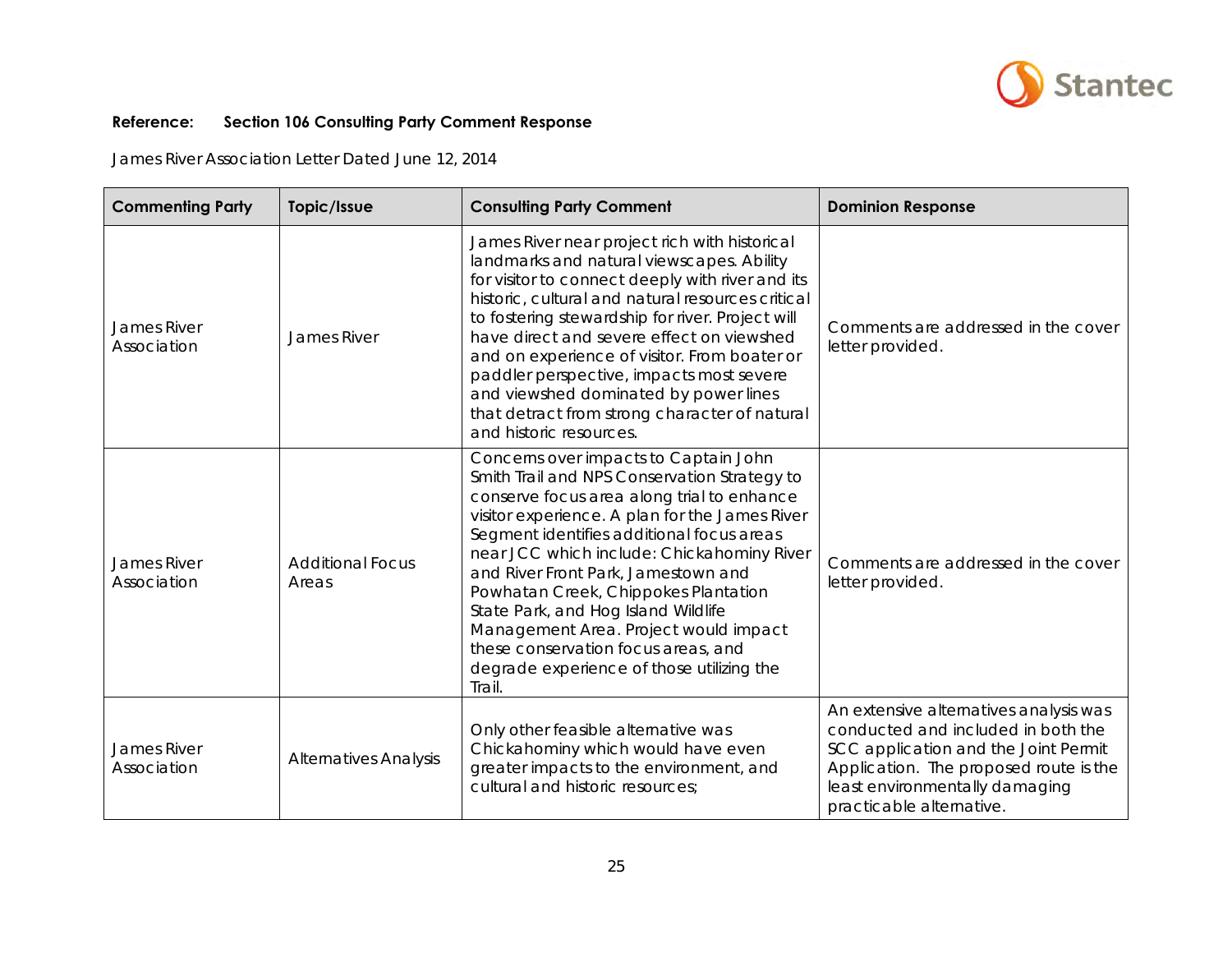

National Parks Conservation Association Letter Dated June 12, 2014

| <b>Commenting Party</b>                              | Topic/Issue                                   | <b>Consulting Party Comment</b>                                                                                                                                                                                                                                                                                                                                                                                                                          | <b>Dominion Response</b>                                                                                                                                                                                                                                                                                                                 |
|------------------------------------------------------|-----------------------------------------------|----------------------------------------------------------------------------------------------------------------------------------------------------------------------------------------------------------------------------------------------------------------------------------------------------------------------------------------------------------------------------------------------------------------------------------------------------------|------------------------------------------------------------------------------------------------------------------------------------------------------------------------------------------------------------------------------------------------------------------------------------------------------------------------------------------|
| <b>National Parks</b><br>Conservation<br>Association | Schedule and<br>Process                       | Lack of meaningful consultation,<br>predetermined no adverse effect, and<br>compressed schedule. Predetermination of<br>"No Adverse Effect" on many resources.                                                                                                                                                                                                                                                                                           | Comments are addressed in the cover<br>letter provided.                                                                                                                                                                                                                                                                                  |
| <b>National Parks</b><br>Conservation<br>Association | Impacts to Parks and<br><b>Historic Sites</b> | Proposal would deeply impact the national<br>parks and historic sites along James River.<br>Would permanently mar the view shed that<br>has been relatively unchanged for over 400<br>years. Critical aspect of protecting natural<br>and historic resources is protecting night sky.<br>Thousands of LED lights proposed and any<br>additional lighting outlined for navigation will<br>render protecting our night skies moot.                         | Towers exceeding 200 feet in height<br>are required to be lit in accordance<br>with FAA requirements. Additional<br>lighting may be required for<br>navigational purposes. Please see<br>cover letter for more information.                                                                                                              |
| <b>National Parks</b><br>Conservation<br>Association | Impacts to Natural<br>Resources               | Would negatively impact important natural<br>resources. Towers will disturb river bed will<br>disturb bottom habitat and displace<br>organisms living there. Construction on land<br>will fragment wildlife habitat while increasing<br>erosion. Four oyster beds would be lost.<br>Atlantic sturgeon and other federally<br>protected species including bald eagle,<br>small whorled pogonia and sensitive joint<br>vetch would be negatively impacted. | Comments are not related to Section<br>106 Consultation. Environmental<br>impacts associated with the project<br>have been addressed in the Joint<br>Permit Application. NOAA has issued<br>"not likely to adversely affect"<br>sturgeon determination. Mitigation will<br>be provided where required and as<br>determined by the Corps. |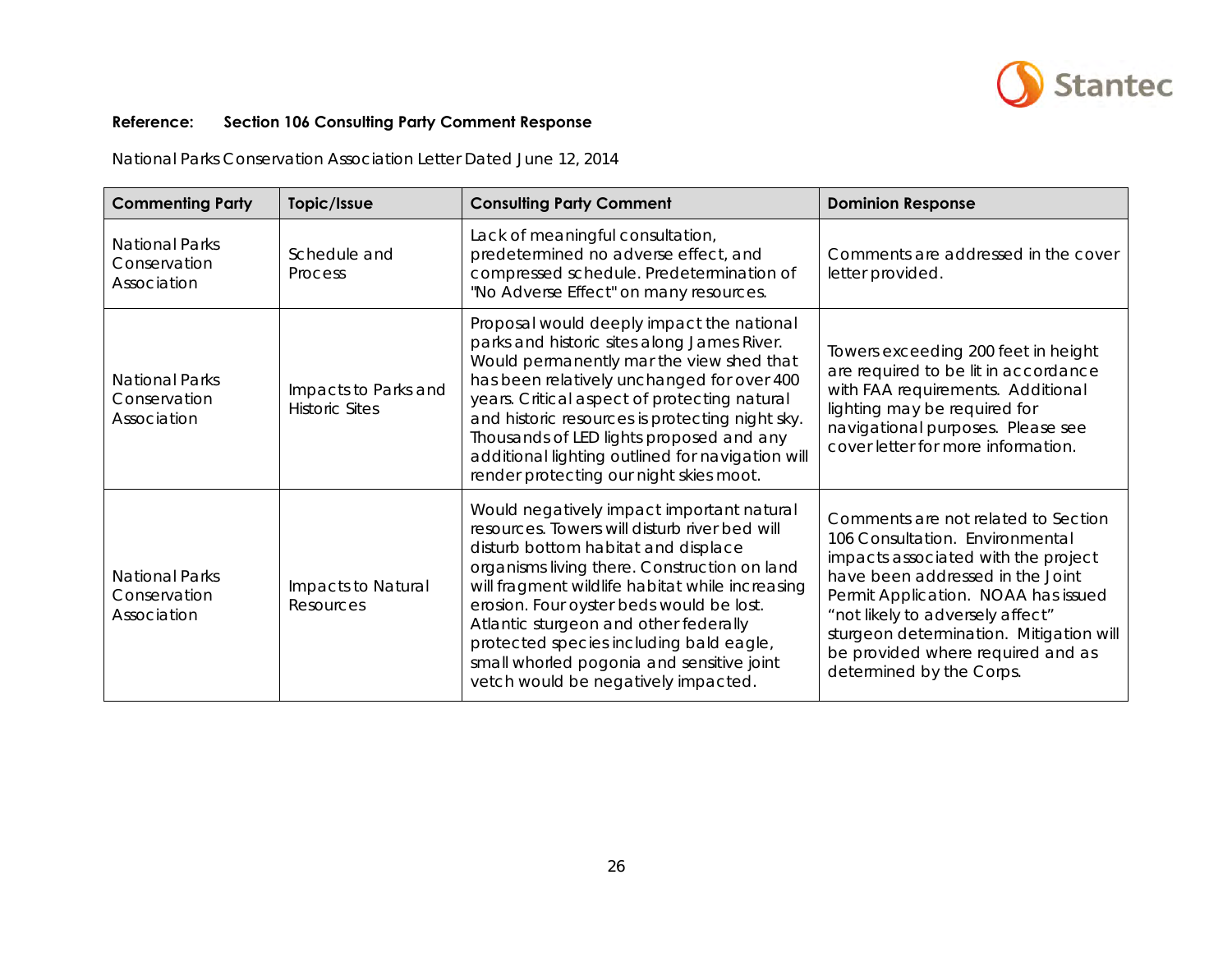

National Parks Conservation Association Letter Dated June 12, 2014 (cont.)

| <b>Commenting Party</b>                              | Topic/Issue                  | <b>Consulting Party Comment</b>                                                                                                                                                                                                                                                                                                                                                                                                                                                                                                                                                 | <b>Dominion Response</b>                                                                                                                                                                                                                                                                |
|------------------------------------------------------|------------------------------|---------------------------------------------------------------------------------------------------------------------------------------------------------------------------------------------------------------------------------------------------------------------------------------------------------------------------------------------------------------------------------------------------------------------------------------------------------------------------------------------------------------------------------------------------------------------------------|-----------------------------------------------------------------------------------------------------------------------------------------------------------------------------------------------------------------------------------------------------------------------------------------|
| <b>National Parks</b><br>Conservation<br>Association | Captain John Smith<br>Trail  | Intrusion of towers with thousands of LED<br>lights will destroy experience. No way to<br>screen or mitigate the impacts to Captain<br>John Smith Trail                                                                                                                                                                                                                                                                                                                                                                                                                         | Comments are addressed in the cover<br>letter provided.                                                                                                                                                                                                                                 |
| <b>National Parks</b><br>Conservation<br>Association | <b>Alternatives Analysis</b> | Imperative for Corps to consider all<br>alternatives. Alternatives presented including<br>routing to an already existing crossing or<br>putting lines underground. All impacts and<br>alternatives must be completely researched<br>before permit issued and must be veted in<br>public hearing to allow citizens to ask<br>questions and offer input.                                                                                                                                                                                                                          | An extensive alternatives analysis was<br>conducted and included in both the<br>SCC application and the Joint Permit<br>Application. The project purpose and<br>need is clearly defined, and the<br>proposed route is the least<br>environmentally damaging<br>practicable alternative. |
| <b>National Parks</b><br>Conservation<br>Association | Impact to Tourism            | Tourism multi-billion dollar industry in<br>Commonwealth. Integrity of visitor<br>experience critical to tourism. In 2012,<br>Richmond VA was named the Best River<br>Town in America by Outside magazine b/c<br>of James River. Disruption of this magnitude<br>would drastically reduce both accessibility<br>and visitor experience. Boaters will be at<br>increased risk to injury as they attempt to<br>navigate around construction. Proposal<br>would have negative impacts on historic,<br>natural and scenic resources, in addition to<br>economic harm to VA tourism. | The economic impact of the project is<br>not relevant to Section 106. These<br>types of issues will be evaluated as<br>part of the overall permit process.                                                                                                                              |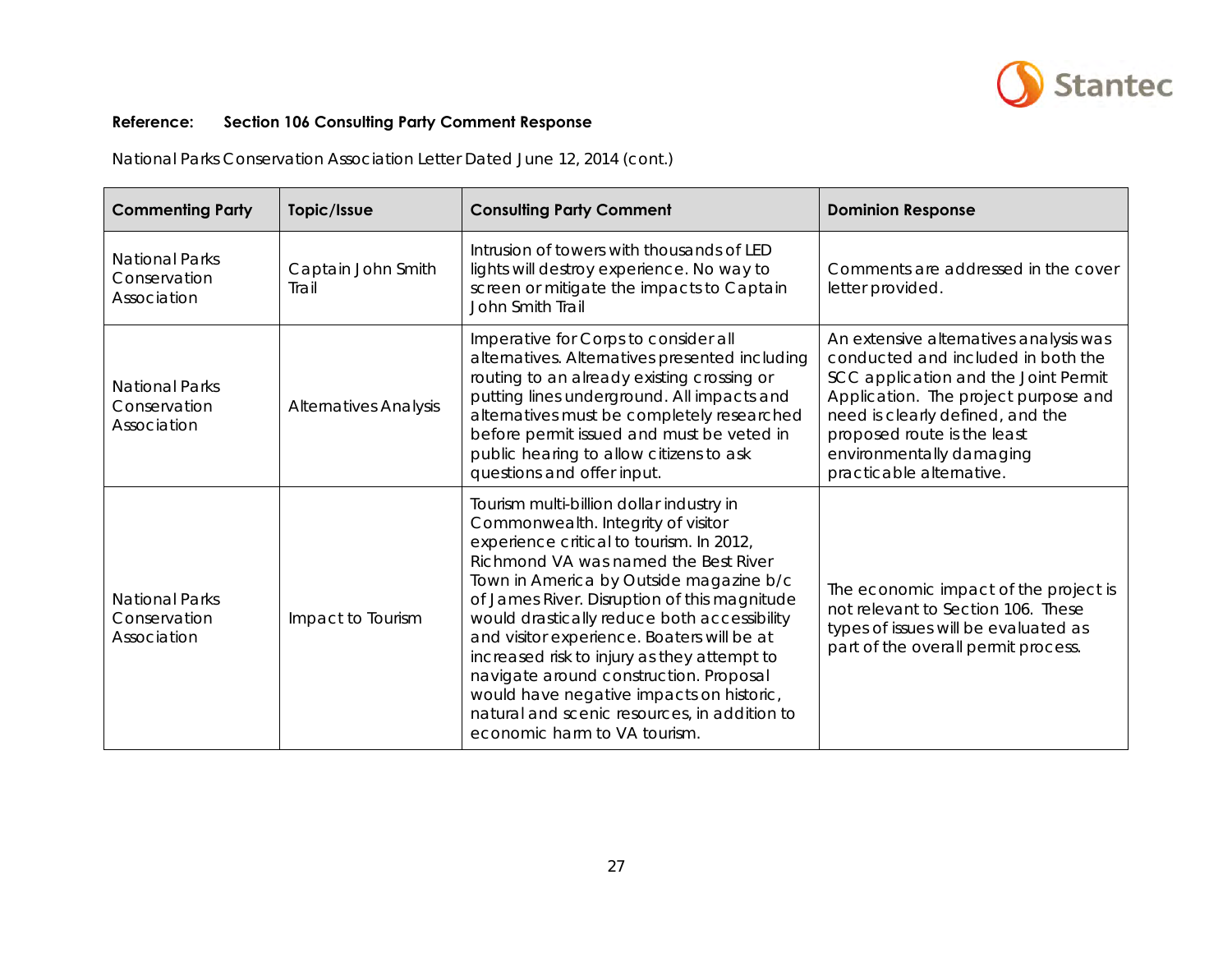

| <b>Commenting Party</b>                            | Topic/Issue                                                  | <b>Consulting Party Comment</b>                                                                                                                                                                                                                                                                                                                                                                                                                                                                                                                      | <b>Dominion Response</b>                                                                                                                                                                                                                           |
|----------------------------------------------------|--------------------------------------------------------------|------------------------------------------------------------------------------------------------------------------------------------------------------------------------------------------------------------------------------------------------------------------------------------------------------------------------------------------------------------------------------------------------------------------------------------------------------------------------------------------------------------------------------------------------------|----------------------------------------------------------------------------------------------------------------------------------------------------------------------------------------------------------------------------------------------------|
| National Trust for<br><b>Historic Preservation</b> | Schedule and<br>Process                                      | Sect 106 should only be at initiation stage.<br>Corps responsibility to identify and notify<br>Consulting Parties of basic scope of the<br>undertaking, the intent to conduct<br>consultation, and the intent to begin to<br>gather and review information to determine<br>"the scope of appropriate identification<br>efforts." Inappropriate preliminary comment<br>deadline; inappropriate compression of Sect<br>106 Consultation steps; no tribal involvement;<br>unclear if any other cities or counties,<br>besides JCC, have been consulted. | Comments are addressed in the cover<br>letter provided. Tribal consultation has<br>been initiated.                                                                                                                                                 |
| National Trust for<br><b>Historic Preservation</b> | APE Inconsistent with<br>Sect 106 Regs                       | Consulting parties have not been consulted<br>regarding the APE, and the National Trust<br>does not concur with the APE established by<br>the Corps. The distinction in materials made<br>between resources in the APE and resources<br>in the ROW is unclear and arbitrary.<br>Welcome opportunity to discuss concerns<br>about how APE was determined and better<br>understand methodology used.                                                                                                                                                   | The APE has been refined to reflect a<br>Direct APE for archaeological<br>resources, and an Indirect APE for<br>architectural resources. Please see<br>cover letter. The APE will be further<br>discussed at the consulting parties<br>meeting.    |
| National Trust for<br><b>Historic Preservation</b> | Identification of<br><b>Historic Resources</b><br>Incomplete | Stantec identified hundreds of historic<br>resources that may be impacted, but only a<br>few have been evaluated for eligibility;<br>consulting with DHR's databases to identify<br>sites is not sufficient on its own to satisfy<br>identification requirements.                                                                                                                                                                                                                                                                                    | Comments are addressed in the cover<br>letter and resource tables provided.<br>The surveys conducted for the project<br>will be discussed at the consulting<br>parties meeting. Stantec is continuing<br>to coordinate with the Corps and<br>VDHR. |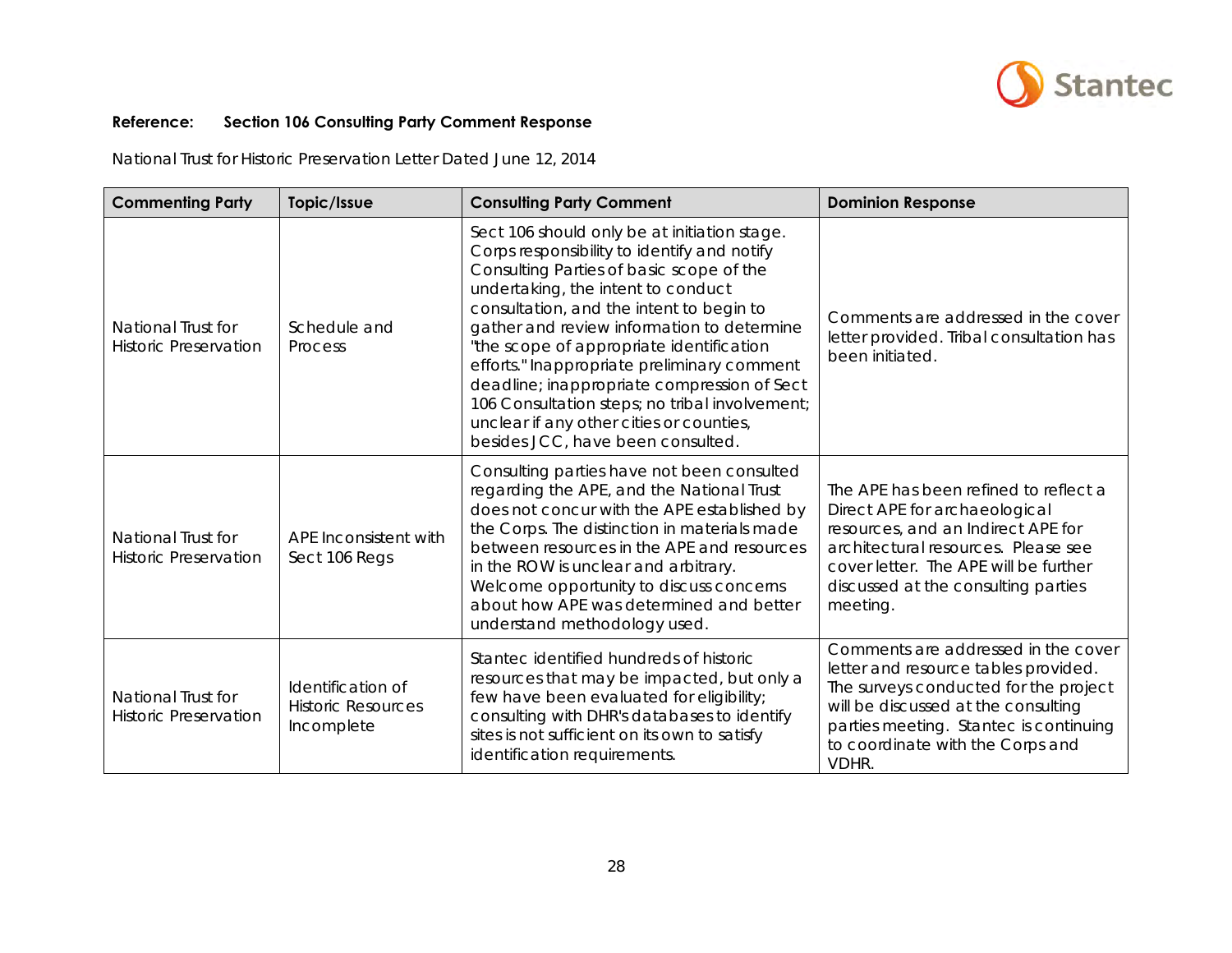

| <b>Commenting Party</b>                            | Topic/Issue                                                       | <b>Consulting Party Comment</b>                                                                                                                                                                                                                                                                                                                                                                                                                                                                                                                          | <b>Dominion Response</b>                                                                                                                                                                                                                                                                                                                                                                                                                                                                                                                                           |
|----------------------------------------------------|-------------------------------------------------------------------|----------------------------------------------------------------------------------------------------------------------------------------------------------------------------------------------------------------------------------------------------------------------------------------------------------------------------------------------------------------------------------------------------------------------------------------------------------------------------------------------------------------------------------------------------------|--------------------------------------------------------------------------------------------------------------------------------------------------------------------------------------------------------------------------------------------------------------------------------------------------------------------------------------------------------------------------------------------------------------------------------------------------------------------------------------------------------------------------------------------------------------------|
| National Trust for<br><b>Historic Preservation</b> | Objects to Corps'<br>Determination of No<br><b>Adverse Effect</b> | Strenuously objects to any and all<br>determinations of No Adverse Effect<br>referenced in the Corps' May 13 document;<br>determinations premature, based on<br>insufficient information, and the<br>determinations have been presented in a<br>compressed review; must consider direct,<br>indirect, and cumulative adverse effects;<br>based on objections to these determinations<br>of adverse effect, the Corps is required to<br>consult with the National Trust in an effort to<br>reach a resolution.                                            | Comments are addressed in the cover<br>letter provided.                                                                                                                                                                                                                                                                                                                                                                                                                                                                                                            |
| National Trust for<br><b>Historic Preservation</b> | Underwater<br>Archaeology                                         | Corps should require Dominion to assess the<br>National Register eligibility of the clusters of<br>anomalies. Evaluation based solely on<br>remote sensing information is not possible. It<br>will be necessary to have the 23 clusters<br>within the project area surveyed by divers.<br>There is also a likelihood of indirect adverse<br>effect caused by vibrations related to<br>construction, and further direct, indirect, and<br>cumulative adverse effects caused by<br>operations and maintenance activities for<br>the towers over the years. | Recommendations provided by the<br>underwater archaeology consultant -<br>Tidewater Atlantic Research (TAR) -<br>included 23 anomalies that contain<br>signatures consistent with submerged<br>cultural resources. The<br>recommendations were to avoid<br>these anomalies as well as a buffer<br>around the anomalies to prevent any<br>potential disturbance to potentially<br>submerged resources. At present,<br>DVP has planned to avoid these<br>anomalies and associated buffers. As<br>such, no disturbance will occur and no<br>further work is required. |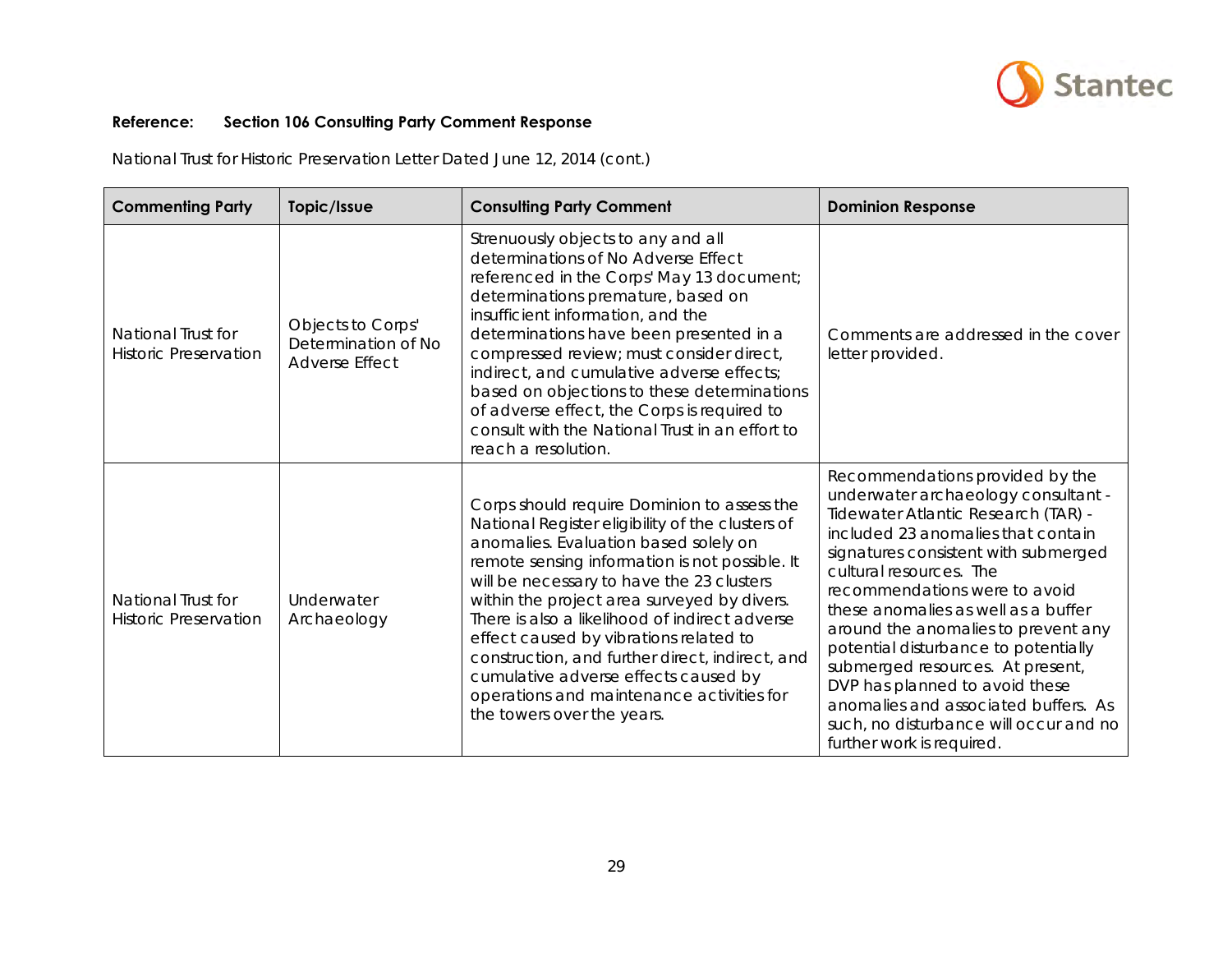

| <b>Commenting Party</b>                            | Topic/Issue                         | <b>Consulting Party Comment</b>                                                                                                                                                                                                                                                                                                                                                                                                                                                                                                                                                                          | <b>Dominion Response</b>                                                                                                                                                                                                                                                                                                                                               |
|----------------------------------------------------|-------------------------------------|----------------------------------------------------------------------------------------------------------------------------------------------------------------------------------------------------------------------------------------------------------------------------------------------------------------------------------------------------------------------------------------------------------------------------------------------------------------------------------------------------------------------------------------------------------------------------------------------------------|------------------------------------------------------------------------------------------------------------------------------------------------------------------------------------------------------------------------------------------------------------------------------------------------------------------------------------------------------------------------|
| National Trust for<br><b>Historic Preservation</b> | <b>Martin's Hundred</b><br>Cemetery | Hundreds of archaeological objects were<br>identified, both known and newly<br>discovered; however, there is no information<br>included to detail a plan to protect these<br>resources during construction. Specific<br>concerns regarding Martin's Hundred<br>Cemetery. Site must be fully surveyed to<br>identify and protect unmarked graves, and<br>evaluated for eligibility on the National<br>Register.                                                                                                                                                                                           | The Phase I survey conducted did not<br>identify any additional grave<br>indications in or near the boundary<br>and DVP has planned to avoid the<br>area during any new construction<br>efforts. No towers will be located<br>within the boundaries of the site and<br>no access is proposed through this<br>area. As such, no disturbance to this<br>area will occur. |
| National Trust for<br><b>Historic Preservation</b> | Captain John Smith<br>Trail         | Section of James River currently retains a<br>high degree of integrity. Visitor's experience<br>depends on the continued presence of key<br>resources along the trail. Visual assessment<br>fundamentally flawed due to its failure to<br>consider the visual impacts of the proposed<br>project on the John Smith Trail. There is no<br>effort to capture the visual impact of the<br>project from the perspective of a visitor to<br>the trail. Project as proposed will have<br>adverse effect. The assessment of direct<br>effects to the recreational aspects of the<br>Trail has not yet occurred. | Comments are addressed in the cover<br>letter provided.                                                                                                                                                                                                                                                                                                                |
| National Trust for<br><b>Historic Preservation</b> | Yorktown Battlefield                | Project causes significant adverse visual<br>impacts to battlefield. A LOS analysis<br>completed from this point indicated that<br>there will be no visibility due to dense forest<br>conditions and distance; however, during<br>winter months the line will certainly be visible<br>from the location.                                                                                                                                                                                                                                                                                                 | The LOS analysis is based on existing<br>conditions and GIS modeling.<br>Regardless of leaf cover, the visibility<br>from the viewpoint would not be<br>unobstructed. The battlefield<br>boundaries are extensive, and the<br>project would not adversely affect the<br>resource.                                                                                      |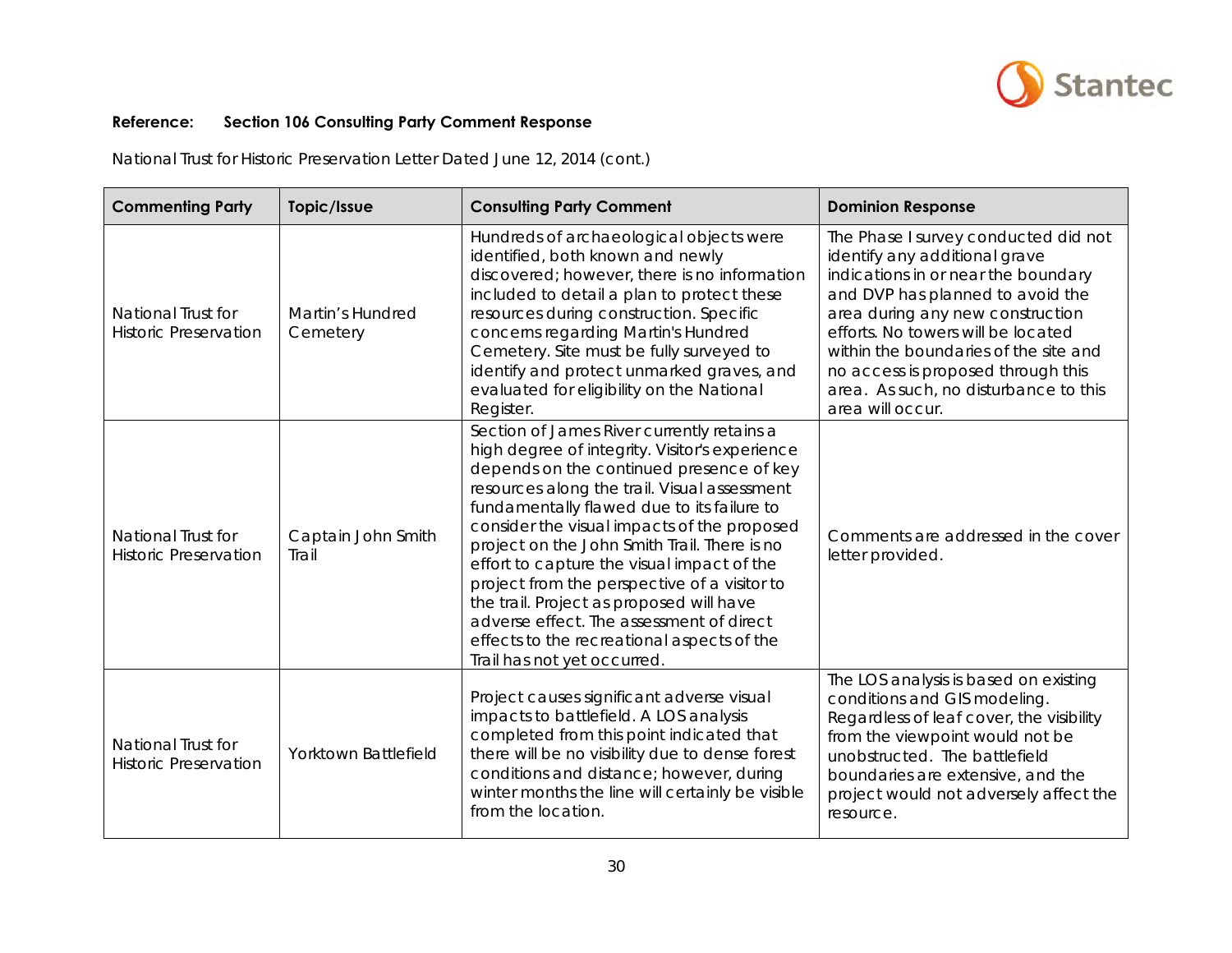

| <b>Commenting Party</b>                            | Topic/Issue           | <b>Consulting Party Comment</b>                                                                                                                                                                                                                                                                                                                                                                                  | <b>Dominion Response</b>                                                                                                                                                   |
|----------------------------------------------------|-----------------------|------------------------------------------------------------------------------------------------------------------------------------------------------------------------------------------------------------------------------------------------------------------------------------------------------------------------------------------------------------------------------------------------------------------|----------------------------------------------------------------------------------------------------------------------------------------------------------------------------|
| National Trust for<br><b>Historic Preservation</b> | <b>Carter's Grove</b> | National Trust shares the concerns regarding<br>the visual impacts on Carter's Grove and the<br>deficiencies in the Visual Effects Assessment.<br>Also shares concerns about the gross<br>inadequacy of the mitigation suggestions<br>presented by Dominion.                                                                                                                                                     | Comments are addressed in the cover<br>letter provided. Mitigation options<br>have not yet been identified or<br>proposed.                                                 |
| National Trust for<br><b>Historic Preservation</b> | Colonial Parkway      | The recommended determination of no<br>adverse effect on Colonial Parkway in the<br>Visual Effects Assessment is particularly<br>unfounded. Based on simulations, there<br>would be a clear view of up to 10 towers.<br>There is little discussion in the assessment to<br>explain the recommendation determination<br>of no adverse effect.                                                                     | Comments are addressed in the cover<br>letter provided.                                                                                                                    |
| National Trust for<br><b>Historic Preservation</b> | Jamestown Island      | The Visual Effects Assessment inappropriately<br>minimizes the fact that the entire line would<br>be visible from the island. Also implies that,<br>b/c the tip of Black Point is undeveloped,<br>that somehow negates the fact that there<br>would be a visual impact, when the<br>opposite is clearly true. Black Point is<br>undeveloped and thus its pristine viewshed is<br>even more important to protect. | Comments are addressed in the cover<br>letter provided.                                                                                                                    |
| National Trust for<br><b>Historic Preservation</b> | Kingsmill Plantation  | Photographs from a reasonably determined<br>vantage point are needed to adequately<br>consider the visual impacts. LOS assessment<br>indicates that the line would be clearly<br>visible from the site, but report concludes<br>that the "line will not be visible from the<br>interpreted resource." This determination<br>requires further explanation.                                                        | The line of sight studies suggest that<br>the line is not visible from the<br>interpreted site. Current photos will be<br>taken from these areas for<br>Corps/VDHR review. |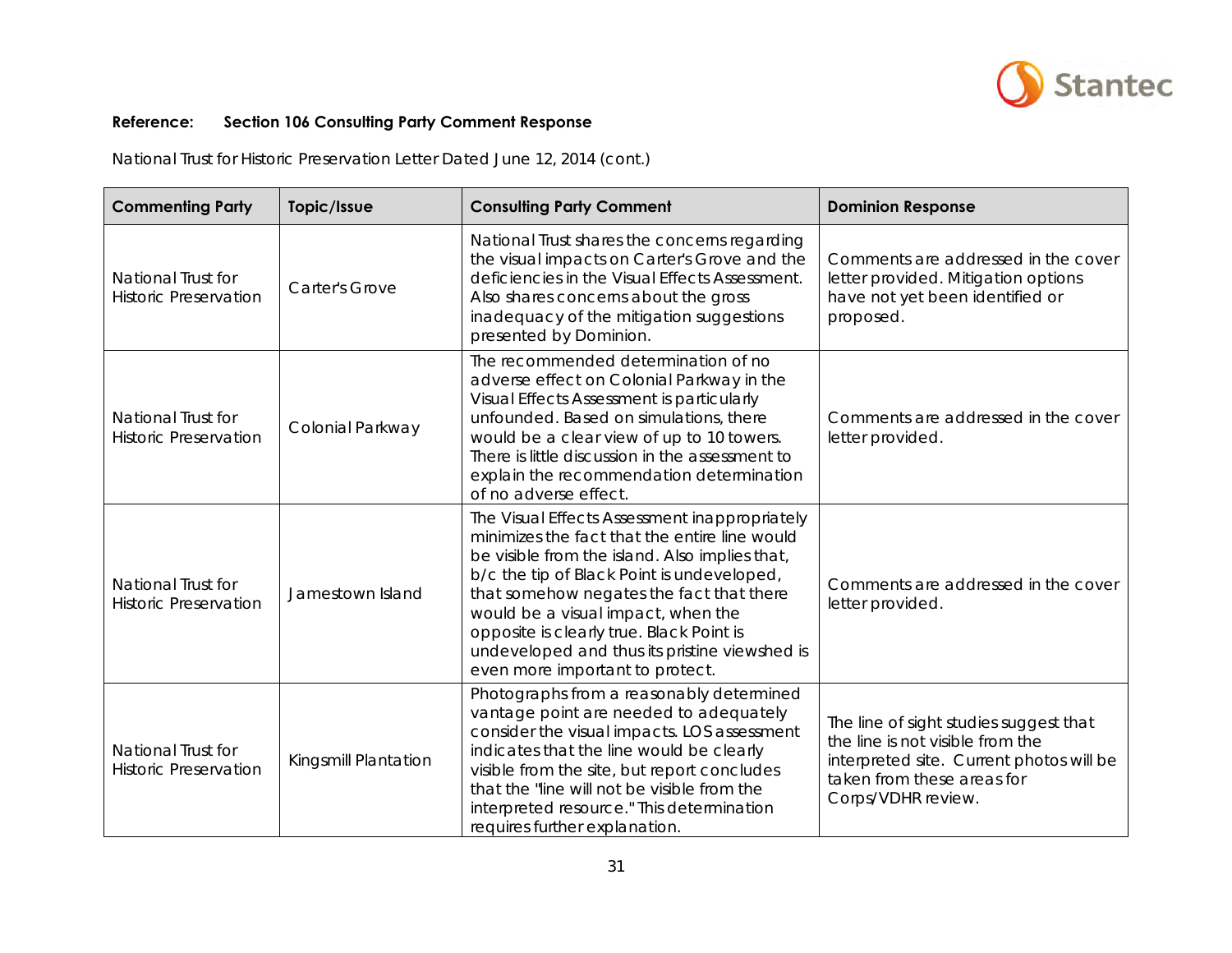

| <b>Commenting Party</b>                            | Topic/Issue                                              | <b>Consulting Party Comment</b>                                                                                                                                                                                                                                                                                                                                                                                                                                              | <b>Dominion Response</b>                                                                                                                                                                                                                                                                                                                                  |
|----------------------------------------------------|----------------------------------------------------------|------------------------------------------------------------------------------------------------------------------------------------------------------------------------------------------------------------------------------------------------------------------------------------------------------------------------------------------------------------------------------------------------------------------------------------------------------------------------------|-----------------------------------------------------------------------------------------------------------------------------------------------------------------------------------------------------------------------------------------------------------------------------------------------------------------------------------------------------------|
| National Trust for<br><b>Historic Preservation</b> | Fort Huger                                               | It is clear from the materials presented that<br>the towers would be clearly visible from this<br>resource; however, the assessment declares<br>that the line would be "not likely noticeably<br>visible." This language is typical of<br>conclusions drawn throughout the report<br>where the consultants have made judgment<br>calls on the extent of visual intrusion without<br>benefit of any clear standards.                                                          | Ground photography taken at Fort<br>Huger suggests that the power line will<br>be visible but will not detract from the<br>criteria by which the Fort was<br>determined eligible for listing on the<br>NRHP resulting in a recommendation<br>of no adverse impact submitted to the<br>Corps and VDHR.                                                     |
| National Trust for<br><b>Historic Preservation</b> | <b>Other Concerns</b>                                    | Lack of LIDAR data from sites other than<br>Carter's Grove should be explained and<br>rectified for each site studied.                                                                                                                                                                                                                                                                                                                                                       | Lidar data was used to determine<br>broad scale visibility through GIS<br>modeling. These limits were then used<br>to determine the APE. Individual sites<br>requiring further analysis were<br>investigated separately and in<br>accordance with professional<br>standards. Additional LIDAR analysis is<br>not appropriate for every site<br>identified |
| National Trust for<br><b>Historic Preservation</b> | Inadequate<br>Assessment of<br><b>Cumulative Effects</b> | There is a complete lack of consideration of<br>cumulative effects that would be caused by<br>the project in the material provided;<br>degradation of James River impact to<br>tourism in state and local taxes; would lead<br>to more inappropriate development in the<br>area; efforts of generations of Virginias to<br>place easements on nearby properties, to<br>permit only sensitive and appropriate<br>development, and to carefully screen any<br>new development. | Cumulative effect and economics of<br>the project are not relevant to Section<br>106. These topics will be evaluated as<br>part of the overall permit process.                                                                                                                                                                                            |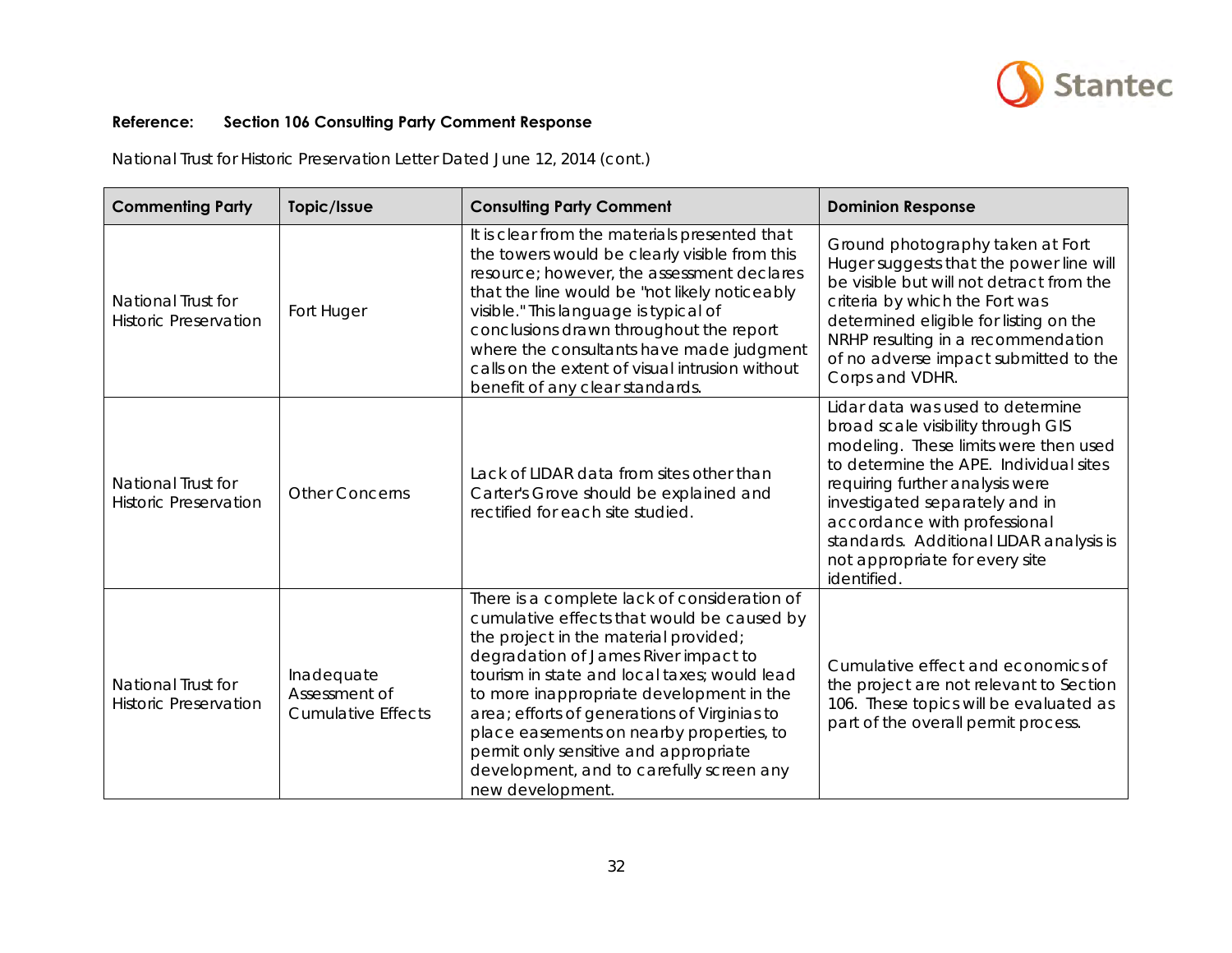

| <b>Commenting Party</b>                            | Topic/Issue                                            | <b>Consulting Party Comment</b>                                                                                                                                                                                                                                                                                                                                                                                                                                                                                             | <b>Dominion Response</b>                                                                                                                                                                                                                                                                         |
|----------------------------------------------------|--------------------------------------------------------|-----------------------------------------------------------------------------------------------------------------------------------------------------------------------------------------------------------------------------------------------------------------------------------------------------------------------------------------------------------------------------------------------------------------------------------------------------------------------------------------------------------------------------|--------------------------------------------------------------------------------------------------------------------------------------------------------------------------------------------------------------------------------------------------------------------------------------------------|
| National Trust for<br><b>Historic Preservation</b> | Analysis of<br>Alternatives to Avoid<br>or Reduce Harm | Corps must fully consider a reasonable range<br>of alternatives that would avoid and/or<br>reduce the identified adverse effects to<br>historic resources; state level SCC review no<br>substitution for Sect 106 review and<br>consultation.                                                                                                                                                                                                                                                                               | A full alternatives analysis was<br>provided in both the SCC application<br>and the Joint Permit Application.<br>Further discussion will be provided at<br>the consulting parties meeting.                                                                                                       |
| National Trust for<br><b>Historic Preservation</b> | National Historic<br>Landmarks-Sect<br>110(f)          | Carter's Grove is a NHL and will be adversely<br>affected by the project, and Colonial<br>Parkway is likely eligible to be recognized as<br>NHL and should be evaluated and<br>nominated for consideration as a part of<br>Section 106 process.                                                                                                                                                                                                                                                                             | Comments are addressed in the cover<br>letter provided. The Corps/VDHR will<br>comply with Section 110(f).                                                                                                                                                                                       |
| National Trust for<br><b>Historic Preservation</b> | Anticipatory<br><b>Demolition-Section</b><br>110(k)    | Resource 44JC0662. Section 110(k) referred<br>to as "anticipatory demolition" provision,<br>prohibits issuance of federal permits to<br>project proponents that preemptively<br>destroy historic resource to avoid<br>compliance with NHPA. Concerned about<br>conflict between Corps' response and the<br>material presented by Dominion, and would<br>like a full description of all activities at site<br>44JC0662 and opportunity to ask questions<br>regarding those activities directly to<br>Dominion's consultants. | Phase I and II evaluation are<br>necessary steps taken in order to<br>reach a recommendation for<br>archaeological resources for both<br>SCC process and Section 106. No<br>additional work has been completed<br>at 44JC0662 since its determination as<br>an eligible archaeological resource. |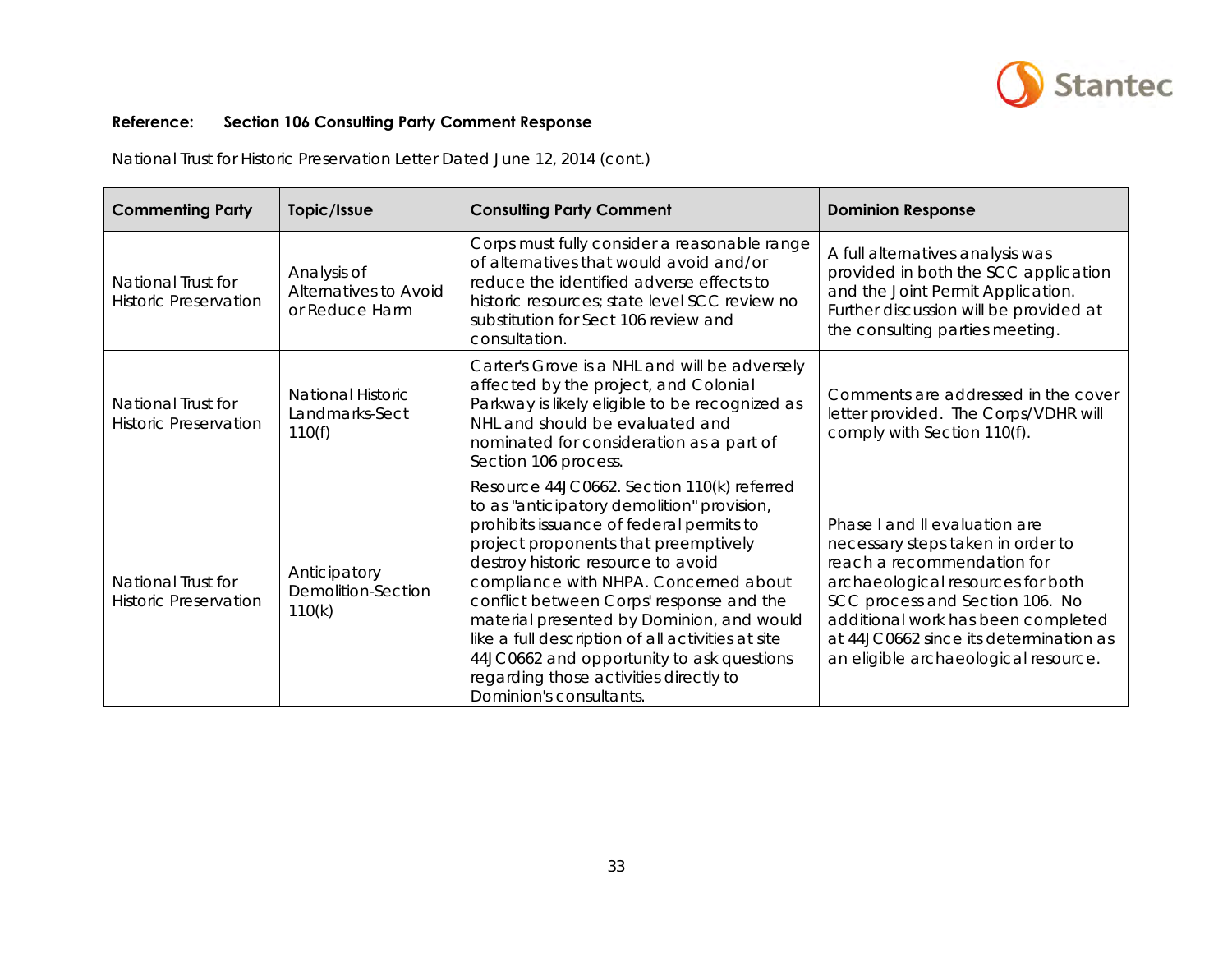

| <b>Commenting Party</b>                            | Topic/Issue         | <b>Consulting Party Comment</b>                                                                                                                                                                                                                                                                                                                                                                                                                                                                                                                                                                                                                                                                             | <b>Dominion Response</b>                                                                                                                                             |
|----------------------------------------------------|---------------------|-------------------------------------------------------------------------------------------------------------------------------------------------------------------------------------------------------------------------------------------------------------------------------------------------------------------------------------------------------------------------------------------------------------------------------------------------------------------------------------------------------------------------------------------------------------------------------------------------------------------------------------------------------------------------------------------------------------|----------------------------------------------------------------------------------------------------------------------------------------------------------------------|
| National Trust for<br><b>Historic Preservation</b> | Conclusion          | Support a reboot of process and request the<br>Corps respond to outstanding previous<br>requests for information about Dominion's<br>required timeframe. NT request a meeting of<br>all parties, inform parties of plan to convene<br>preliminary public meeting, respond in<br>writing to concerns about anticipatory<br>demolition and commit to proceeding<br>deliberately step-by-step 106 process.                                                                                                                                                                                                                                                                                                     | See cover letter.                                                                                                                                                    |
| National Trust for<br><b>Historic Preservation</b> | July 7, 2014 Letter | Appears to be no efforts to involve any tribal<br>representatives; Primary method to identify<br>resources was DHR database, while good<br>starting place, not appropriate place to end<br>search. Necessary to involve stakeholders.<br>While identifying resources impacted by<br>project, important to recognize some<br>resources are likely eligible for higher degree<br>of designation than they currently have,<br>such as Colonial Parkway, James River<br>below Carter's Grove to above Jamestown<br>in Historic Triangle, James River and Captain<br>John Smith Trail; Remain concerned about<br>level of effort to identify underwater<br>resources. Serious concerns about progress<br>of 106. | The Corps has provided a public<br>involvement plan in response to similar<br>comments. Further discussion will be<br>provided at the consulting parties<br>meeting. |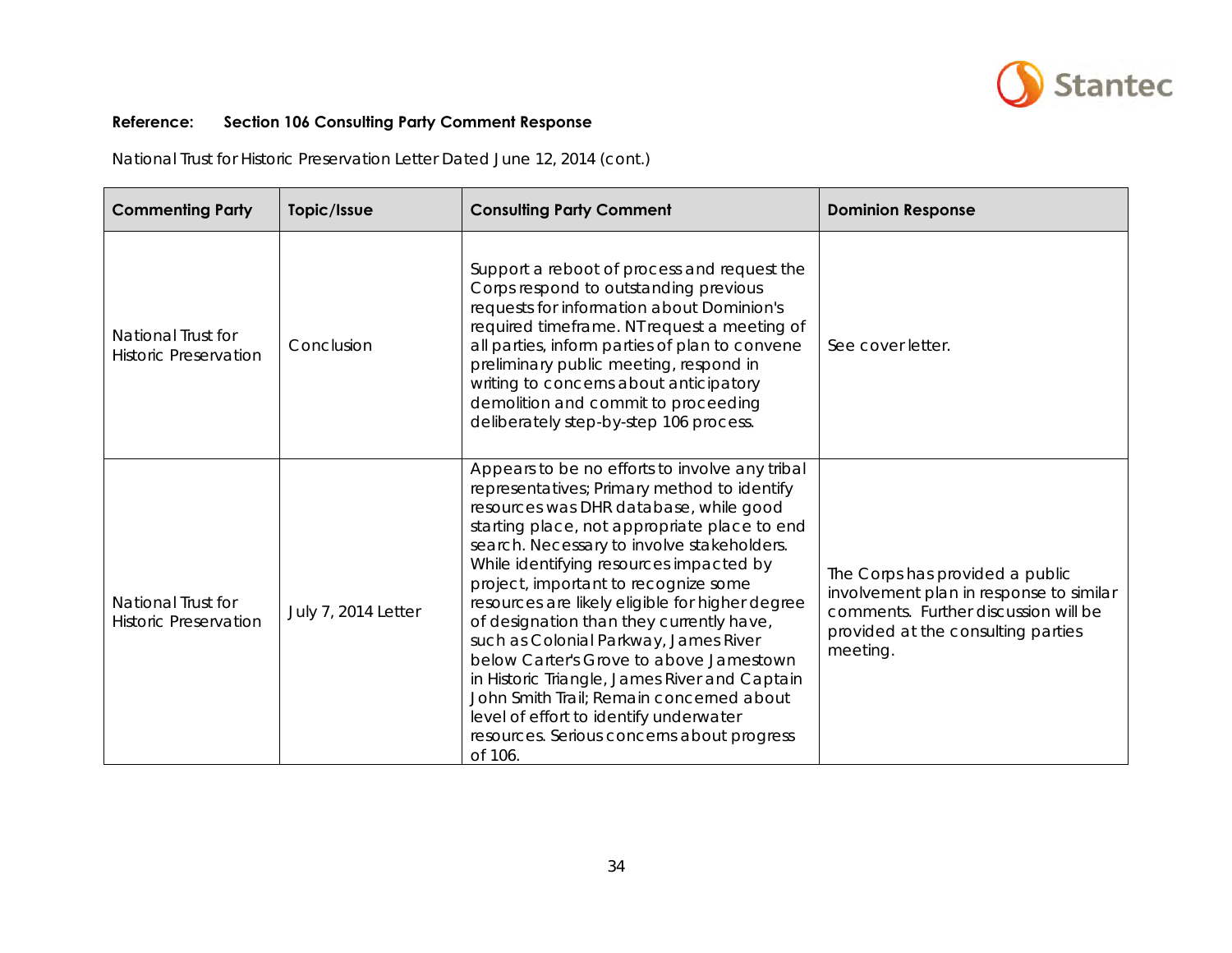

Preservation Virginia Letter Dated June 12, 2014

| <b>Commenting Party</b> | Topic/Issue                 | <b>Consulting Party Comment</b>                                                                                                                                                                                                                                                                                                                                            | <b>Dominion Response</b>                                |
|-------------------------|-----------------------------|----------------------------------------------------------------------------------------------------------------------------------------------------------------------------------------------------------------------------------------------------------------------------------------------------------------------------------------------------------------------------|---------------------------------------------------------|
| Preservation Virginia   | Schedule                    | Object to compressed schedule - only gave<br>15 days instead of 30 days; object to all No<br>Adverse Effect determinations - insufficient<br>information to make decision; no meaningful<br>consultation. Intend to participate fully as<br>Consulting Party.                                                                                                              | Comments are addressed in the cover<br>letter provided. |
| Preservation Virginia   | <b>APE Determination</b>    | Object to characterization of the ROW and<br>the APE. Dominion narrowly defines the ROW<br>and does not consider actual impact of the<br>barriers and other construction apparatus<br>that will have damaging consequences to<br>identified underwater anomalies and other<br>archaeological sites. More investigation of<br>underwater and land based resources<br>needed | Comments are addressed in the cover<br>letter provided. |
| Preservation Virginia   | Carter's Grove              | Report characterizes Carter's Grove as a<br>"declining property". Colonial Williamsburg<br>will speak to factual error described in this<br>statement. Indicated that there has not<br>been a thorough examination of this<br>property and casts doubt on the<br>thoroughness of investigation of other sites.                                                             | Comments are addressed in the cover<br>letter provided. |
| Preservation Virginia   | Captain John Smith<br>Trail | Scant recognition given to fact that this<br>section of James River is part of Captain<br>John Smith Chesapeake National Historic<br>Trail. Trail should be identified as eligible for<br>listing on NRHP. John Smith 17th Century<br>maps should be consulted. No evidence<br>from record that this obvious step was<br>completed.                                        | Comments are addressed in the cover<br>letter provided. |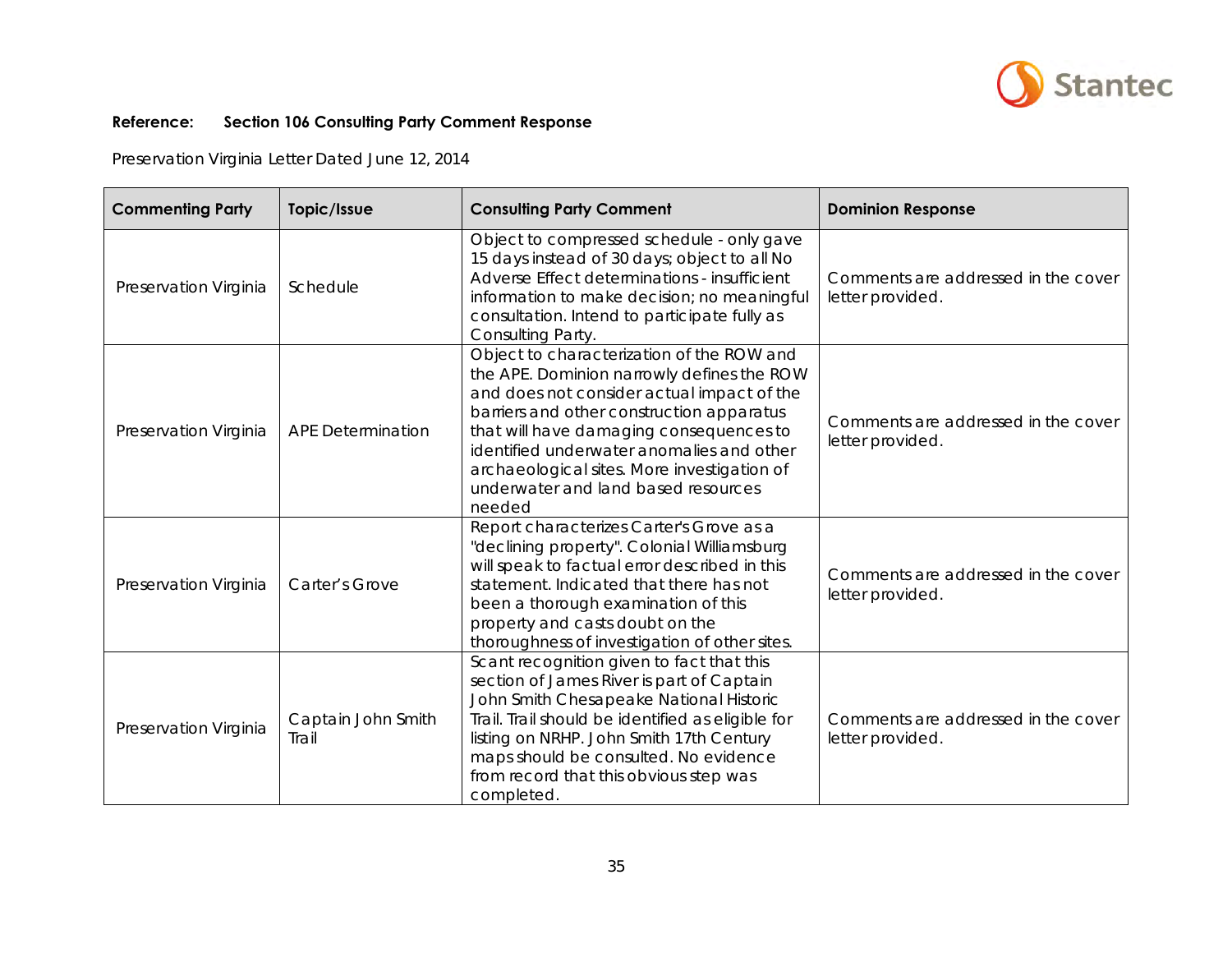

Preservation Virginia Letter Dated June 12, 2014 (cont.)

| <b>Commenting Party</b> | Topic/Issue                             | <b>Consulting Party Comment</b>                                                                                                                                                                                                                                                                                                                                                                 | <b>Dominion Response</b>                                                                                                                                                                                                                                                    |
|-------------------------|-----------------------------------------|-------------------------------------------------------------------------------------------------------------------------------------------------------------------------------------------------------------------------------------------------------------------------------------------------------------------------------------------------------------------------------------------------|-----------------------------------------------------------------------------------------------------------------------------------------------------------------------------------------------------------------------------------------------------------------------------|
| Preservation Virginia   | Colonial Parkway                        | If approved the transmission lines will be<br>highly visible as lights blink on and off 24<br>hours a day, seven days a week from<br>vantage point of Colonial Parkway - an "All<br>American Road" which is the highest<br>category of significance in the National<br>Scenic Byway system.                                                                                                     | Please see cover letter for additional<br>information on this resource and<br>required lighting. The Scenic Byway<br>system is not pertinent to Section 106.                                                                                                                |
| Preservation Virginia   | Historic<br>Triangle/Economic<br>Impact | Colonial Williamsburg, the College of William<br>and Mary, and Preservation Virginia working<br>to have Historic Triangle recognized as a<br>World Heritage Site. If line built would face<br>even more opposition as the integrity of<br>irreplaceable landscape would be altered.<br>Likely consequence would be loss of needed<br>economic growth to region.                                 | Economic impacts are not relevant to<br>Section 106. This issue will be<br>considered as part of the overall<br>permit process.                                                                                                                                             |
| Preservation Virginia   | Object to<br>Chickahominy route         | Would harm significant natural, historic, and<br>cultural resources; explore other options.<br>Alternatives considered should include:<br>burial, co-locating the line at an existing<br>crossing, exploring engineering solutions that<br>do not require new transmission line, and<br>exploring alternate over land routes that do<br>not cross James River near sensitive historic<br>sites. | The Chickahominy route was not the<br>selected alternative as it was not<br>determined to be the least<br>environmentally damaging<br>practicable alternative. A thorough<br>alternatives analysis was provided in<br>the submitted permit application<br>support document. |
| Preservation Virginia   | July 7, 2014 Letter                     | Three additional points: First, James River<br>warrants evaluation as historic and cultural<br>resource. Captain John Smith Trail first of its<br>kind water trail within NPS. River needs to be<br>recognized as a historic and cultural<br>resource in its own right.                                                                                                                         | Comments are addressed in the cover<br>letter provided.                                                                                                                                                                                                                     |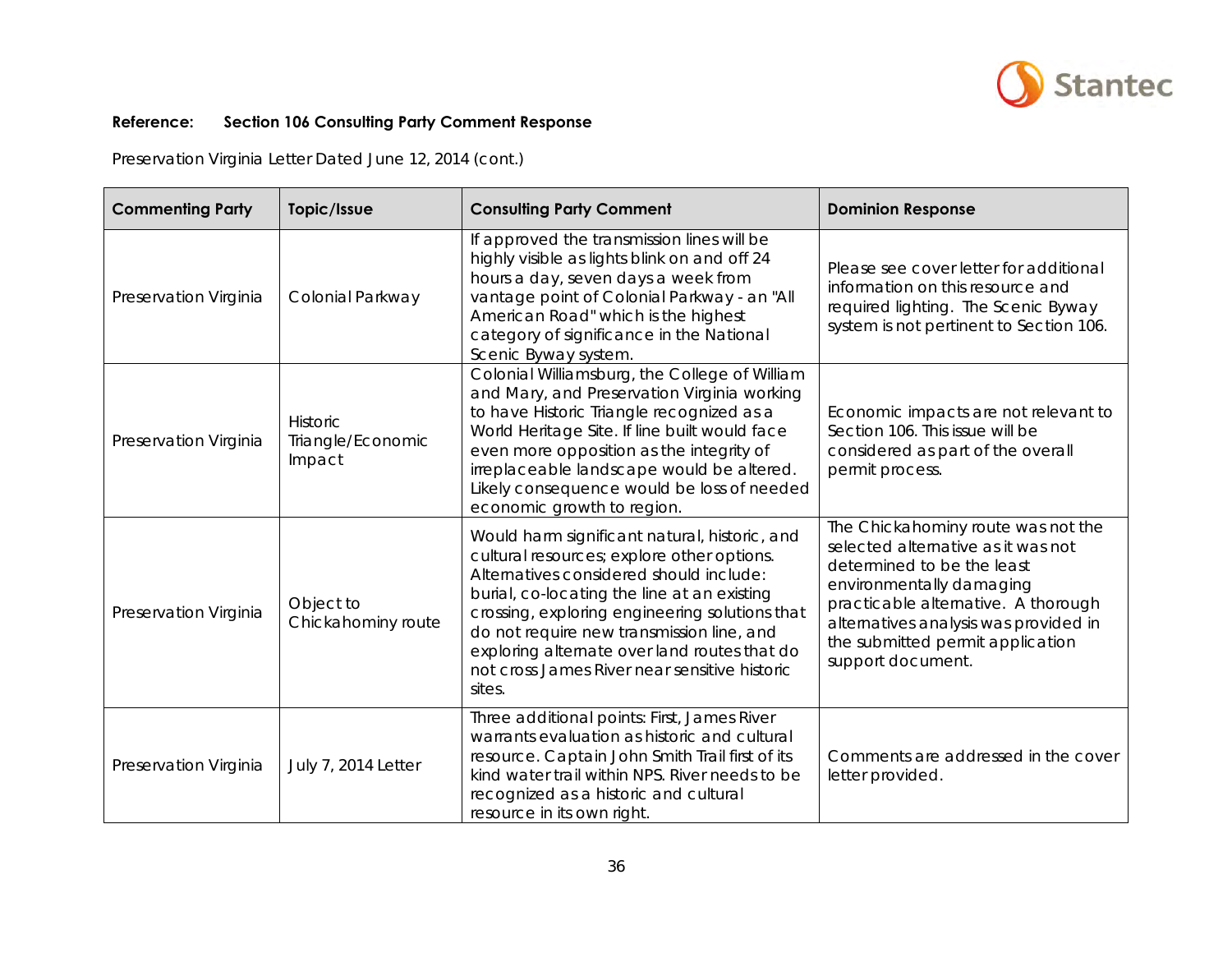

Save the James Alliance Letter Dated June 12, 2014

| <b>Commenting Party</b>    | Topic/Issue                                | <b>Consulting Party Comment</b>                                                                                                                                                                                                                                                                                                                                                                                                                                                                                                                                                                                      | <b>Dominion Response</b>                                                                                                                                                                                                                                                                |
|----------------------------|--------------------------------------------|----------------------------------------------------------------------------------------------------------------------------------------------------------------------------------------------------------------------------------------------------------------------------------------------------------------------------------------------------------------------------------------------------------------------------------------------------------------------------------------------------------------------------------------------------------------------------------------------------------------------|-----------------------------------------------------------------------------------------------------------------------------------------------------------------------------------------------------------------------------------------------------------------------------------------|
| Save the James<br>Alliance | James River and<br>Colonial Parkway        | Today visitors to the area can view and<br>navigate river much as it existed in 1607; the<br>NPS's Colonial National Parkway must be<br>thoroughly evaluated with regard to visual<br>impacts.                                                                                                                                                                                                                                                                                                                                                                                                                       | Comments are addressed in the cover<br>letter provided.                                                                                                                                                                                                                                 |
| Save the James<br>Alliance | <b>Failure to Consider</b><br>Alternatives | Dominion has ignored any plausible<br>alternative; to date Dominion has presented<br>only one alternative that involved a line<br>going through over 40 miles of woods and<br>significantly impacting the Chickahominy<br>River. Engineered a solution with the highest<br>voltage they could muster in a 500 kV line.<br>Dominion knows proposed line is overkill and<br>intends to immediately reduce this voltage<br>to 230 kV once they reach JCC; consider<br>underwater/underground option. Yorktown<br>conversion to gas since ample supply of<br>natural gas exists on the south side of the<br>James River. | An extensive alternatives analysis was<br>conducted and included in both the<br>SCC application and the Joint Permit<br>Application. The project purpose and<br>need is clearly defined, and the<br>proposed route is the least<br>environmentally damaging<br>practicable alternative. |
| Save the James<br>Alliance | Process and<br>Schedule                    | In person participation in Sect 106 review<br>and consultation process, which to date has<br>been non-existent. Want a full and fair<br>hearing. The No Adverse Effect<br>determination was premature and this<br>decision results from insufficient information<br>and/or the absence of consultation required<br>by federal law.                                                                                                                                                                                                                                                                                   | Comments are addressed in the cover<br>letter provided.                                                                                                                                                                                                                                 |